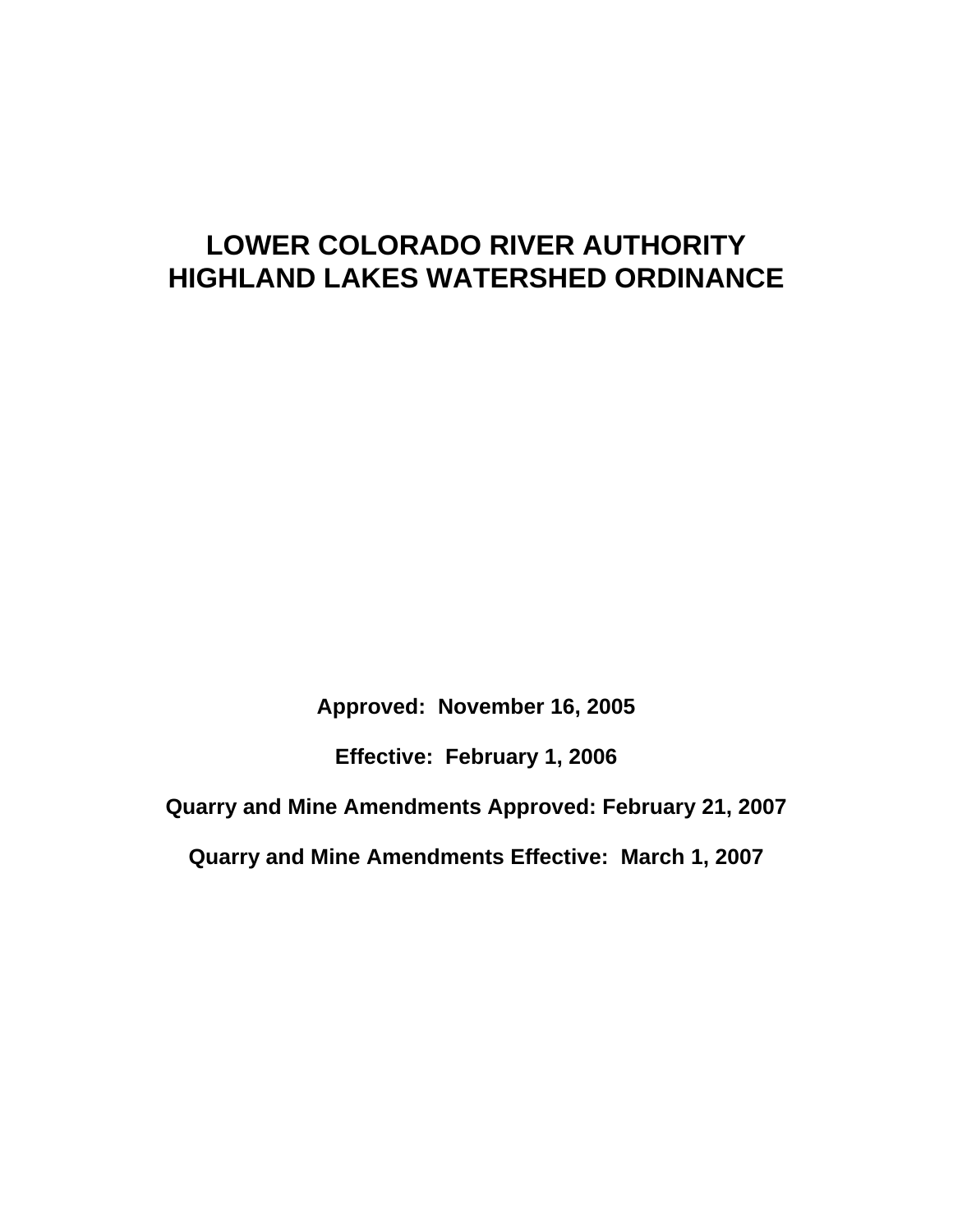## **HIGHLAND LAKES WATERSHED ORDINANCE TABLE OF CONTENTS**

| <b>SECTION</b>   |                                                          | <b>PAGE</b> |
|------------------|----------------------------------------------------------|-------------|
| 1                |                                                          | 3           |
| $\boldsymbol{2}$ |                                                          | 3           |
| 3                |                                                          | 3           |
| 4                |                                                          | 8           |
|                  | Subchapter A - Development Activity                      | 8           |
|                  | Subchapter B - Quarry/Mine Activity                      | 12          |
| 5                | Water Quality Performance Standards                      | 14          |
|                  | Subchapter A - Development Activity                      | 14          |
|                  | Subchapter B - Quarry/Mine Activity                      | 17          |
| 6                |                                                          | 21          |
|                  | Subchapter A - Development and Quarry/Mine Permit        | 21          |
|                  | Subchapter B - Quarry/Mine Certification                 | 27          |
| $\overline{7}$   |                                                          | 30          |
| 8                |                                                          | 32          |
| 9                |                                                          | 32          |
| 10               | Variances.                                               | 34          |
| 11               |                                                          | 34          |
| 12               | <b>Coordination with Other Governmental Agencies and</b> | 41          |
| 13               | <b>Savings Clause; Amendments; Review and</b>            | 41          |
|                  | <b>Attachment 1</b><br>Ordinance Watershed Map           |             |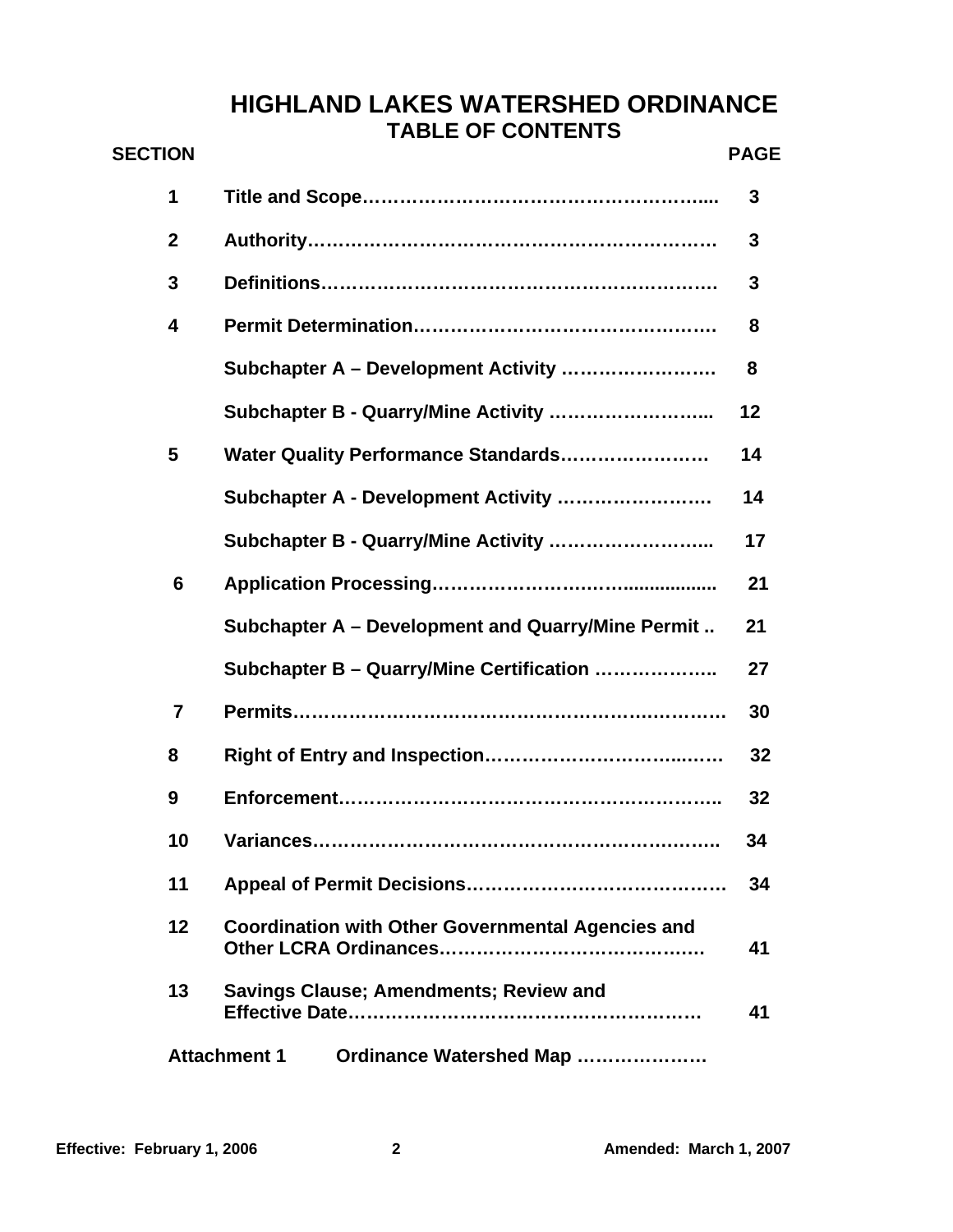## **HIGHLAND LAKES WATERSHED ORDINANCE**

#### **SECTION 1. TITLE AND SCOPE**

This Ordinance shall be known and may be cited as the LCRA Highland Lakes Watershed Ordinance. This Ordinance shall apply to the Lake Travis watershed in Travis County, the portions of Burnet County and Llano County in the Colorado River Watershed identified on the official Ordinance Watershed Map, adopted as part of the Ordinance. See Attachment 1 – Ordinance Watershed Map.

#### **SECTION 2. AUTHORITY**

This Ordinance is promulgated under the authority of the LCRA Enabling Act, specifically Texas Water Code Section 222.004 (a), (d), (e) (q) and other applicable law.

#### **SECTION 3. DEFINITIONS**

**Acre:** A unit of area equal to 43,560 square feet.

**Adjacent Property Owner**: A Landowner or Land User whose property line, or any portion thereof directly borders or touches a property line belonging to the property, or properties, for which the LCRA has received an application for a Permit pursuant to this Ordinance.

**Active Quarry/Mine**: A Quarry or Mine that is in Continuous Operation or as determined on a case by case basis by LCRA during the annual investigation in cooperation with the owner/operator.

**Affected Person:** Any Person who has a personal, justiciable interest and whose legal rights, duties or privileges may be adversely affected by Stormwater Runoff Pollution from any proposed Development for which a Permit is required under this Ordinance.

**Aggregate:** Any commonly recognized construction material originating by the disturbance of the surface, including dirt, soil, rock asphalt, clay, granite, gravel, gypsum, marble, sand, shale, stone, caliche, limestone, dolomite, rock, rip rap, dimension stone, minerals, or other similar substance.

**Agricultural Activities:** All activities associated with the production of livestock or use of the land for planting, growing, cultivating and harvesting crops, or participating in a wildlife management plan.

**Alternate Standards**: Requirements that may apply to a Single-family Subdivision Development or Commercial Development meeting the performance standards found in Section 5(b)(2)(i) and (ii).

**Applicant:** A Landowner or Land User (or their duly authorized designee) who applies for a Permit under this Ordinance.

**Best Management Practices (BMPs):** Those practices, including but not limited to those described in LCRA's Technical Manual that effectively manage Stormwater Runoff quality and volume.

**Best Management Practice (BMP) Maintenance Permit** – A Permit for the maintenance of permanent BMPs.

Effective: February 1, 2006 3 3 Amended: March 1, 2007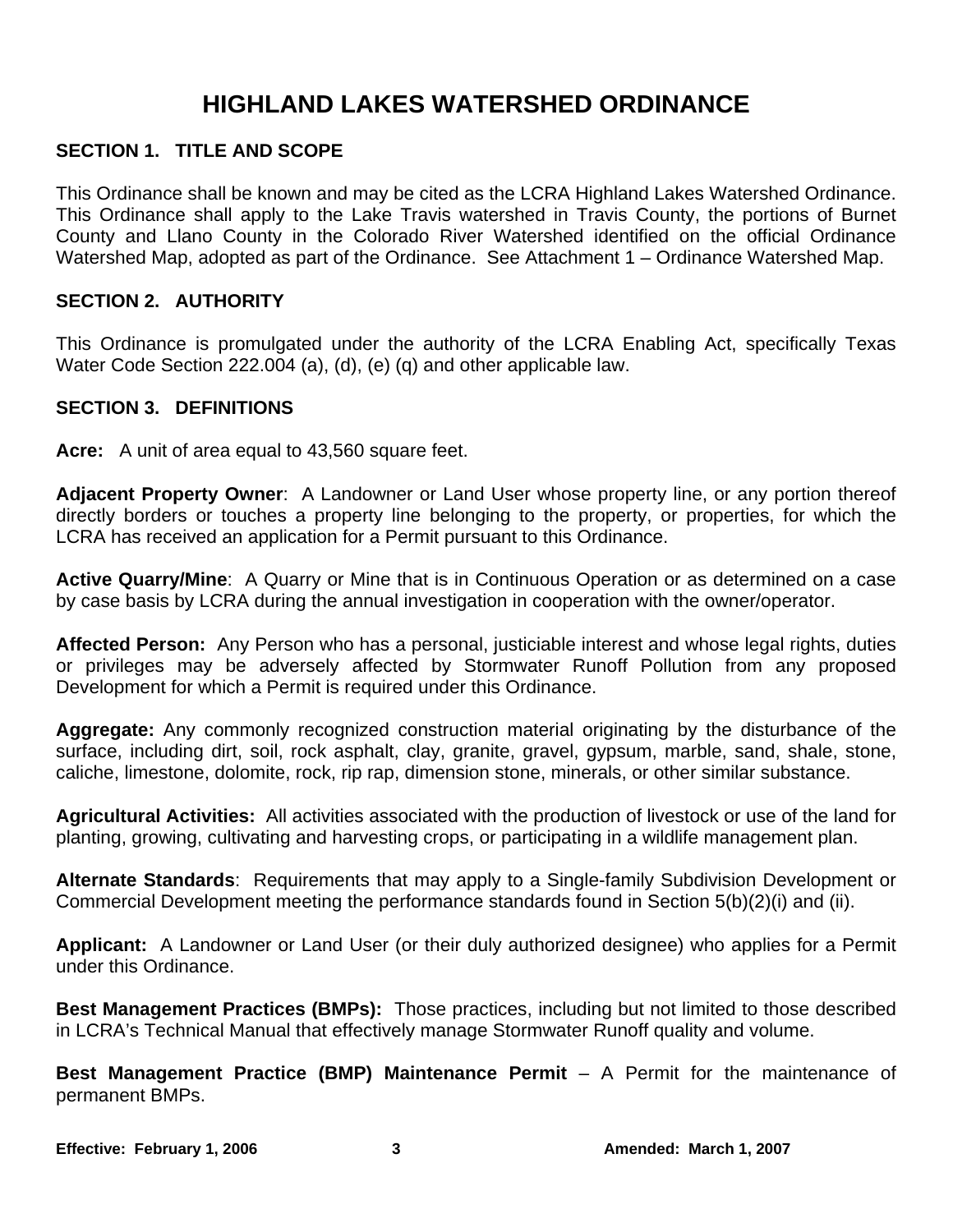**Board:** The Board of Directors of LCRA.

**Buffer Zone:** Vegetated area free of Impervious Cover adjacent to a Creek, river or natural drainageway.

**Cluster Development:** A confined area of housing or Commercial Development that is separated from other Development areas by undeveloped land.

**Colorado River Watershed:** All area draining into the Colorado River in Texas.

**Commercial Development:** All Development other than open space, a Single-family Residence, or Single-family Subdivision Development excluding a Quarry or Mine.

**Continuous Operation**: A Quarry or Mine where surface or subsurface Excavation, stockpiling, Quarry and Mine site improvements, sales of material, shipping of material, processing and/or reclamation has occurred within the past one (1) year by the Quarry/Mine Owner or Operator.

**Creek:** A well-defined channel that can convey running water.

**Development:** All land modification activity, including the construction of buildings, roads, paved storage areas and parking lots for single-family subdivisions, multi-family, retail, medical, educational, and Commercial Development. Development also includes, but is not limited to, any land disturbing construction activities or human-made change of the land surface including clearing of vegetative cover, excavating, leveling, grading, contouring, and the deposit of refuse, waste, or Fill. Care and maintenance of lawns, gardens, and trees, minimal clearing (a maximum of 15 feet wide for development project surveying and testing and 20 feet wide for quarry exploration), and Agricultural Activities are excluded from this definition.

**Development Permit –** A Permit for Development of land within the jurisdictional area specifically addressing Best Management Practices for control of Stormwater Runoff Pollution resulting from Development. Development Permits may also address the installation of utility infrastructure by private Landowners and Land Users.

**District:** LCRA's 10-county statutory District, comprised of San Saba, Llano, Burnet, Blanco, Travis, Bastrop, Fayette, Colorado, Wharton and Matagorda counties.

**Disturbed:** The land surface that is modified by activities such as clearing, grading, filling, and Excavation.

**Dredge**: The removal of material from below the stated normal conservation pool elevations of the lakes.

**Erosion:** The detachment and movement of soil, sediment or rock fragments by wind, water, ice or gravity.

**Excavation**: The removal or earthen material, rock, or soil to create a depression below the original topography. When used in reference to a Quarry/Mine, the removal of said material in a commercially significant quantity.

**Effective: February 1, 2006**  4 **4** Amended: March 1, 2007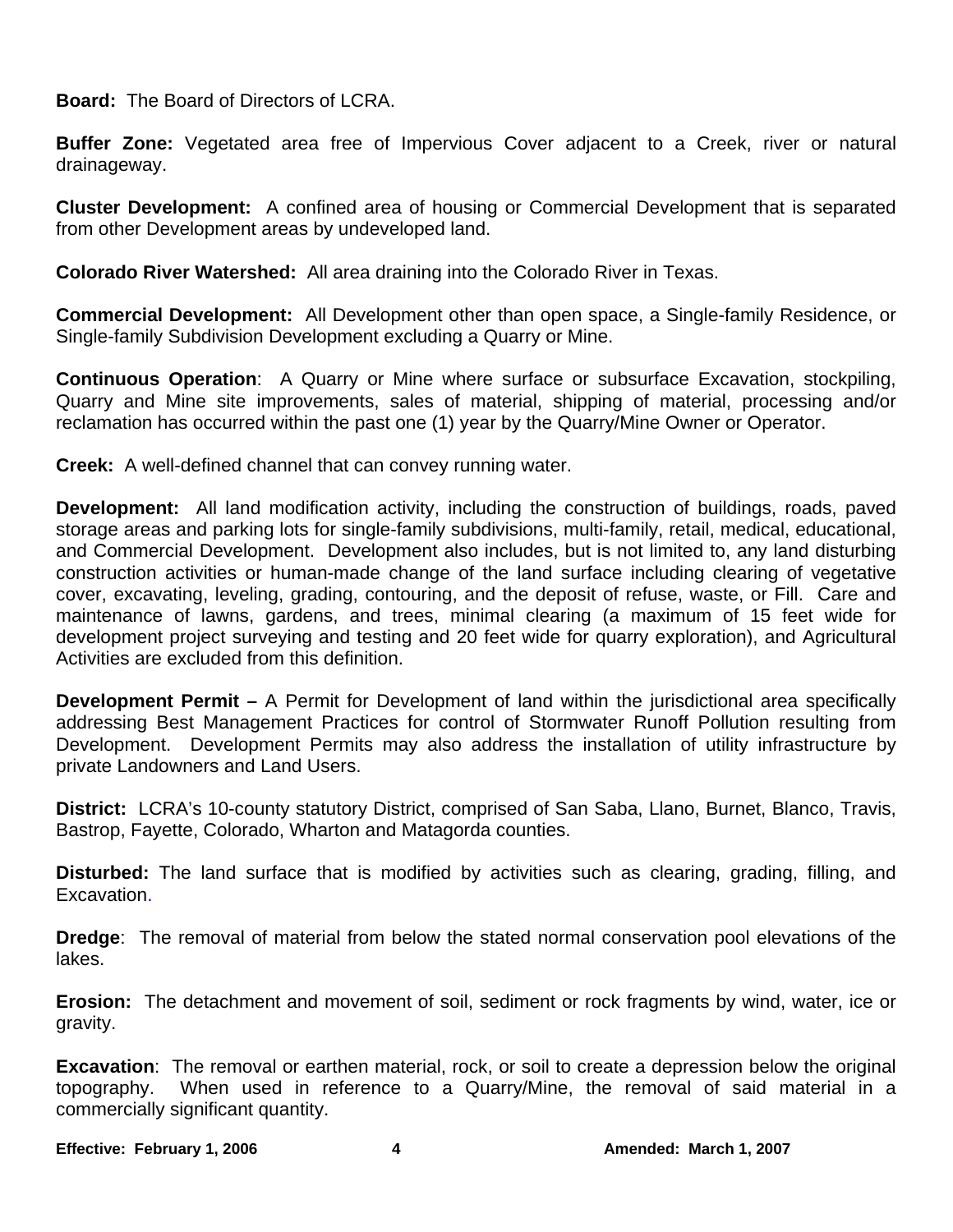**Existing Development:** Any completed Development and any property that has obtained final plat approval from a governmental entity prior to February 1, 1990, in the Lake Travis Watershed in Travis County or March 19, 1992, in Llano County or Burnet County in the Colorado River Watershed as reflected in Attachment 2. Provided that a property has not been replatted after February 1, 1990 in Travis County and March, 19, 1992 in Burnet and Llano Counties.

**Fast Track Permit:** A Permit for Development that complies with Alternate Standards. The Fast Track Permit is issued in a shorter time period than the standard Development Permit due to Site planning approaches that limit water quality impacts.

**Fill**: Any material, structure, wall, rip-rap or revetment below the stated normal conservation pool elevations of the lakes.

**Final Stabilization**: All soil disturbing activities at the Site that have been completed and a uniform (e.g. unevenly distributed, without large bare areas) perennial vegetative cover with a density of 70 percent of the native background vegetative cover for the area has been established on all unpaved areas and areas not covered by permanent structures, or equivalent permanent stabilization measures, such as rip-rap, gabions, or geotextile fabric, have been employed.

**General Utility Permit**: A Permit designed for utility construction in a public right-of-way by a Public Utility whereby the Public Utility complies with the Ordinance and the LCRA Technical Manual. The General Utility Permit covers all routine construction, maintenance and repair work anywhere within the jurisdictional area without having to obtain a Permit for each project.

**Groundwater Conservation District: M**eans a groundwater conservation district as it is defined in Chapter 36, Texas Water Code, currently defining a "groundwater conservation district" as a district created under Section 52, Article III and Section 59, Article XVI Texas Constitution, that has the authority to regulate the spacing of water wells, the production from water wells, or both.

**Impervious Cover:** Impermeable surfaces, such as pavement, sidewalks or rooftops that prevent the infiltration of water into the soil.

**Innovative BMPs:** Those practices designed by the Applicant's engineer to meet or exceed LCRA's performance standards but which are not described in LCRA's Technical Manual.

**Landowner:** Any Person holding legal or equitable title to or having a fee simple ownership interest in land.

**Land User:** Any Person operating, leasing, renting or having made other arrangements with the Landowner by which the Landowner authorizes use of his or her land.

**LCRA:** Lower Colorado River Authority

**LCRA General Counsel**: The General Counsel of the LCRA or his/her designee.

**LCRA General Manager**: The General Manager of the LCRA or his/her designee.

**Effective: February 1, 2006** 5 **5** Amended: March 1, 2007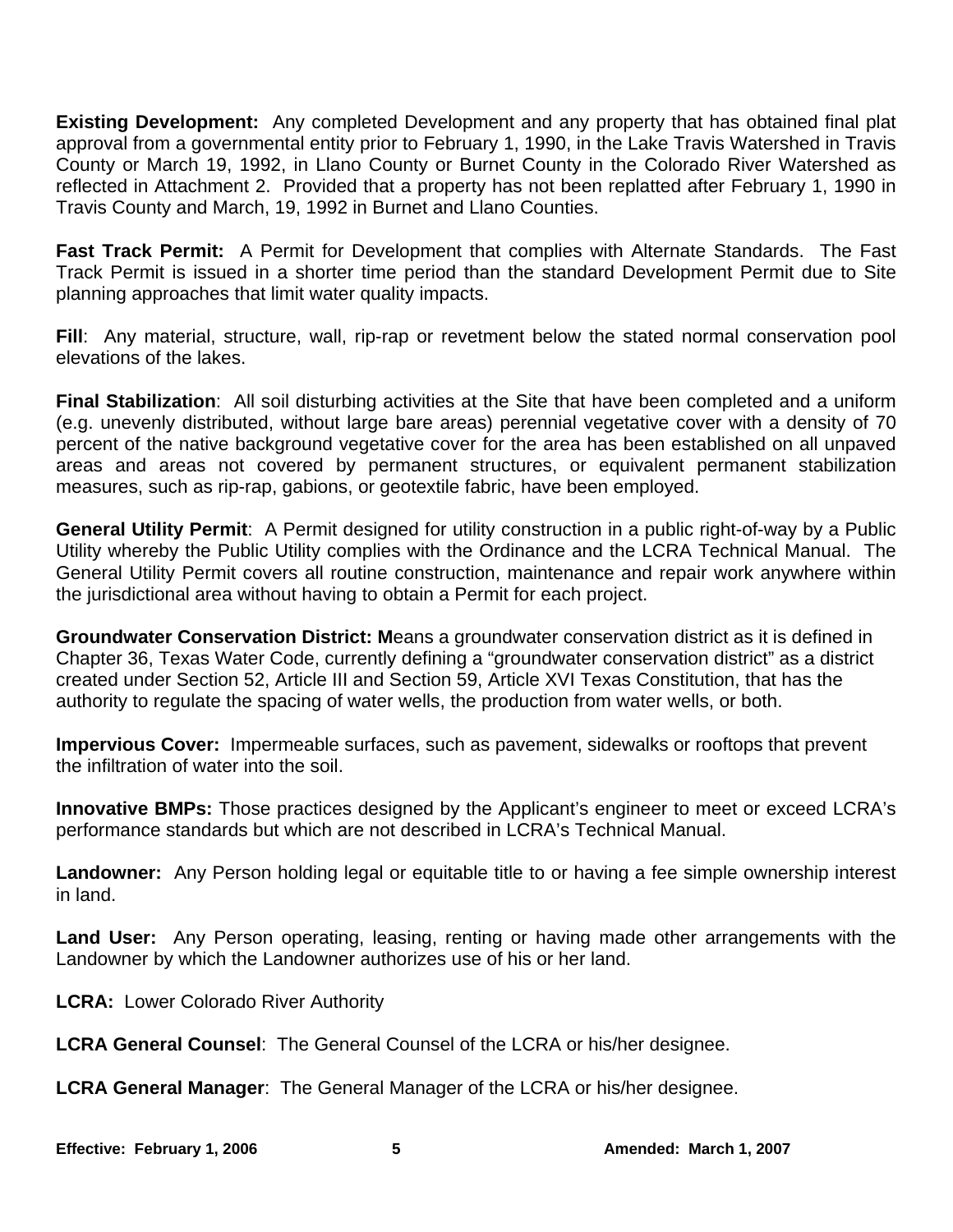**LCRA Technical Manual:** The manual developed by LCRA that detail various BMPs that achieve the standards set forth in Section 5 of this Ordinance. The LCRA Technical Manual, including amendments to the Manual that have been or will be made pursuant to Section 13(b) of this Ordinance, is incorporated herein by reference as if set forth in full.

**Low Impact Development:** Site and subdivision Development that incorporates design approaches that mimic the existing hydrologic conditions while employing localized Pollution prevention measures to manage hydrology and water quality.

**Master Plan:** A conceptual plan of a multi-phased Development showing the order of Phased Development, environmental features (such as Creeks, tributaries, slopes, etc.), roads, and proposed location of water quality protection measures for the Development.

**Mine:** An Excavation in the earth from which ores, coal, limestone or other mineral substances are being or have been removed by excavation or other mining methods. A Mine shall include an area of land or surface actively or previously mined for the production of dimension stone, crushed or broken stone, construction sand and gravel, clay, and/or industrial sand.

**Ordinance**: Highland Lake Watershed Ordinance. This Ordinance is a merger and combination of amendments to the former Lake Travis Nonpoint Source Pollution Control Ordinance and the former Upper Highland Lakes Nonpoint Source Pollution Control Ordinance (the Ordinances). The Ordinances are combined and renamed the Highland Lakes Watershed Ordinance. The Lake Travis Nonpoint Source Pollution Control Ordinance and the Upper Highland Lakes Nonpoint Source Pollution Control Ordinance shall continue in effect until February 1, 2006, although the separate requirements of these former Ordinances are now combined in this Ordinance.

**Ordinance Watershed Map:** Map accompanying the LCRA Ordinance and LCRA Technical Manual that delineates the area subject to the Ordinance coverage as shown in Attachment 1.

**Permit:** An authorization issued by LCRA in accordance with the procedures prescribed in this Ordinance including an authorization to especially address BMPs for control of stormwater runoff pollution resulting from Development and Quarry activities.

**Permit Amendment:** A revision to a Development Permit issued by LCRA after an application for such amendment has been received and reviewed, and the expansion, Redevelopment, or modification plans have been found to be in compliance with this Ordinance and the LCRA Technical Manual. Permit Amendment procedures are described in the LCRA Technical Manual.

**Permittee:** A Landowner or Land User authorized to undertake land Development activities pursuant to a Permit granted according to the provisions of this Ordinance.

**Person:** Any individual, organization, trust, partnership, firm, association, public or private corporation, Political Subdivision or any other legal entity.

**Phased Development:** Development of land according to a Master Plan which occurs in stages and over an extended period of time.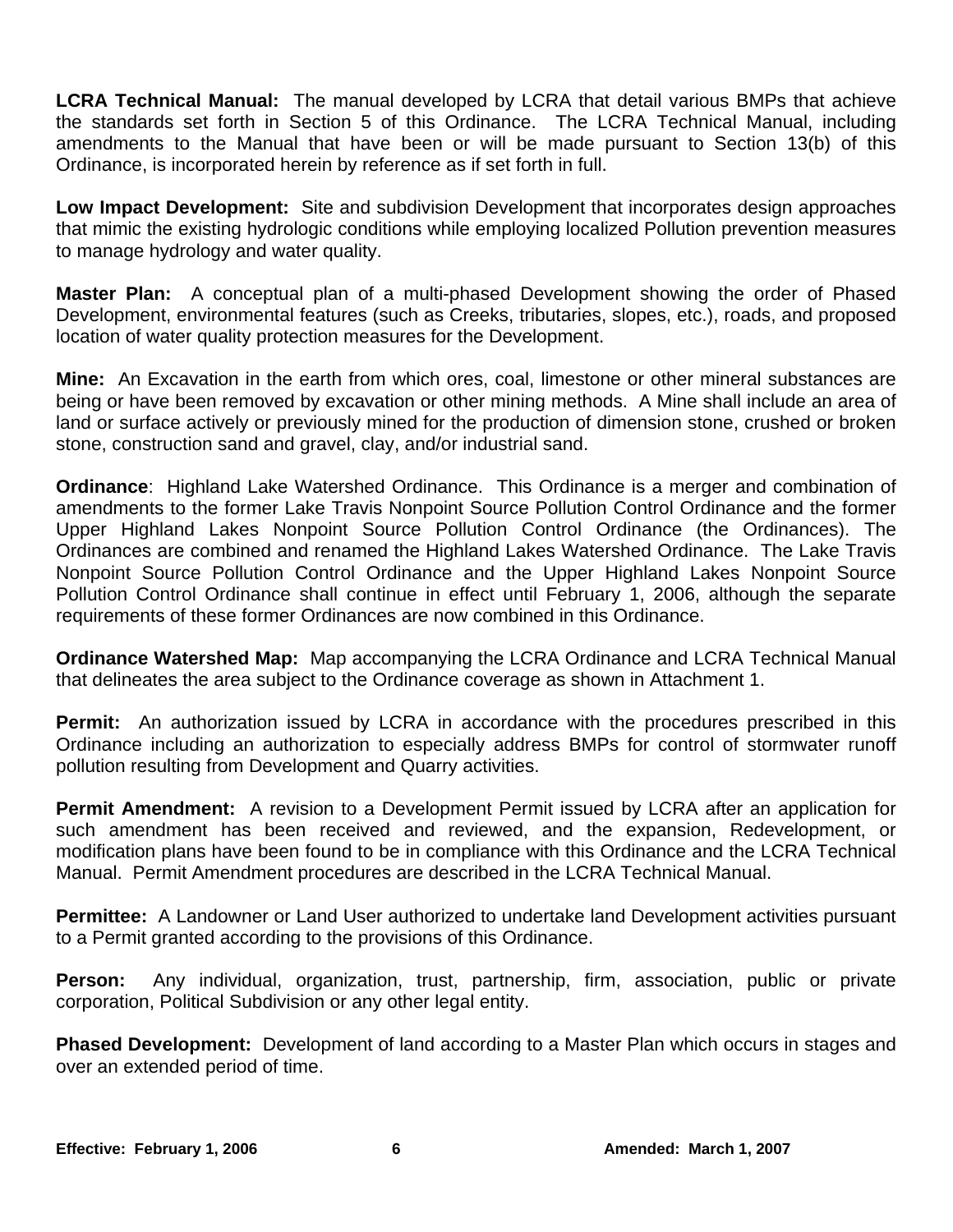**Pit:** An open Excavation not less than five (5) feet below the adjacent and natural ground level from which Aggregate has been or is being extracted for a Quarry/Mine activity.

**Political Subdivision**: A city, county, district or authority created under Article III, Section 52, or Article XVI, Section 59, of the Texas Constitution and any other political subdivision of the state.

**Pollution:** Alteration of the physical, thermal, chemical or biological quality of, or the contamination of, any water in the state that renders the water harmful, detrimental, or injurious to humans, animal life, Vegetation, property, or public health, safety, or welfare, or impairs the usefulness or the public enjoyment of the water for any lawful or reasonable purpose.

**Project:** Development, Mine or Quarry that is subject to the Ordinance.

**Quarry:** A Site where Aggregates are being or have been removed or extracted from the earth to form the Pit or Mine, including the entire Excavation, stripped areas, haulage ramps, and the land under ownership, lease, or mineral rights immediately adjacent thereto upon which the plant processing the raw materials is located, exclusive of any land owned or leased by the Quarry Operator/Owner not being currently used in the production of Aggregate.

**Quarry/Mine Exploration:** Activities including but not limited to core drilling, testing, and sampling to determine Aggregate type and volume.

**Quarry/Mine Operator:** Any person, partnership, firm, or corporation engaged in and responsible for the physical operation and control of the extraction of Aggregate.

**Quarry/Mine Owner:** Any person, partnership, firm, or corporation having title, in whole or in part, to the land on which an Aggregate operation exists or has existed.

**Quarry/Mine Permit:** A Permit for quarrying and mining within the jurisdictional area specifically addressing Best Management Practices for control of Stormwater Runoff Pollution resulting from mines and quarry activities

**Reclamation:** The process of removing structures, equipment, re-grading and re-vegetating as necessary for restoration of land affected by quarrying/mining to protect water quality and maintain compliance with this Ordinance.

**Redevelopment:** Any rebuilding, renovation, replat of property, revisions, remodel, reconstruction of an Existing Development or redesign of an Existing Development occurring after February 1, 1990, in the Lake Travis Watershed in Travis County, or March 19, 1992 in Llano County or Burnet in the Colorado River Watershed as reflected in Attachment 2, and which does not cumulatively increase Impervious Cover by 10,000 square feet or more.

**Sedimentation:** Deposition of detached soil particles.

**Shoreline Stabilization:** The construction of structures such as revetment, rip-rap, retaining walls, bulkheads as defined in the LCRA Technical Manual and any approved innovative practices constructed to stabilize the shoreline of a body of water.

Effective: February 1, 2006 **7 7 Amended: March 1, 2007**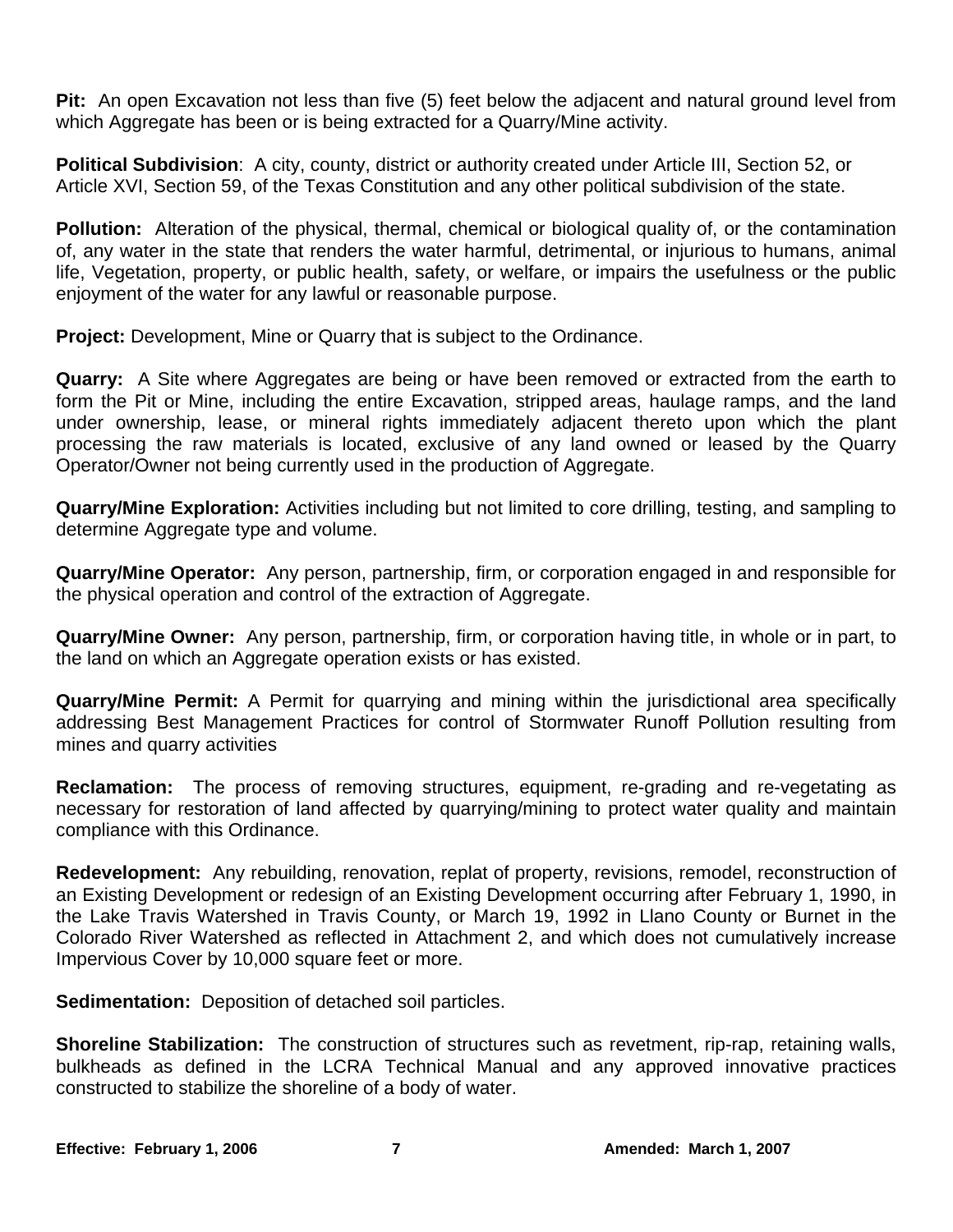**Single-family Subdivision Development**: A Development subdivision consisting of two or more Single-family Residences.

**Single-family Residence:** One- and two-family dwelling units designed for occupancy by one or two families as a residence.

**Site:** The property boundaries encompassing a Development, Quarry, or Mine and the area described within a Permit application.

**Stormwater Runoff:** The portion of the precipitation on the land that flows over the surface and may reach Creeks, rivers, and/or lakes.

**Stormwater Runoff Pollution:** Pollution that is caused by or attributable to diffuse sources. Typically, Stormwater Runoff Pollution results from land runoff, precipitation, atmospheric disposition or percolation.

**Structural BMPs**: A Best Management Practice requiring construction using concrete, steel, mechanical systems, piping, grading, filing or other structural materials or techniques as part of a water quality facility that detains or retains stormwater runoff. Vegetation practices such as buffer areas, filter strips, swales, and certain wetland types are not considered Structural BMPs.

**Texas Commission on Environmental Quality Stormwater Pollution Prevention Plan (TCEQ SWPPP):** The plan defined in the Construction Stormwater General Permit or Multi-Sector Industrial Permit to manage construction activities to minimize the discharge of sediment and pollutants during construction of a Development or operation of a Quarry.

**Utility:** A Person that owns or operates, for compensation, facilities or equipment for producing, generating, transmitting, selling or furnishing services including electricity, petroleum products, water, natural gas, sewer service, cable or telephone services.

**Vegetation:** Plant life or total plant cover on a land surface.

**Water Operations Committee:** The LCRA Water Operations Committee of the LCRA Board of Directors or any subsequent Board Committee established and designated by the LCRA Board to consider appeals pursuant to this Ordinance.

## **SECTION 4. PERMIT DETERMINATION**

## **Subchapter A – Development Activity**

- **(a) Exemptions.** The following are exempt from the provisions of this Ordinance and are not required to file an application for or obtain a Permit pursuant to this Ordinance:
	- (1) **Development** within a Political Subdivision that has adopted and maintains in effect LCRA's Ordinance and enters into an inter-local agreement with LCRA; or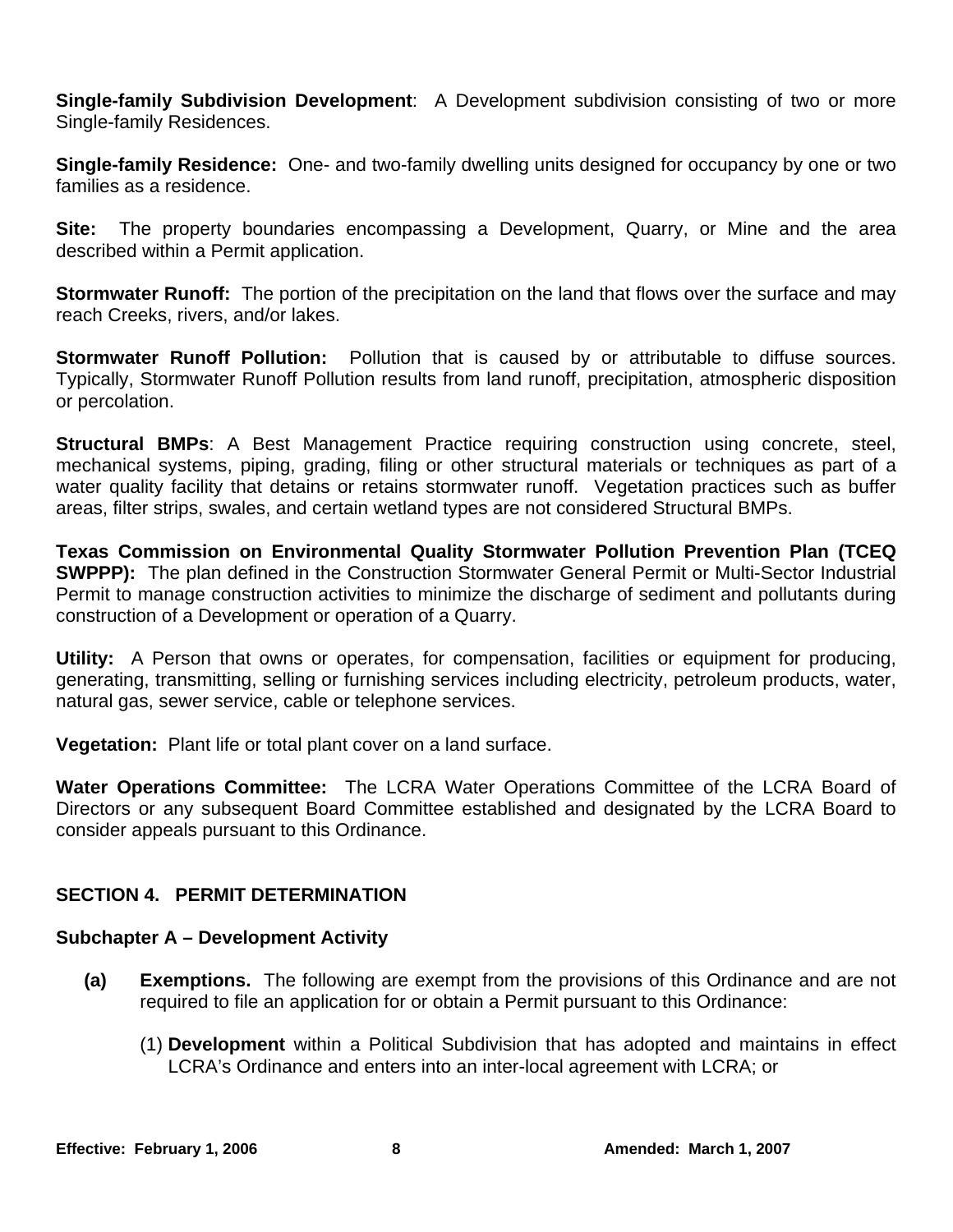- (2) **Development** within a Political Subdivision that has adopted an Ordinance that LCRA determines provides for management of stormwater Pollution that is equal to or greater than that provided by this Ordinance and the Political Subdivision enters into an interlocal agreement with LCRA agreeing that the Ordinance shall apply to any Development that receives an exemption, waiver or variance from the Municipal Ordinance if such exemption, waiver or variance will cause significant Stormwater Runoff Pollution; or
- (3) **Dredge and Fill activities** as defined in the Ordinance and provided that the activities comply with the LCRA Dredge and Fill Standards of the Technical Manual. Projects that dredge more than 500 cubic yards or disturb more than 500 linear feet of shoreline shall provide written notification per Section 4 (b); and
- (4) **Agricultural Activities** as defined in this Ordinance.
- **(b) Written Notification.** Landowners or Land Users who conduct Development or Redevelopment within the area subject to the jurisdiction of this Ordinance shall be allowed to conduct such activities **without obtaining a Permit** if the Development or Redevelopment falls within any one of the following subsections and the associated conditions are met. Written notification to LCRA is required prior to commencing the activity. In the written notification, the Applicant shall demonstrate how the activity falls within the provisions of this subsection.

Note: The purpose of this section is to authorize Development or Redevelopment to occur with little, if any, delay or paperwork. Failure to comply with a condition does not necessarily mean the activity cannot be authorized, but rather that the activity may need a Development Permit to be authorized.

- (1) Development or Redevelopment located on a property that obtained final plat approval from a governmental entity prior to February 1, 1990, in the Lake Travis watershed in Travis County, or March 19, 1992, in Llano County or Burnet County in the Colorado River Watershed. Provided that a property has not been replatted after February 1, 1990 in Travis County and March 19, 1992 in Burnet and Llano counties and that Erosion and Sedimentation Control is provided per Section 5, Subchapter A (d); or
- (2) Development, including a Single-family Residence that creates less than 10,000 square feet of Impervious Cover and less than one acre of land is Disturbed, provided that Erosion and Sedimentation Control is provided per Section 5, Subchapter A (d); or
- (3) Development of a Single-family Residence that creates more than 10,000 square feet of Impervious Cover and less than one acre of land is Disturbed provided that:
	- (a) Erosion and Sedimentation Control is provided per Section 5, Subchapter A (d); and
	- (b) The Site complies with the downstream buffer guidelines found in the LCRA Technical Manual.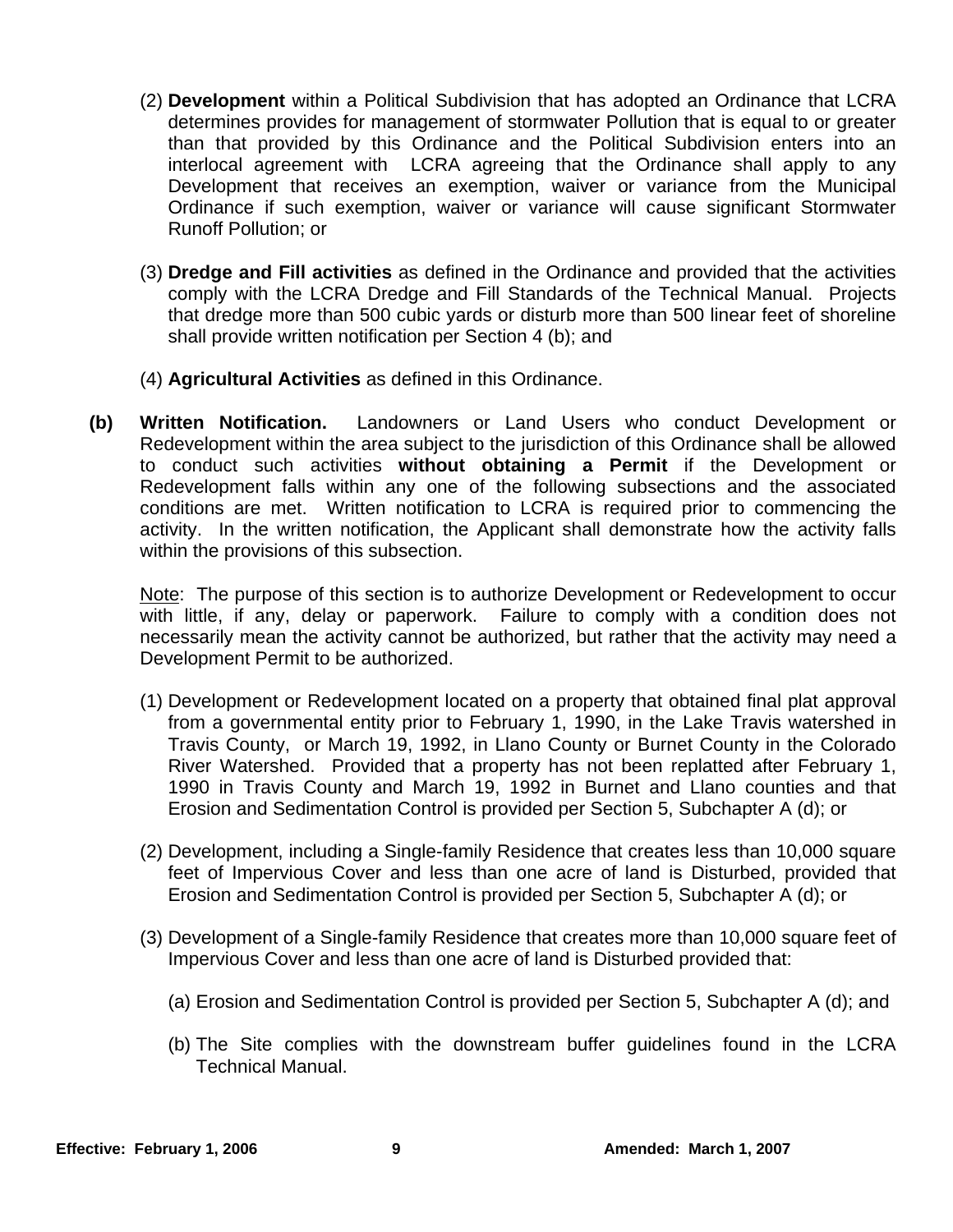- (4) Existing Development provided that Erosion and Sedimentation Control is provided per Section 5, Subchapter A (d); or
- (5) Redevelopment provided that the cumulative increase in Impervious Cover is less than 10,000 square feet and less than one acre of land is Disturbed, and that Erosion and Sedimentation Control is provided per Section 5, Subchapter A (d); or
- (6) Dredge and Fill activities that dredge more than 500 cubic yards or disturb more than 500 linear feet of shoreline provided that activities comply with LCRA Dredge/Fill Standards.
- **(c) Development Permit.** A Development Permit is required for:
	- (1) Development or Redevelopment that creates more than 10,000 square feet of Impervious Cover or Disturbs more than one (1) acre of land or is unable to satisfy the conditions found in Section 4, Subchapter A (a) or 4(b). Development or Redevelopment activity shall be subject to the performance standards found in Section 5 Subchapter A and all other requirements of this Ordinance.
	- (2) Development or Redevelopment that is proposing to meet the Alternate Standards found in Section 5. A Development Permit issued under this subsection will be considered a Fast-Track Permit.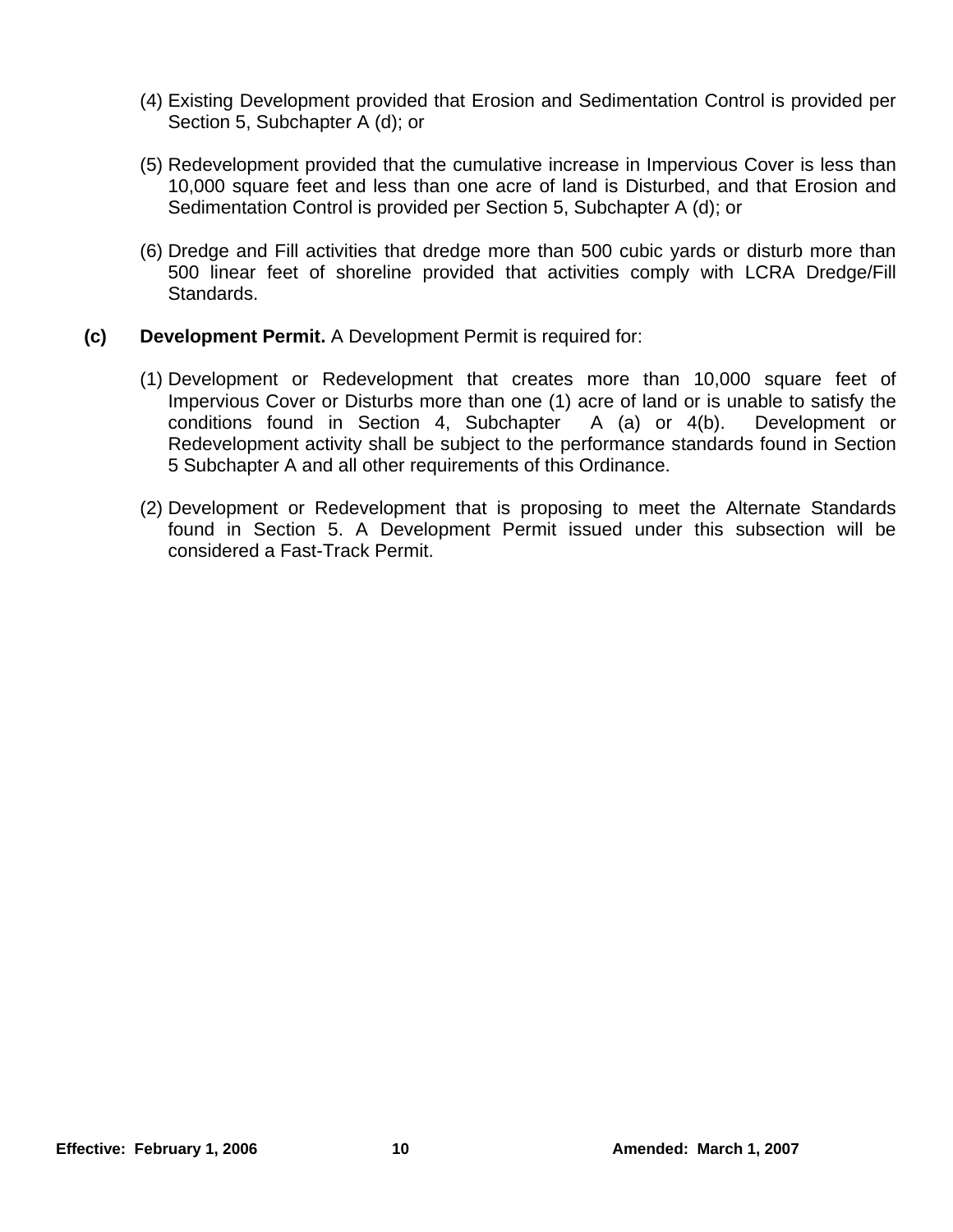#### **SUMMARY OF REQUIREMENTS FOR DEVELOPMENT PROJECTS As Designated with "X"**

| If Your Project is:                                                                                     | <b>Notification</b><br>Only<br><b>No Permit</b><br><b>Required</b> | Permit                                 | <b>Pre</b><br>Planning <sup>1</sup>         | WQ<br>Volume <sup>2</sup> | Alt<br>Standards <sup>3</sup> | <b>Buffer</b><br>$\mathsf{Zones}^4$ | Temp<br>$\mathsf{ESC}^5$    | LID <sup>6</sup> |
|---------------------------------------------------------------------------------------------------------|--------------------------------------------------------------------|----------------------------------------|---------------------------------------------|---------------------------|-------------------------------|-------------------------------------|-----------------------------|------------------|
| Development <10,000<br>sq ft. Impervious Cover<br>$<$ 1 acre disturbance                                | x                                                                  |                                        |                                             |                           |                               |                                     | X                           |                  |
| SF Home >10,000 sq ft.<br>Impervious Cover $< 1$<br>acre disturbance                                    | X                                                                  |                                        |                                             |                           |                               |                                     | X<br>w/buffer<br>guidelines |                  |
| SF/Commercial<br>Development<15%<br>gross Impervious Cover,<br>CD <sup>7</sup> <20% Impervious<br>Cover |                                                                    | X<br>Fast-Track<br>Permit <sup>8</sup> | X<br>SF > 20<br>acres,<br>COMM > 3<br>acres |                           | X                             | X                                   | X                           | X                |
| SF Development >15%<br>gross                                                                            |                                                                    | X                                      | X<br>Greater<br>than 20<br>acres            | X                         |                               | X                                   | X                           | X                |
| Commercial < 3 acres                                                                                    |                                                                    | X<br>Fast-Track<br>Permit              |                                             | Optional                  | X                             | X                                   | X                           | X                |
| Commercial > 3 acres                                                                                    |                                                                    | X                                      | X                                           | X                         |                               | X                                   | X                           | X                |

1. Pre-development planning – Meeting with LCRA and development team at concept plan stage - Section 5, Subchapter A (a)

- 2. Water quality volume Runoff volume to be captured based on the one-year storm Section 5, Subchapter A (b)
- 3. Alternate Standards Use of Vegetative Filter Strips, no storm drain, no curb and gutter and sheet flow should be used to achieve compliance in Section 5, Subchapter A (b)
- 4. Buffer Zones Creek protection based on Section 5, Subchapter A (c)
- 5. Temporary Erosion and Sedimentation controls Erosion control per TCEQ SWPPP and LCRA Technical Manual in Section 5, Subchapter A (d)
- 6. LID Low impact development techniques to achieve compliance are available as an option to limit structural control use and/or size.
- 7. CD Cluster Development
- 8. Fast Track Permit Reduce Permit review time and fees
- **(d) BMP Maintenance Permit.** A BMP Maintenance Permit shall be issued to the developer or his assignee upon completion of construction of the infrastructure and permanent BMP facilities required by the Development Permit and receipt of the engineer's certification. In the event that the Landowner, maintenance association or Property Owner's Association does not accept the assignment, the developer shall remain subject to the terms of the Development Permit or BMP Maintenance Permit, as applicable, until an assignment occurs or until the maintenance association, Property Owner's Association, or Landowner accepts issuance of a BMP Maintenance Permit. A BMP Maintenance Permit fee for permanent BMPs shall be as described in the fee schedule approved by the Board.
- **(e) General Utility Permit.** A General Utility Permit holder is not required to obtain a Development Permit for routine utility construction or maintenance if covered by the General Utility Permit. The General Utility Permit covers routine construction and maintenance/repair work without requiring a Permit for each separate project. A notice of intent, Erosion control plan and appropriate fees must be submitted to LCRA prior to commencing construction on each utility projects. If the utility project proposes Impervious Cover that is greater than what is described in Section 4(b), a Development Permit is required.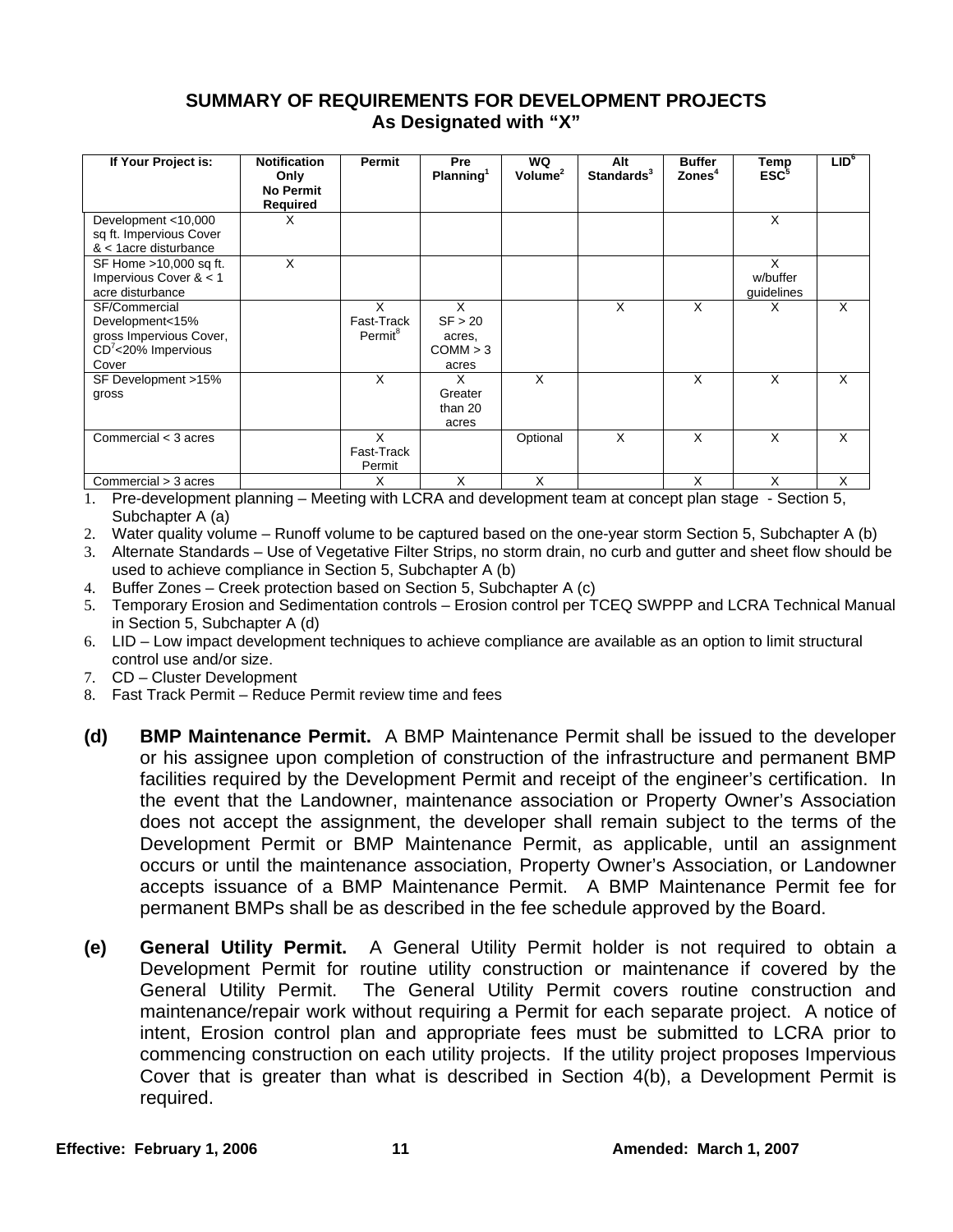Utilities may operate construction Sites pursuant to this Ordinance and the LCRA Technical Manual. A Utility shall submit a notice of intent prior to commencing construction on any utility project. The Utility shall comply with the utility construction measures in the LCRA Technical Manual.

 Activities which are authorized under a General Utility Permit include: Water and wastewater distribution facilities and associated appurtenances (manholes, valves, hydrants, pumps); liquid or gas distribution facilities and associated appurtenances; stormwater collection and distribution facilities and associated appurtenances; electrical distribution facilities; telecommunication lines and distribution facilities; and any other similar utility line or distribution facilities.

 The General Utility Permittee is required to comply with any other applicable federal, state and local laws and regulations.

- **(f) Dredge and Fill Activities.** Persons constructing stabilization projects on water front lots must comply with the following:
	- (1) No reclamation of land including land lost to natural Erosion processes or flood events is allowed.
	- (2) Dredge and Fill Activities are subject to the U.S. Army Corps of Engineers regulations for approval of Dredge and Fill activities along the Highland Lakes.
	- (3) Dredge and Fill Activities are subject to the Dredge and Fill Standards located in the LCRA Technical Manual.
	- (4) Dredge and Fill activities that dredge more than 500 cubic yards or disturb more than 500 linear feet of shoreline shall provide written notification per Section 4, Subchapter A (b).

## **Subchapter B – Quarry/Mine Activity**

**a) Exemptions.** The following are exempt from the provisions of this Ordinance and are not required to file an application for or obtain a Permit pursuant to this Ordinance:

(1) **Quarry or Mine Exploration** by a Quarry/Mine Owner or Operator to obtain Aggregate samples for determining viability of a property as a Quarry or Mine. Materials obtained are not to be used for commercial sale. Quarry/Mine Exploration that Disturbs more than one (1) acre of land will need to consider the preparation of a Stormwater Pollution Prevention Plan per the TCEQ Construction Stormwater General Permit. No submittals are necessary to LCRA.

(2) **Quarry/Mine Acknowledgement.** A property that is owned or leased by a Quarry/Mine Owner or Operator and as evidenced by a deed, existing lease, or provides reasonable evidence of possession and use as of March 1, 2007 (effective date of Quarry and Mine ordinance amendments) and has an Active Quarry or Mine. To gain acknowledgement, a Quarry/Mine Owner or Operator will submit the above information to

**Effective: February 1, 2006** 12 **12** Amended: March 1, 2007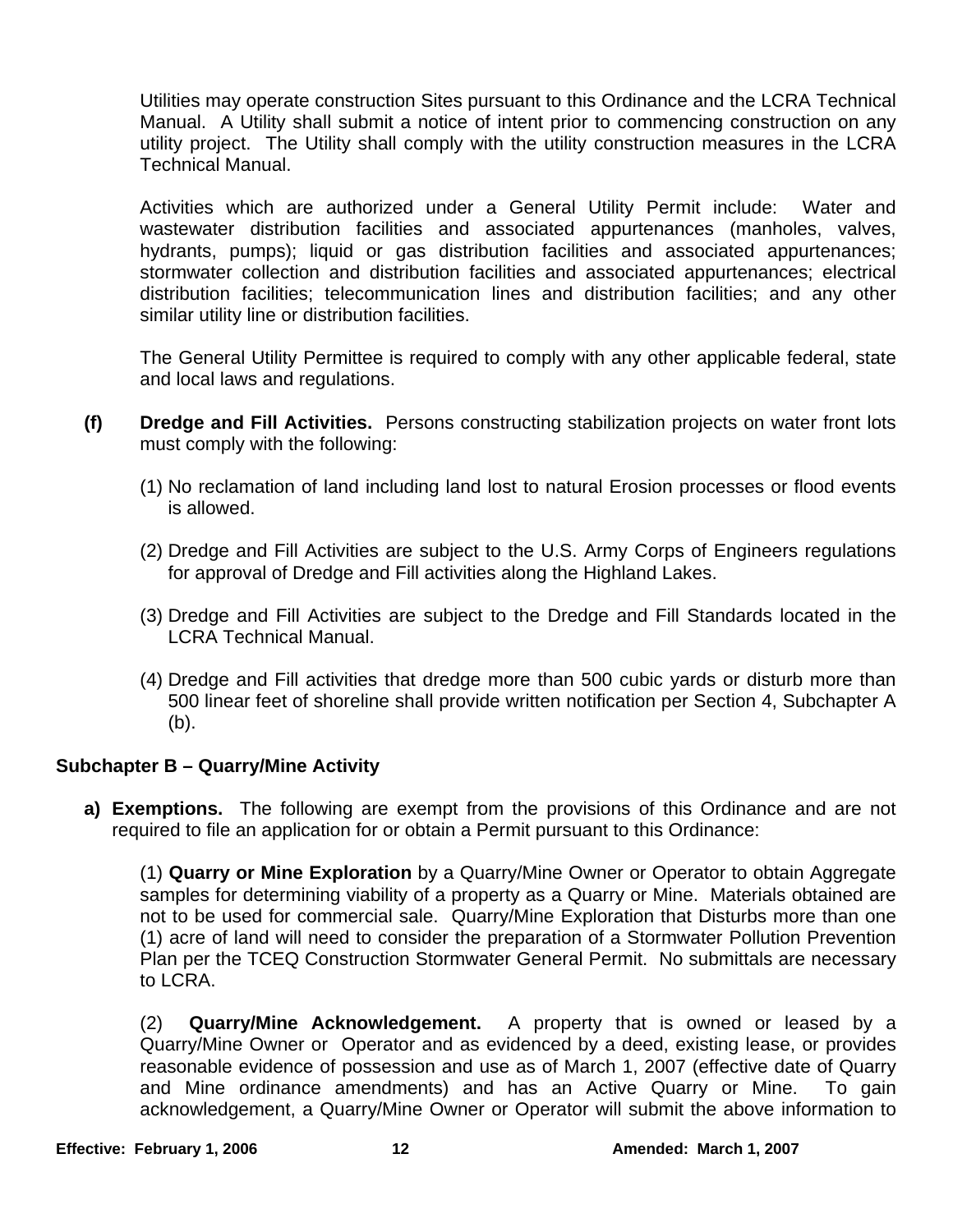LCRA depicting the Quarry/Mine Activity. LCRA will provide an acknowledgement letter certifying the quarry operation status.

- (i) Development, as defined in this Ordinance and as part of a Quarry/Mine shall be subject to the applicable provisions in this Ordinance, including Section 4, regarding Development Permits.
- (ii) Acknowledged Quarries and Mines are encouraged to contact LCRA to gain input in a voluntary advisory role on recommendations toward the protection of ground and surface water quality
- . **b) Written Notification.** Landowners or Land Users who conduct Quarry and Mine activities within the area subject to the jurisdiction of this Ordinance shall be allowed to conduct such activities **without obtaining a Permit** if the Quarry or Mine activities create less than 10,000 square feet of Impervious Cover and will Disturb less than five (5) acres of land, are located outside of a Buffer Zone, and provide Erosion and Sedimentation Control in accordance with Section 5, Subchapter B (d) and achieves Final Stabilization. Written notification to LCRA is required prior to commencing the activity. In the written notification, the Applicant shall demonstrate how the activity falls within the provisions of this subsection.
- **c) Quarry/Mine Certification.** A property that is owned or leased by a Quarry/Mine Owner or Operator as evidenced by a deed, existing lease or provides reasonable evidence of possession and use as of March 1, 2007 (effective date of Quarry and Mine ordinance amendments), does not have an Active Quarry or Mine, and proposes Quarry or Mine activities that will create more than 10,000 square feet of impervious cover or will Disturb more than five (5) acres of land shall submit an application pursuant to Section 6 Subchapter B and be subject to the performance standards in Section 5 Subchapter B and all other requirements of this Ordinance excluding Section 6, Subchapter A. Development, as defined in this Ordinance, shall be subject to the applicable provisions of this Ordinance, including Section 4 Subchapter A regarding Development Permits.
- **d) Quarry/Mine Permit** A property that is owned or leased by a Quarry/Mine Owner or Operator as evidenced by a lease or deed and is leased or acquired after March 1, 2007 (effective date of Quarry and Mine ordinance amendments) and proposes Quarry or Mine activities that will create more than 10,000 square feet of impervious cover or will Disturb more than five (5) acres of land and does not have an Active Quarry or Mine shall submit an application pursuant to Section 6 Subchapter A and be subject to performance standards in Section 5 Subchapter B and all other requirements of this Ordinance excluding Section 5 Subchapter A. Development activities within the boundaries of a Quarry or Mine shall be regulated pursuant to the requirements in Section 4, Subchapter A of this Ordinance. However, any Development Permit provisions and requirements shall be combined with the provisions and conditions of the Quarry/Mine Permit so as to only require a Quarry or Mine to file a single, combined, Development and Quarry/Mine Permit Application.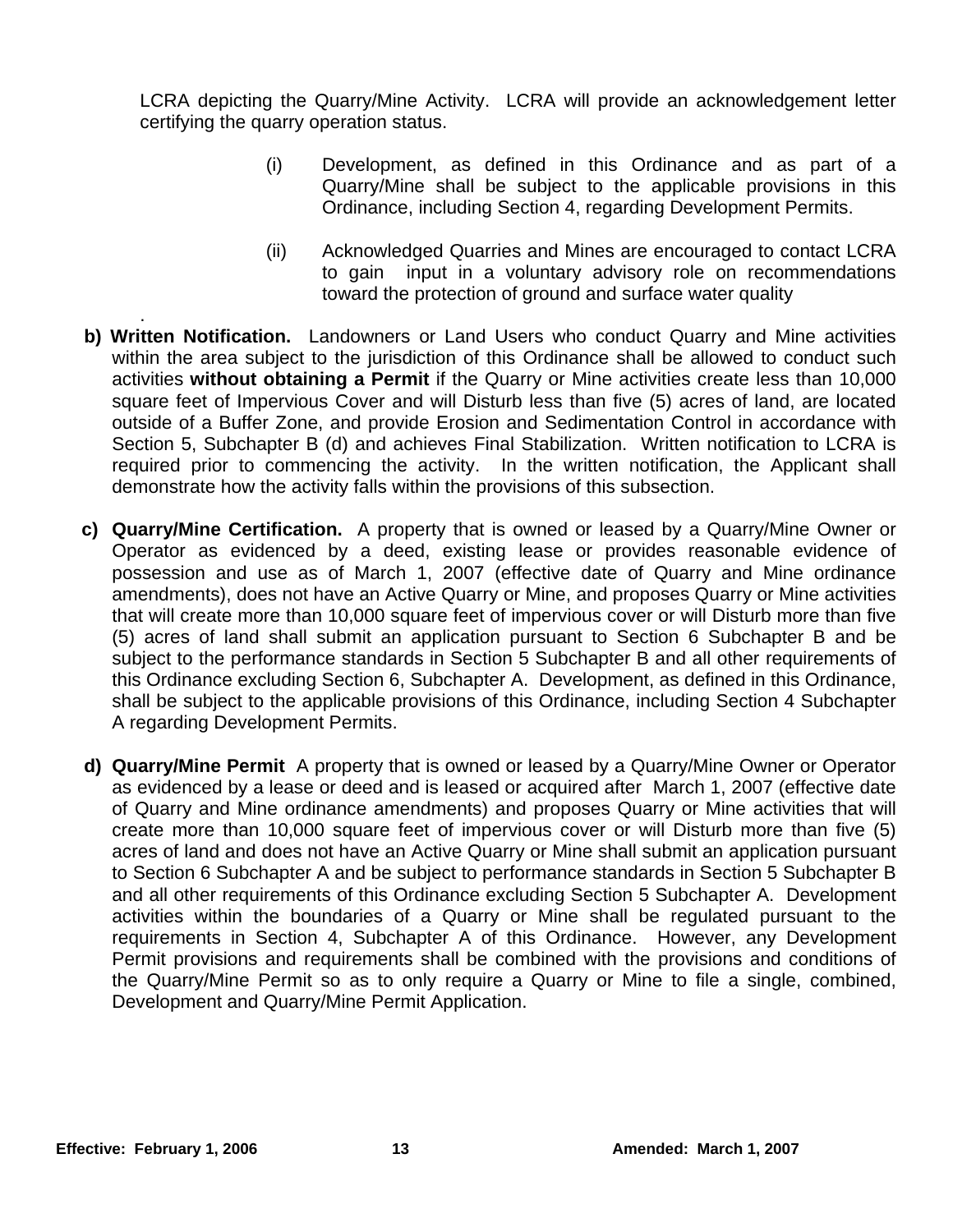#### **SECTION 5. WATER QUALITY PERFORMANCE STANDARDS**

#### **Subchapter A - DEVELOPMENT ACTIVITY**

**(a) Pre-development Planning.** A pre-development/concept plan meeting shall occur for all Single-family Development greater than 20 acres in area and all Commercial Development greater than three acres in area. The meeting will focus on land plan, slopes, buffers, and water quality management practices, and may include a Site investigation. For Commercial Development greater than three acres in area and for all other Single-family Development greater than 20 acres in area, a Development Permit application can only be submitted after the completion of this task. Additional guidance is found in the LCRA Technical Manual. All Developments required to obtain a Development Permit shall achieve the following performance standards in Section 5, Subchapter A (b)-(e):

#### **(b) Water Quality Management.**

- (1) **Water Quality Volume.** For the protection of water quality and drainage ways from channel Erosion and stormwater runoff pollution, each Development project subject to these performance standards shall provide water quality volume in approved BMPs found in the LCRA Technical Manual. The required water quality volume is based on the one-year storm runoff volume as defined in the LCRA Technical Manual. In addition, Development projects can use Low Impact Development methodologies as identified in the LCRA Technical Manual to reduce or avoid stormwater storage volume requirements.
- (2) **Alternate Standards.** Single-family Development that meets the criteria in (i) or Commercial Development that meets the criteria in (ii) need not comply with subsection 5(b)(1). Compliance with this subsection will result in the reduction in Permit fees, potentially reduced engineering fees, Permit issuance within 30 calendar days from declaration of administrative completeness if all aspects of this section are met, with no requirement for a BMP Maintenance Permit and the associated fees.
	- (i) Development
		- (a) The gross Impervious Cover is 15 percent or less and the cluster development sections have 20 percent or less gross Impervious Cover.
		- (b) Street and drainage network is designed to include the use of openroadway sections, ribbon curb and maintenance of sheet flow.
		- (c) Impervious Cover credit by use of porous pavement, rainwater harvesting, native landscaping and other methods can be used to gain compliance as defined in the LCRA Technical Manual.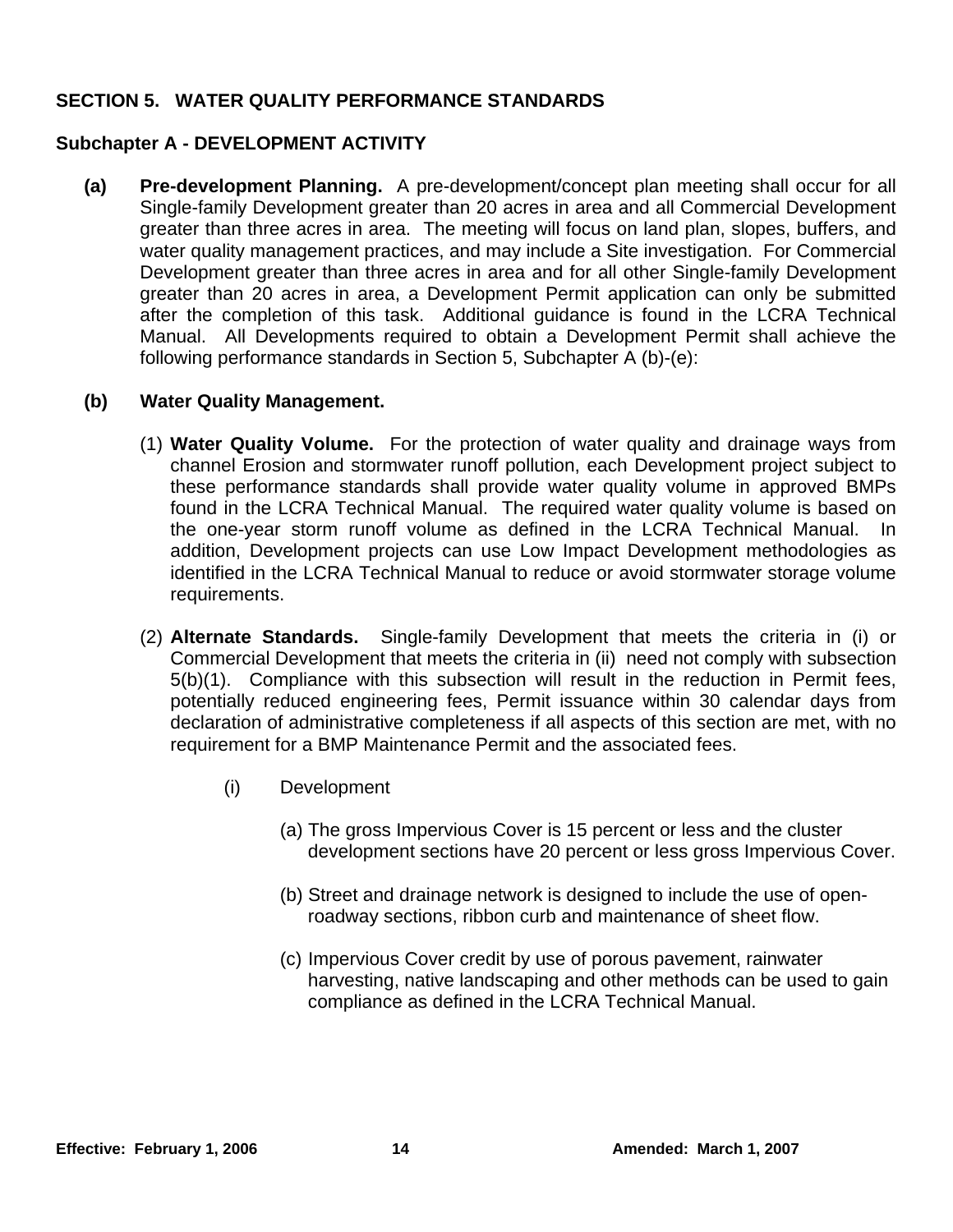- (ii) Commercial Development.
	- (a) Projects less than three acres in area can achieve compliance with this section through the use of vegetated filter strips and flow spreading methodologies as identified in the LCRA Technical Manual.
	- (b) Impervious Cover credit by use of porous pavement, rainwater harvesting, native landscaping and other methods can be used to gain compliance as defined in the LCRA Technical Manual.
- **(c) Buffer Zones.** Buffer Zones protect waterways and aquatic resources from the short and long term impacts of Development activities. Buffer Zones shall remain free of construction, Development, or other alterations except for utility and roadway crossings. The number of crossings through Buffer Zones should be minimized according to the guidance located in the LCRA Technical Manual. No stormwater treatment facilities, golf courses, septic systems or wastewater irrigation shall be located in the Buffer Zone. Stormwater discharge from the Development shall be dispersed into overland patterns before reaching the Buffer Zone.
	- (1) **Buffer Zones in Burnet and Llano Counties Requirements:** A Buffer Zone shall be established at a width of 25 feet from the top of the channel bank on both sides of the Creek. This applies to Creeks or swales draining more than five acres of area, excluding roadside swales.

## (2) **Buffer Zones in Travis County – Two Options:**

#### (i) **Option 1: Buffer Zones**

- (a) Creeks or swales draining less than 40 acres but more than five acres, excluding roadside swales, shall have a minimum buffer width of 25 feet from the centerline of the Creek or swale.
- (b) Creeks or swales draining less than 128 acres but more than 40 acres shall have a minimum buffer width of 75 feet from the centerline of the Creek or swale.
- (c) Creeks draining less than 320 acres but more than 128 acres shall have a minimum buffer width of 100 feet from the centerline of the Creek or swale.
- (d) Creeks draining less than 640 acres but more than 320 acres shall have a minimum buffer width of 200 feet from the centerline of the Creek or swale.
- (e) Creeks draining 640 acres or greater shall have a minimum buffer width of 300 feet from the centerline of the Creek or swale.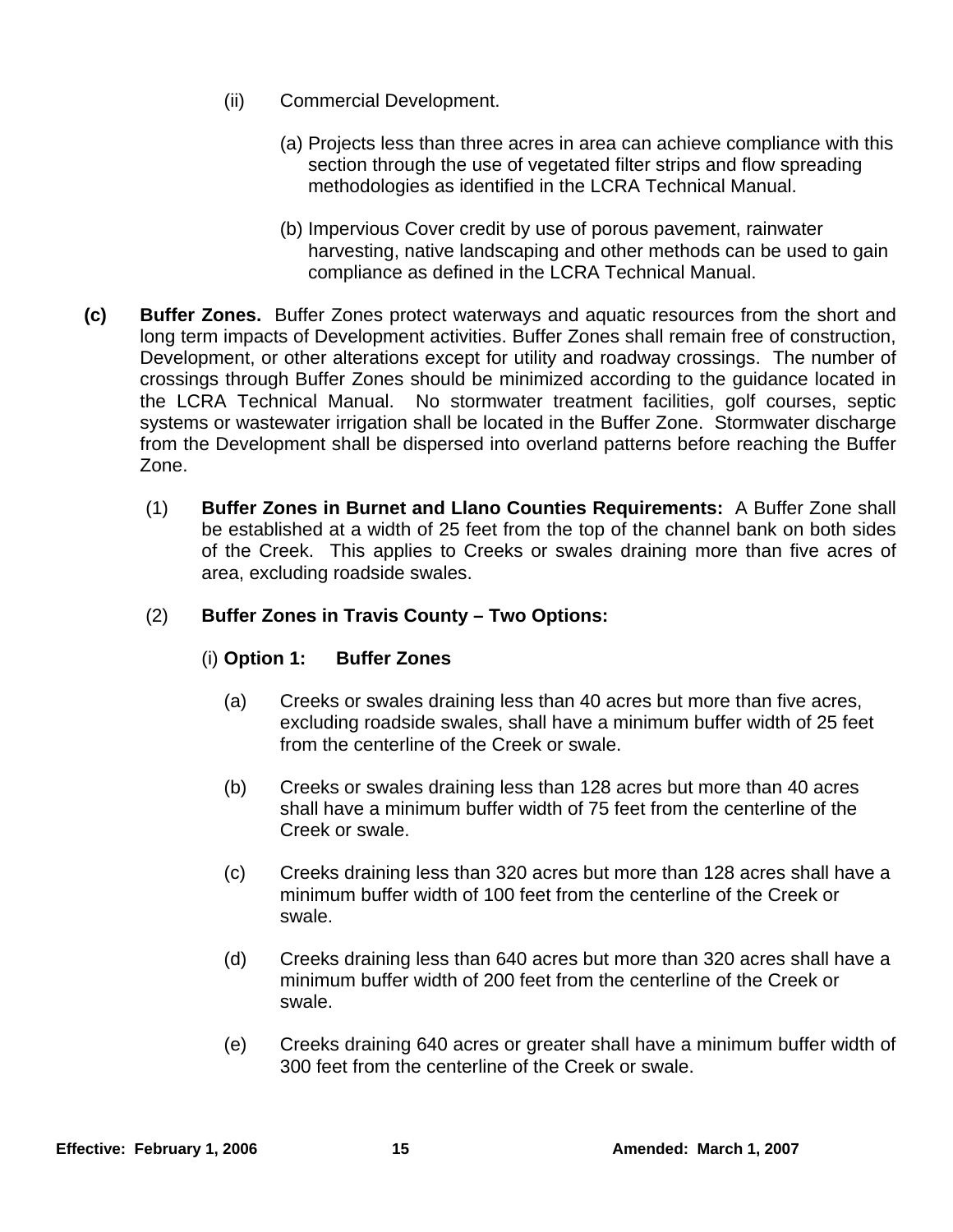(ii) **Option 2: Floodplain Buffer Zone**. For Creeks or rivers draining less than 40 square miles but more than five acres, excluding road side swales, the Buffer Zone shall extend a minimum of 25 feet from the 100-year floodplain boundary paralleling each side of the Creek or swale. The 100-year floodplain shall be based on the fully developed conditions as approved by LCRA.

 For Creeks or rivers draining more than 40 square miles, the Buffer Zone shall be considered equal to the 100-year floodplain as designated by Federal Emergency Management Agency or by an engineered floodplain study approved by LCRA.

 Management of the Buffer Zone through LCRA's Creekside Conservation Program and other programs is encouraged to develop healthy and dense buffer areas that improve water quality protection and groundwater recharge. Refer to the LCRA Technical Manual for guidance on riparian corridor management.

- **(d) Erosion and Sedimentation Control.** Erosion and Sedimentation shall be controlled throughout the Development process in accordance with the LCRA Technical Manual.
	- (1) Development of and adherence to a TCEQ SWPPP shall be considered to meet the requirement for Erosion and Sedimentation control. The Permittee shall make the SWPPP inspection records and reports available to LCRA upon request.
	- (2) Site disturbance must be phased to limit soil Erosion, and Final Stabilization shall be accomplished with each phase.
	- (3) Prior to the commencement of construction, LCRA will provide training materials to the contractor including: preservation of existing Vegetation (minimize disturbance), construction phasing, installation and maintenance of temporary Erosion controls, re-seeding, and Buffer Zone protection. LCRA will meet with the contractor and review the training materials and inspect the temporary Erosion controls at the time construction begins.
- **(e) Water Quality Education**. A recipient of a Development Permit shall implement a water quality education program using LCRA and/or other LCRA approved water quality education materials that focus on water quality protection.
- **(f) Monitoring and Reporting.** If a project proposes Innovative BMPs, LCRA may require, as a condition of issuing a Permit, water quality performance monitoring of certain BMPs. Water quality monitoring shall last a period of at least three years. The cost of monitoring will be borne by the Applicant. During the monitoring period, the Applicant shall submit annual reports showing the results of the monitoring efforts. The pollutant parameters to be monitored shall be determined at the time of Permit issuance. The monitoring and reporting must be satisfactory prior to issuance of the BMP Maintenance Permit. An irrevocable letter of credit equal in value to the permanent BMPs must be posted prior to the issuance of this Permit and survive the monitoring period.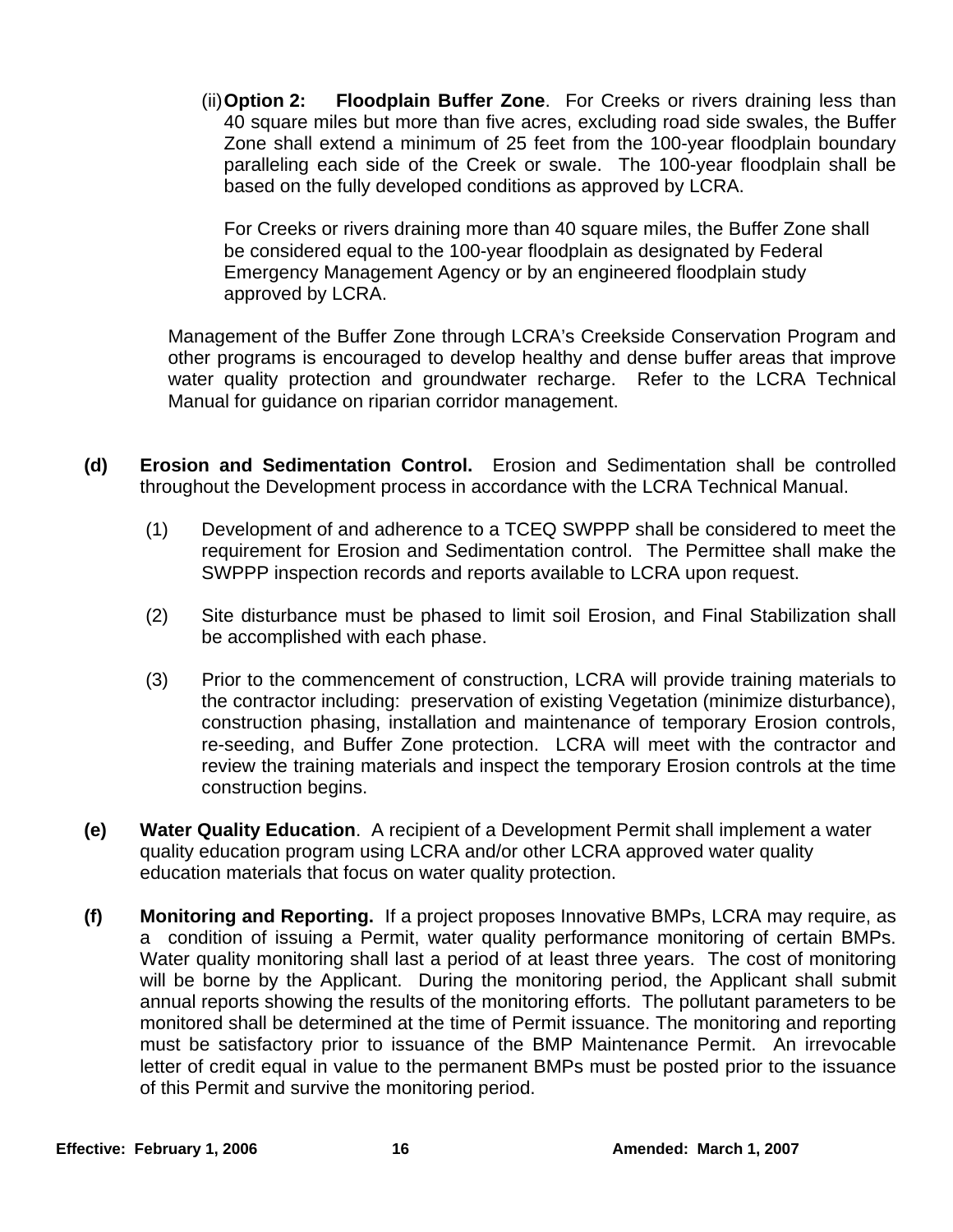#### **Subchapter B QUARRY AND MINE ACTIVITY**

**(a) Pre-Quarry/Mine Planning. (1)** A concept plan meeting shall occur for all Quarry/Mine Projects that are subject to obtaining a Certification or Permit per Section 4, Subchapter B. The meeting should focus on potential Disturbed area, slopes, buffers, water diversions, water quality management practices, and may include a Site investigation. No submittals are required at this meeting. This meeting can aid the applicant in determining ordinance requirements and conditions prior to extensive effort in preparing a water quality protection plan. A Quarry/Mine Permit and Quarry/Mine Permit by Rule application can only be submitted after the completion of this task. Additional guidance for preparing an application is found in the LCRA Technical Manual.

(2) If applicable, the owner/applicant should contact the local Groundwater Conservation District of the plan to initiate a quarry facility.

(3) All Mines and Quarries required to obtain a Quarry/Mine Certification or Permit shall achieve the following performance standards in Section 5, Subchapter B (b)-(f):

#### **(b) Water Quality Management.**

#### **(1) Project Area not Discharging to Pit:**

a. For the protection of water quality, Mine and Quarry projects subject to these performance standards shall provide water quality volume in approved BMPs found in the LCRA Technical Manual.

b. The required water quality volume is based on the one-year (3-hour) storm runoff volume as defined in the LCRA Technical Manual. This applies to parking lots, drives, buildings, etc. (development) that are similar to typical land development projects. In addition, mine and quarry projects can use Low Impact Development methodologies as identified in the LCRA Technical Manual to reduce or avoid stormwater storage volume requirements. A BMP Maintenance Plan shall be prepared for these facilities.

c. For areas of exposed material stockpiles and non-stabilized active areas not draining to the Pit, the Quarry/Mine project shall provide water quality volume in approved BMPs found in the LCRA Technical Manual. The required water quality volume is based on the 10-year (24-hour) storm runoff volume as defined in the LCRA Technical Manual.

## **(2) Project Area Discharging to the Pit**

a. An applicant for a Quarry/Mine Permit must demonstrate that a Pit, intended to be used as a permanent BMP, is of sufficient size to contain the runoff volume of the 10 year (24-hour) storm without discharge during such a rain event.

b. The runoff volume is derived from contributing drainage area to the Excavation.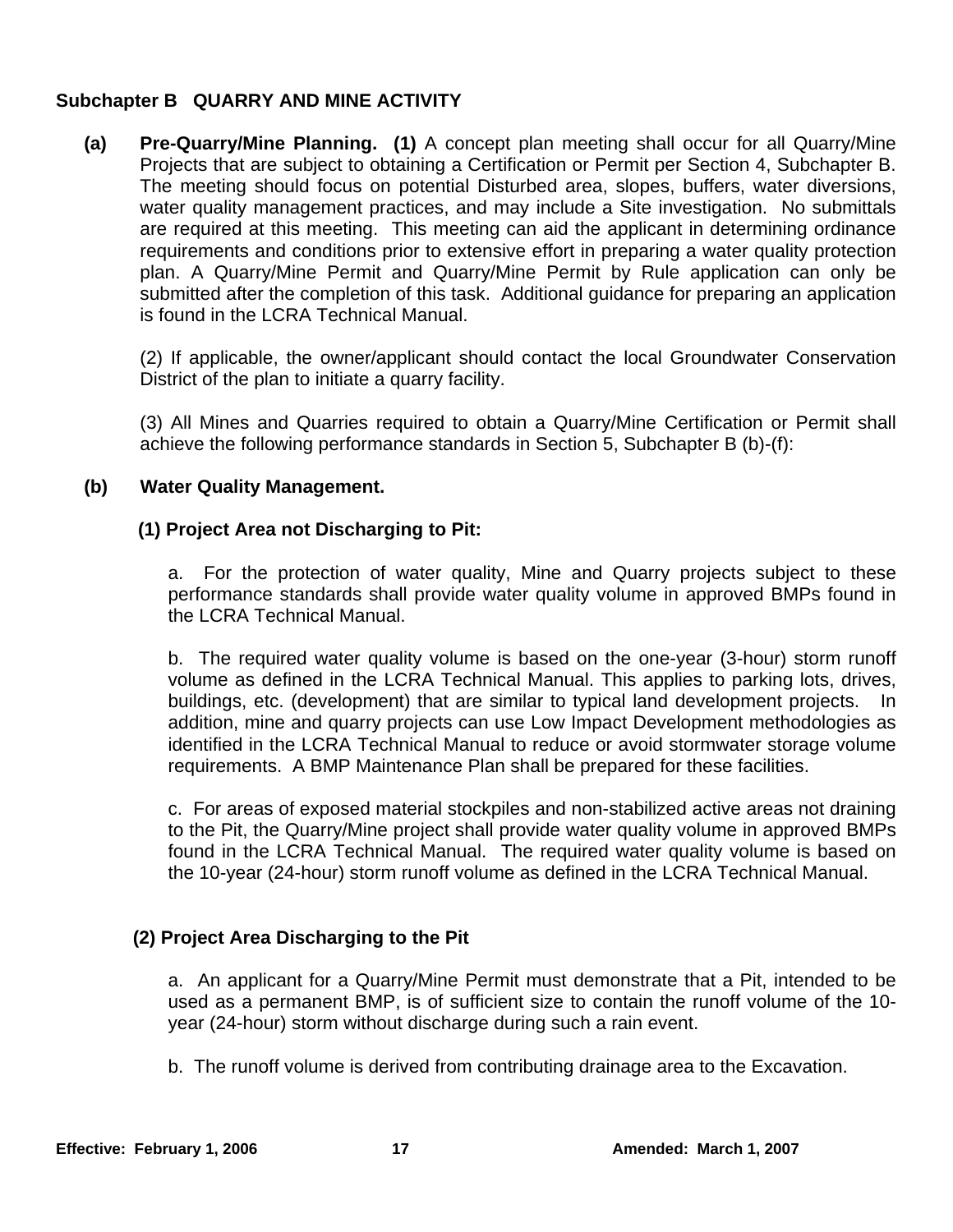c. The applicant will utilize information developed in Section 5, Subchapter B (b)(4), (Submittals to LCRA) to limit sediment discharge into karst features.

d. Recharge features with a surface opening greater than one square foot in area that are located on the floor of the quarry or mine should be sealed or protected in order to prevent sediment from infiltrating with stormwater runoff.

#### **(3) Other Local, State, and Federal Regulations**

a. The Mine or Quarry owner, or the owner's authorized agent, shall provide LCRA with copies of, or access to all plans, reports, and approvals from other regulatory agencies, including, but not limited to, the following:

EPA – NPDES permit, Spill Prevention Control, Containment, and Countermeasures MSHA/OSHA- Hazard Communications Plan

US Army Corps of Engineers – 404 permits and/or letters of permission if necessary TCEQ – TPDES Industrial Sector Permit, Multi-Sector General Stormwater Permit and Stormwater Pollution Prevention Plan

TPWD – Marl, Sand, and Gravel Mining in Public Waters of the State

b. If applicable, the Quarry/Mine Owner or Operator shall provide documentation of compliance with a Groundwater Conservation District Requirements.

#### **(4) Submittals to LCRA**

(a) LCRA may require an applicant to submit certain information dependent upon the site conditions, planned Quarry or Mine activities, size of Quarry or Mine, and depth of Excavation. The necessary submittals will be determined in the Pre-quarry/mine planning meeting found in Section 5, Subchapter B, (a) of this Ordinance. LCRA will make a determination based upon sound science and professional standards for the appropriate submittals determined after its Pre-quarry/mine planning discussion with the applicant and the project's potential impacts on water quality. The following submittals may be required:

1. A **hydrologic report** prepared by a licensed professional engineer in Texas defining impoundments, streams, floodplains, and proposed drainage diversions including water quality BMPs within the proposed mine or quarry property boundary.

2. A **hydrogeologic report** prepared by a licensed professional geologist in Texas containing the aquifer identification, aquifer characteristics, drastic classification, recharge zones, any karst features and depth to water on the site, well inventory and/or springs within one mile of proposed mine or quarry property boundary and identify measures to protect groundwater recharge. The applicant will demonstrate compliance with setbacks from recharge features and public water supply wells according to the TCEQ source water protection program and if applicable, Groundwater Conservation District requirements.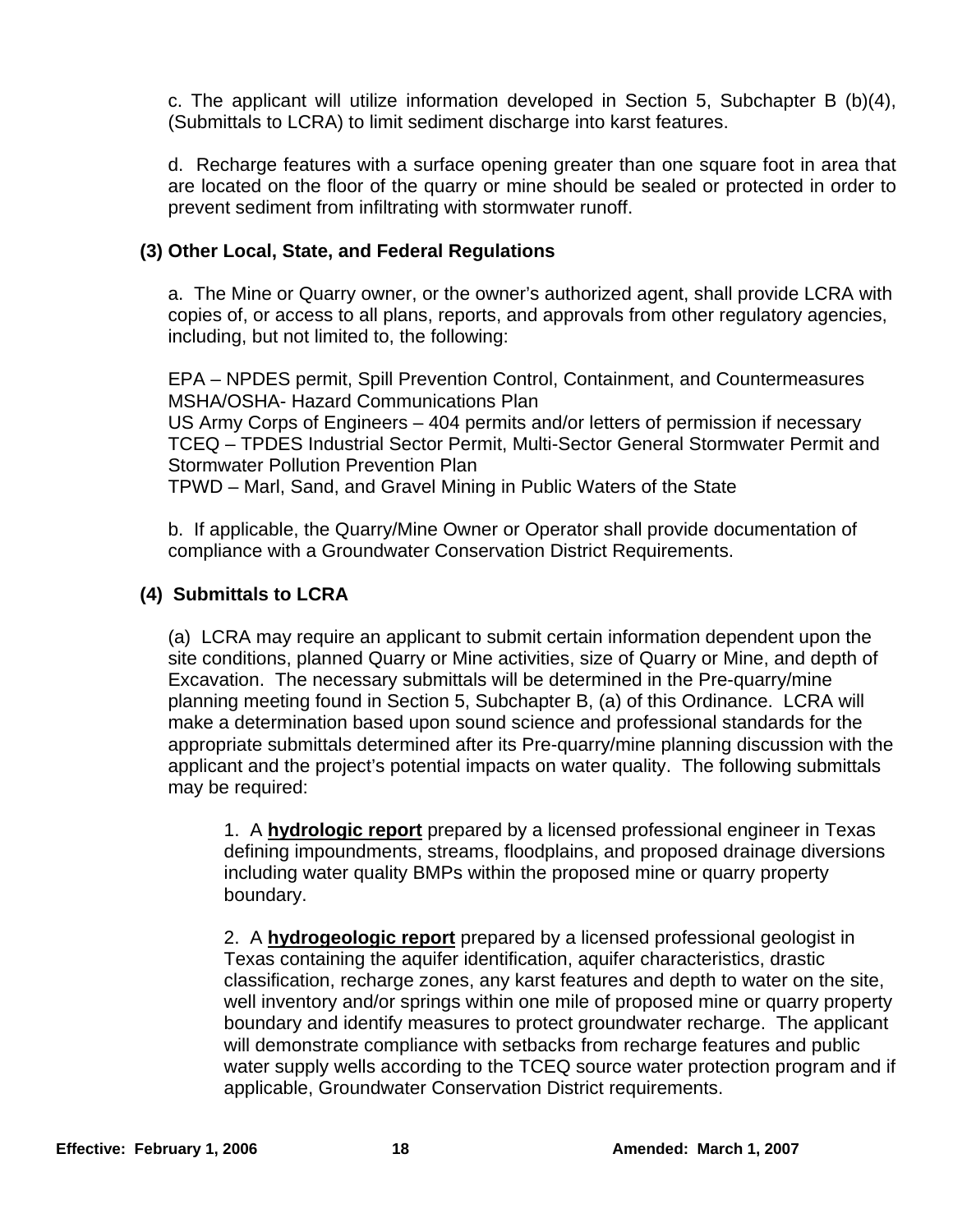3. A **mine or quarry plan** showing proposed mine or quarry boundaries, property limits, mining limits, approximate mining depths, drainage plan, creek crossings, diversions, a list of BMPs proposed for mined out areas as temporary sedimentation basins, and the type of mine or quarry proposed.

5. A **surface water monitoring plan** to supplement the TCEQ Multi-Sector General Stormwater Permit requirements. The owner/operator can use the TCEQ Multi Sector General Stormwater Permit as the plan, but shall monitor four (4) events per year and provide data in the annual report. Parameters tested in the monitoring plan may include but are not limited to Total Suspended Sediment, pH, oil and grease, and Total Organic Carbon.

6. A **general reclamation guidance plan** on potential final measures to protect water quality and maintain ordinance compliance once the Mining and Quarrying activities are complete. The plan may include guidance on vegetative cover within one-year of completion of excavation to restore areas to conditions that existed prior to the Excavation except on quarry walls and flooded areas, and reclamation of all structures, haul roads, and storage areas within one-year of completion of Excavation. In order to ensure that uncontaminated material is used as backfill, the guidance plan should include information from TCEQ's Rule Interpretation Summary Form 330-4.001.

(b) Once a Mine or Quarry operation is complete or has been abandoned, any subsequent Development will be subject to the conditions and terms of the Highland Lakes Watershed Ordinance, as amended, to protect water quality.

(c) The applicant will utilize the reports/plans listed in subsection Section 5, Subchapter B, subsection (b) above to design and utilize the appropriate water quality protection measures found in the LCRA Technical Manual to protect surface and groundwater quality.

- **(c) Buffer Zones.** Buffer Zones protect waterways and aquatic resources from the short and long term impacts of construction activities. Buffer Zones shall remain free of construction, or other alterations except for utility and roadway crossings. The number of crossings through Buffer Zones should be minimized according to the guidance located in the LCRA Technical Manual. No stormwater treatment facilities or wastewater irrigation shall be located in the Buffer Zone.
	- (1) For Creeks or rivers draining more than 320 acres, the Buffer zone shall be a minimum width of twenty-five (25) feet from the top of the channel bank (as determined in hydrologic report) on each side of the creek/river. However, if the floodway boundary is beyond twenty five (25) feet from the top of the channel bank, the buffer zone shall be established at the floodway limit. The floodway may be determined from Federal Emergency Management Agency information or by an engineering study that is signed and sealed by a registered, licensed engineer. If the floodway is determined by an engineering study, the floodway shall be based on the fully developed conditions for the 100-year flood as approved by LCRA.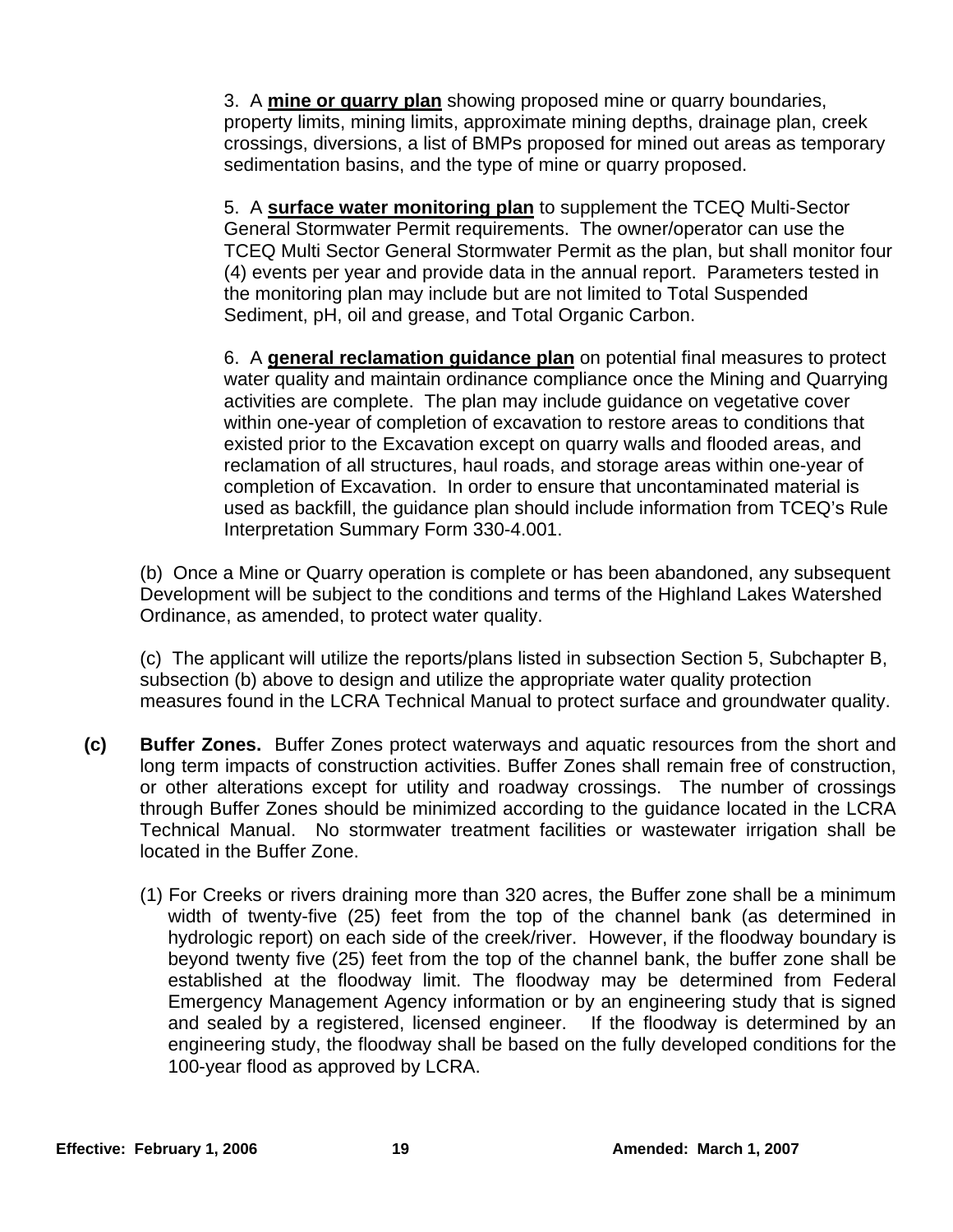- (2) Management of the Buffer Zone through LCRA's Creekside Conservation Program and other programs is encouraged to develop healthy and dense buffer areas that improve water quality protection and groundwater recharge. Refer to the LCRA Technical Manual for guidance on riparian corridor management.
- (3) Sand and gravel operations obtaining a Texas Parks and Wildlife Department Sand, Gravel, Shell, and Marl or US Army Corps of Engineers authorization may be eligible for a variance from the buffer zone requirements found in this ordinance.
- **(d) Erosion and Sedimentation Control.** Erosion and Sedimentation shall be controlled throughout the Quarry and Mine process in accordance with the EPA and TPDES Stormwater Pollution Prevention Plan and the LCRA Technical Manual.
	- (1)Development of and adherence to a SWPPP shall be considered to meet the requirement for Erosion and Sedimentation control. The Permittee shall make the SWPPP inspection records and reports available to LCRA upon request.
	- (2)Prior to the commencement of Quarry and Mine activities, LCRA will provide training materials to the owner/contractor. LCRA will meet with the owner/contractor and review the training materials and inspect the temporary Erosion controls at the time Quarry and Mine Activities begin.

## **(e) Groundwater Quality Protection and Monitoring.**

(1) **Proposed Plan.** Based on site conditions, proposed activity, hydrogeologic report, and other submittals pursuant to Section 5, Subchapter B, subsection (b)(4), Submittals to LCRA, LCRA may require monitoring wells for water levels and water quality determination including background and down-gradient conditions. The sample frequency will be proposed by the applicant and approved by LCRA during the permit application process, based on professional practices regulated by the Texas Board of Professional Geoscientists and/or the Texas Board of Professional Engineers. A groundwater sampling plan will be prepared and parameters may include but not limited to water level or flow, pH, nitrate-nitrogen, Total Suspended Sediment, Volatile Organic Carbon, Total Organic Carbon and Total Dissolved Solids. If a groundwater district has jurisdiction, the sampling plan shall be designed to comply with the district guidelines.

a. **Background Conditions**. Background conditions may be established by adoption of historical data at existing wells or springs or by data collected by the applicant during operations, and/or by installation of monitoring wells and sampling of wells and springs up-gradient from the mine or quarry. Professional standards will be followed such as those set out in the "Handbook of Suggested Practices for the Design and Installation of Ground-Water Monitoring Wells" (EPA, 1991.)

b. **Down-gradient Conditions.** Down-gradient conditions may be monitored at wells and/or springs that could potentially be affected by quarry operations. New or existing wells may be used with well screens set at the appropriate interval recommended in the applicants' hydrogeologic report. Spring flow may be monitored at the spring outlet or by measurements and samples taken upstream and downstream of the spring.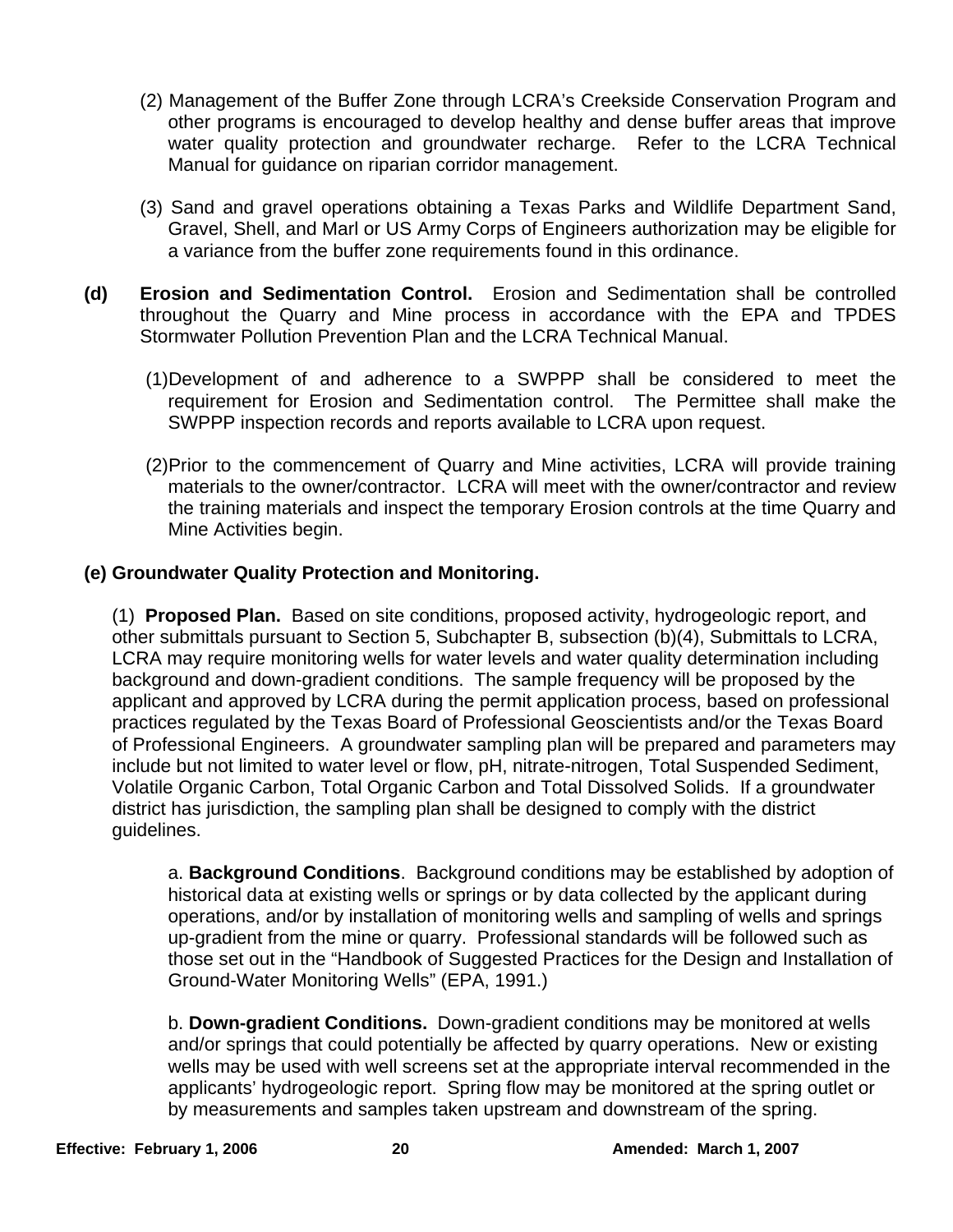Monitoring sites should be selected at locations that would isolate the effects of mining from other activities, if possible.

(2) **Design.** The data from Section 5, Subchapter B will be used to determine appropriate BMPs to protect groundwater quality, including structural and non-structural best management practices used in pits which collect runoff at the site.

(3) **Operation Phase, Mitigation**. If sampling, required pursuant to Section 5, Subchapter B, subsection (e)(1), verifies a contamination or potential contamination of ground water quality as a result of the Quarry/Mine activity, the Owner/Operator shall prepare a mitigation plan for LCRA approval within 30 days of notification from LCRA. Implementation of the mitigation plan shall occur within 60 days of LCRA's approval of the plan.

(4) **Reclamation/Closure**. Once the Quarry or Mine operation is properly closed/reclaimed, the monitoring plan established pursuant to Section 5, Subchapter B, subsection (e) can be terminated with proper closure and protection of all monitoring wells per the Texas Department of Licensing and Regulations Water Well Drillers Rules (Water Well Drillers located in the Texas Administrative Code and the statutory requirements of Chapter 1901, Texas Occupations Code, Title 12. Practices and Trades Related to Water, Health, and Safety).

**(f) Reporting.** All records required by the LCRA Quarry/Mine Permit and other agencies shall be kept onsite while the facility is in operation. If monitoring is performed for LCRA or other agencies, annual monitoring reports will be submitted to LCRA. LCRA may perform site reviews on a quarterly basis and provide reports to the quarry operator/owner within five (5) days of review. LCRA will meet annually with the quarry operator/owner to obtain reports and may include potential permitting review. This meeting may coincide with the annual inspection of permanent water quality BMPs.

## **SECTION 6. APPLICATION PROCESSING**

## **Subchapter A – Development Permit and Quarry/Mine Permit**

- **(a) Development Permit and Quarry/Mine Permit Process** 
	- (1) **Pre-Development and Quarry/Mine Planning.** A pre-development and Quarry/Mine/concept plan meeting shall occur for all Single-family Development greater than 20 acres in area, all Commercial Development greater than three (3) acres in area, and all Quarry/Mine projects subject to receiving a Quarry/Mine Permit. For these projects, a Development Permit or Quarry/Mine Permit can only be submitted after the completion of this task. Additional guidance is found in the LCRA Technical Manual.
	- (2) **Acceptance of Application and Commencement of Administrative Review.** An application for Development Permit shall be considered to have been filed on the date that it is stamped received by LCRA staff at the LCRA General Office Complex on Lake Austin Boulevard in Austin, Texas. LCRA staff shall not accept for filing any Application that has not been signed and accompanied by the appropriate Application fee or before a pre-development meeting has taken place, if required.

**Effective: February 1, 2006** 21 21 Amended: March 1, 2007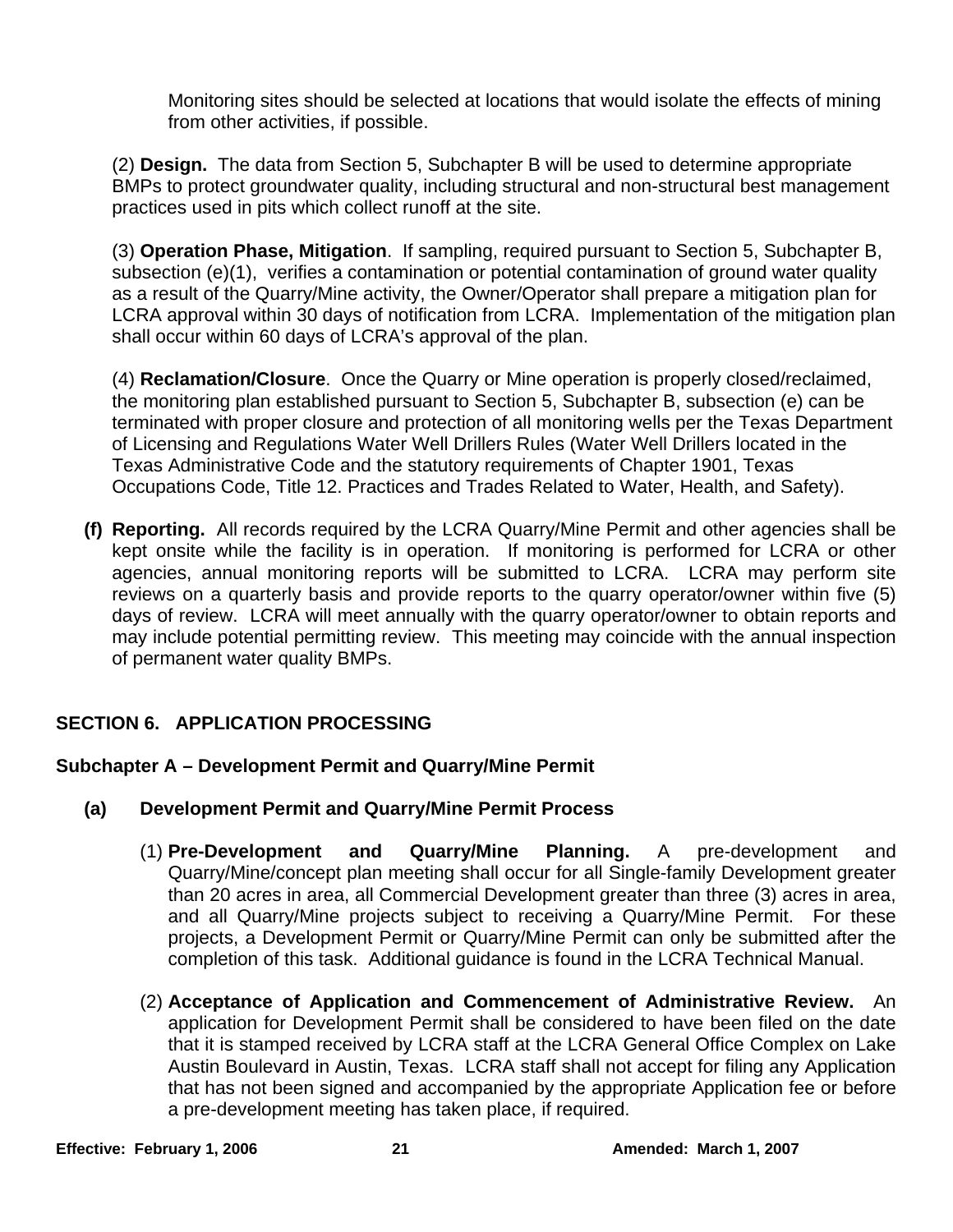- (3) **Administratively Incomplete Applications.** Upon receipt of an application, LCRA shall conduct an administrative review of the application to determine if the required information for an application has been submitted. An administrative review is not a technical or substantive review of the information submitted in an application. If the application is determined to be administratively incomplete, LCRA staff shall notify the Applicant in writing within 10 calendar days after the date the Application is received. The Applicant shall submit additional information within 35 calendar days after the date of the letter notifying the Applicant of the deficiencies. If the Applicant does not submit the required additional information within 35 calendar days, the Application may be returned to the Applicant and the Application is considered withdrawn. The application fees will be refunded in accordance with the fee schedule.
- (4) **Preparation of Permit Applications.** Landowners or Land Users who must obtain a Development or Quarry/Mine Permit shall prepare the Permit application in accordance with the LCRA Technical Manual, which is incorporated herein by reference as if set forth in full and which may be amended from time to time in accordance with Section 13(b) of this Ordinance.
- (5) **Technical Review.** After LCRA determines an application to be administratively complete, LCRA shall commence a technical review of the Permit application for a period of time not to exceed 30 calendar days. The LCRA shall promptly notify the Applicant of any additional information that may be necessary for a complete staff review. If LCRA does not meet this timeframe, the application fees will be refunded in accordance with the fee schedule.
- (6) **Subsequent Reviews.** If more information is needed to complete the technical review, an Applicant shall have 30 calendar days to submit additional information or revise the application from the date of receipt of an information request letter from LCRA. If the Applicant provides the additional information within the 30 calendar day period, the technical review shall be extended for no more than 15 calendar days. If the Applicant does not provide the additional information within the 30 calendar day period, the application is considered withdrawn and LCRA may return the application and all or part of the fees to the Applicant. The Applicant must resubmit a new application with the appropriate fees.
- (7) **Request for Extension of Time to Provide Requested Information.** An Applicant may request an extension of time to provide the information requested by staff during the administrative or technical review. Requests for extensions shall be in writing and shall explain in detail the need for additional time. Such requests shall be approved in writing by LCRA, which approval shall not be unreasonably withheld except that in no event shall the cumulative amount of time granted to an Applicant exceed six months from the date that the application for a Permit was filed. If an extension expires without action, the Application is considered withdrawn and the Applicant must resubmit a new Application with the appropriate fees.
- (8) **Application Fees.** The application fees shall be as described in the fee schedule approved by the Board. The fee schedule may be amended from time to time by the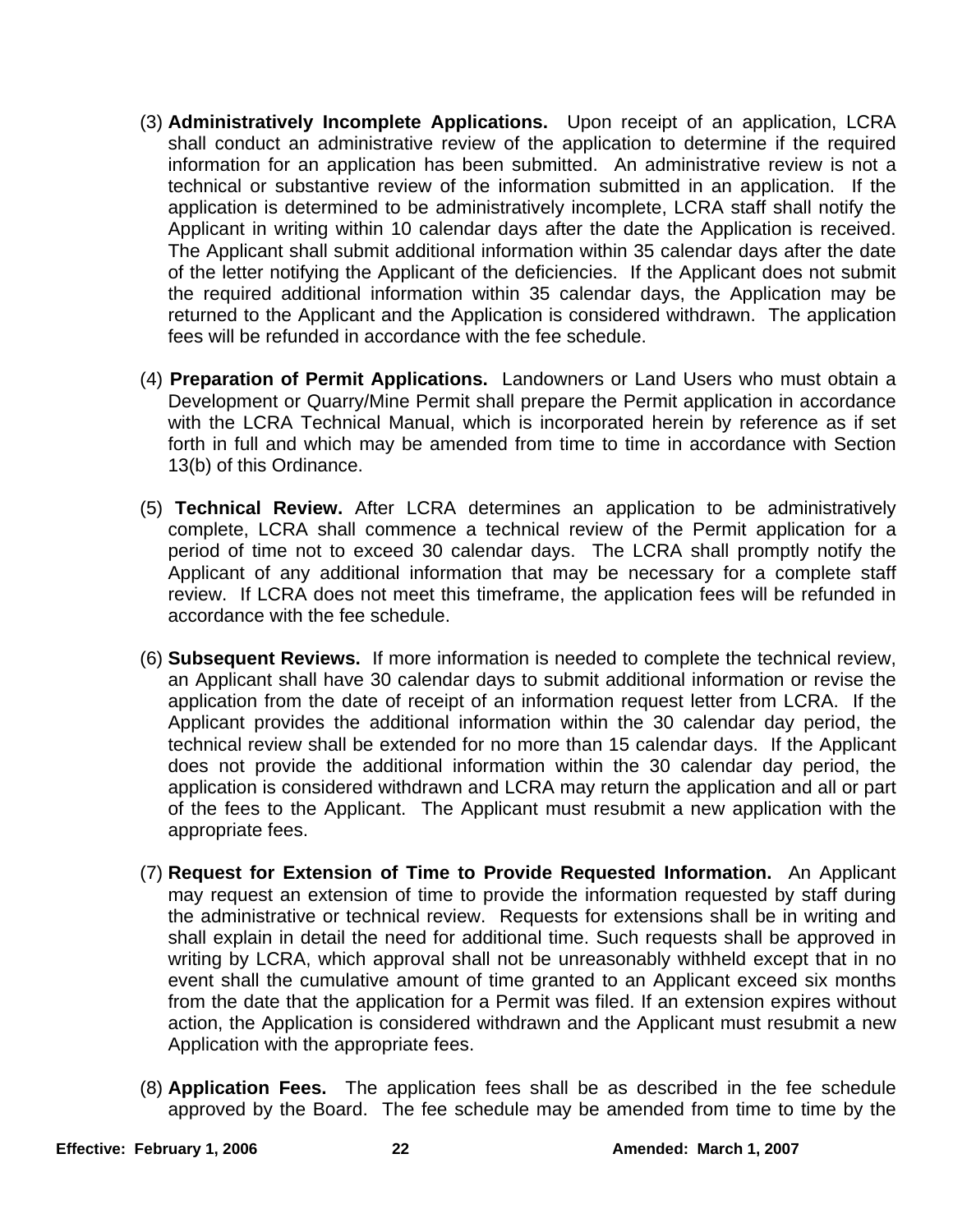Board in accordance with Section 13(b) of this Ordinance. The fee schedule is located in the LCRA Technical Manual.

- (9) **Duration.** A Development Permit, unless terminated pursuant to Section 6(a) (10) or Section 9(c), shall be valid for three years. A Permittee can request a one-time Permit extension in writing for a period not to exceed an additional 18 months. A Quarry/Mine Permit shall be in effect for the duration of the Quarry/Mine operations. Operations covered by a Quarry/Mine Permit shall be subject to inspection and reporting requirements in Section 5, Subchapter B, Quarry and Mine Projects. An annual report will be prepared each year by a Quarry/Mine operation subject to a Quarry/Mine Permit.
- (10)**Termination.** A Development Permit or Quarry/Mine Permit shall automatically terminate if the Permittee has not commenced Development or Quarry/Mine activities within three years from the date of issuance of the Permit. Pursuant to Section 9(c), a Development or Quarry/Mine Permit may be terminated by revocation upon violation of a condition to the Permit. Upon termination of a Permit, LCRA may call on the Permittee's irrevocable letter of credit or other financial security in order to provide permanent stabilization of the Site.
- (11)**Irrevocable Letter of Credit.** Approval of a Permit application is contingent upon the execution of an irrevocable letter of credit acceptable to LCRA in the amount specified in the Permit which provides for the construction of temporary Erosion and Sedimentation controls and Site stabilization (not reclamation), in accordance with the Permit and any other provision of this Ordinance. The amount of the irrevocable letter of credit shall not be less than 100 percent of the cost as estimated by the professional engineer who seals the Permit application. The irrevocable letter of credit shall be released after the final inspection/concurrence letter from the engineer and BMP Maintenance Permit has been approved by LCRA. Cash, checks or money order in lieu of a letter of credit is acceptable. For Quarry/Mine operations, the letter of credit can be released after the Excavation can retain the runoff from the 10-year (24-hour) storm from the contributing drainage area and the permanent BMPs for areas not draining to the quarry are complete and stabilized.
- (12)**Notice of the Application for Development and Quarry/Mine Permits.** During the technical review period described in subsection (5) of this Section:
	- (i) **Posted and Published Notice.** The Applicant shall post notice of the application on the Site of the proposed Development or Quarry/Mine in a location where it can be easily viewed by the public with a sign provided by LCRA. The Applicant shall also publish notice in a newspaper of general circulation in the area where the Site is located. The notice shall state the name and mailing address of the Applicant; that LCRA has determined that the application is administratively complete; the location of the Site; the type of Permit, approval or authorization the Applicant is seeking; project description; list variances being requested, if any; and that comments on the application may be made by any interested Person. Applicant shall bear the cost of publishing the required notice, and provide LCRA staff a copy of the notice with a copy of the Publisher's affidavit. Applicants seeking a quarry permit shall contact via mail officials of the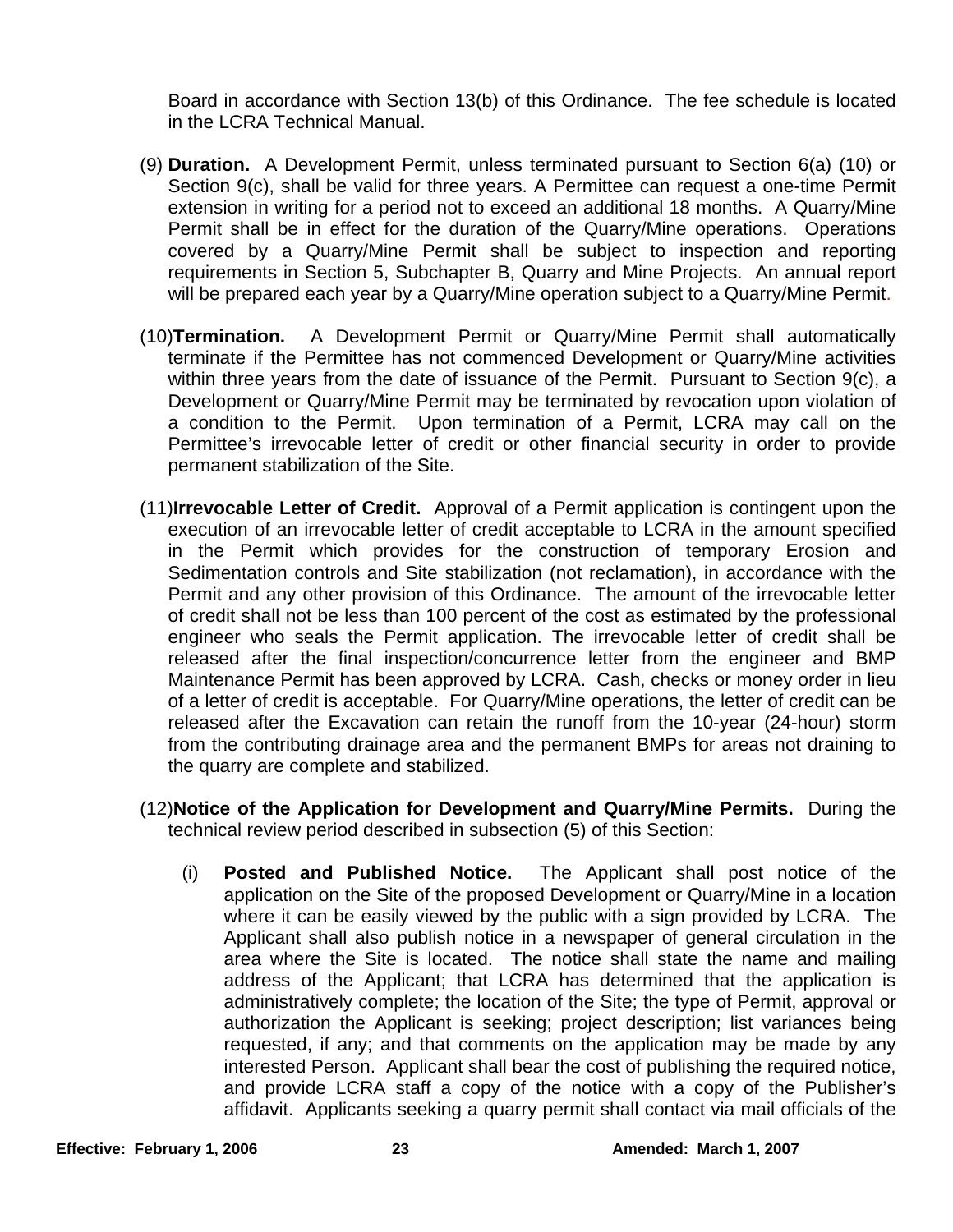nearby municipalities, county, and if applicable, groundwater conservation district. Time frames for public notice requirements are provided in the LCRA Technical Manual.

- (ii) **Mailed Notice.** During the technical review period described in subsection (5) of this Section the Applicant shall mail notice, by first class mail, of the application to Adjacent Property Owners to the Site. The names of the Adjacent Property Owners shall be determined by the Applicant based upon records from the appropriate County Tax Appraisal District submitted as part of a complete application. The notice shall state the name and address of the Applicant; that LCRA has determined that the application is administratively complete; the location of the Site; the type of Permit, approval or authorization the Applicant is seeking; project description; list variances being requested, if any; and that comments on the application may be made by any interested Person. The Applicant shall bear the cost of mailing the required notices. The Applicant will provide the Adjacent Property Owner contact information to LCRA as part of the application package. Time frames for mailed notice requirements are provided in the LCRA Technical Manual.
- (13) **Comments.** Written comments concerning the application may be made by any Person.
	- (i) For Development Permit applications, such comments will be accepted by LCRA for 15 calendar days after the date of publication of notice.
	- (ii) For Quarry/Mine Permit applications, such comments will be accepted for 30 days after the date of publication of notice.
	- (iii) All Persons who provided written comments will receive a copy of the application, updates, and permit decision subject to the Public Information Act.

#### (14) **Public Meetings for Development and Quarry/Mine Permits.**

- (i) **Public Meetings.** After expiration of the public comment period and upon the request of the Applicant or any other Affected Person, LCRA may hold a formal public meeting to consider the application. The request must be made in writing and received by LCRA within 10 calendar days after the close of the public comment period.
	- (a) the name, mailing address, and phone number of the Person making the request;
	- (b) a brief description of the interest of the Person making the request, or of Persons represented by the Person making the request; and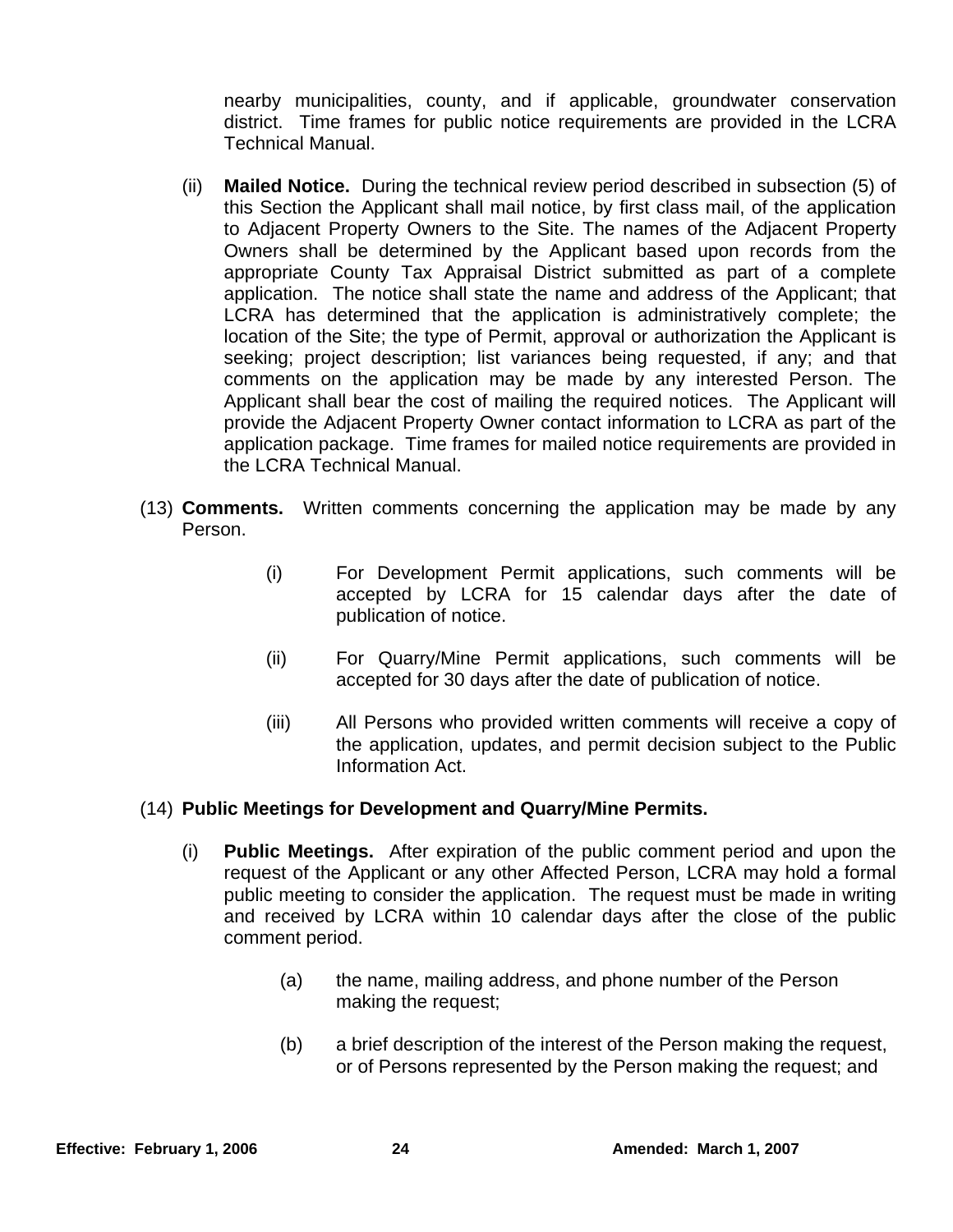- (c) identification of the specific performance standard(s) that the Development will or will not meet.
- (ii) If LCRA determines that the request for a public meeting is in compliance with this Section, or that a public meeting will serve the public interest, the LCRA staff shall hold a public meeting. All Persons who have notified LCRA in writing of their interest in the application shall be advised of the date, time and place of the public meeting and invited to attend.
- (iii) When making a Permit decision, staff will consider all comments received, both written comments and oral comments made during the public meeting, when making a Permit decision. The application review process will continue and staff will issue a Permit in accordance with the Ordinance standards or deny the Permit application. Final resolution of a protested Permit application will be made pursuant to Section 11, Appeals of Permit Decisions.
- **(b) Master Plan**/**Phased Development Procedures.** When a Phased Development is proposed, the Permit application shall be submitted and processed in accordance with these procedures.
	- (1) **Submittal of Master Plan Application.** Submittal and approval of a Master Plan shall occur prior to approval of a Development Permit. Applications submitted for projects that are intended to be developed in phases shall be approved in a two-step process. Upon approval of the Master Plan, the Applicant shall complete a Development Permit application for the first phase and each subsequent phase of the project. A Development Permit shall be issued for each phase of the Development. Landowners or Land Users whose Phased Development requires issuance of multiple Development Permits shall prepare an application for Phased Development in accordance with the LCRA Technical Manual, which is incorporated herein by reference as if set forth in full and which may be amended from time to time in accordance with Section 13(b) of this Ordinance.
		- (i) The application shall include a Master Plan of the entire project for review by LCRA. The Master Plan shall demonstrate that the project can be developed in compliance with the applicable provisions of the Ordinance; and
		- (ii) The application shall include all other information deemed necessary by LCRA to demonstrate compliance with the Ordinance.
	- (2) **Technical Review.** After the acceptance of the application by LCRA, LCRA shall commence a technical review of the application for a period of time not to exceed 30 calendar days. The Applicant shall be promptly notified of any additional information that may be necessary for a complete staff review. If LCRA does not meet this timeframe, the application fees will be refunded in accordance with the fee schedule.
	- (3) **Subsequent Reviews.** If more information is needed to complete the technical review, the Applicant shall have 30 calendar days to submit additional information or revise the application from the date of receipt of an information request letter from LCRA. If the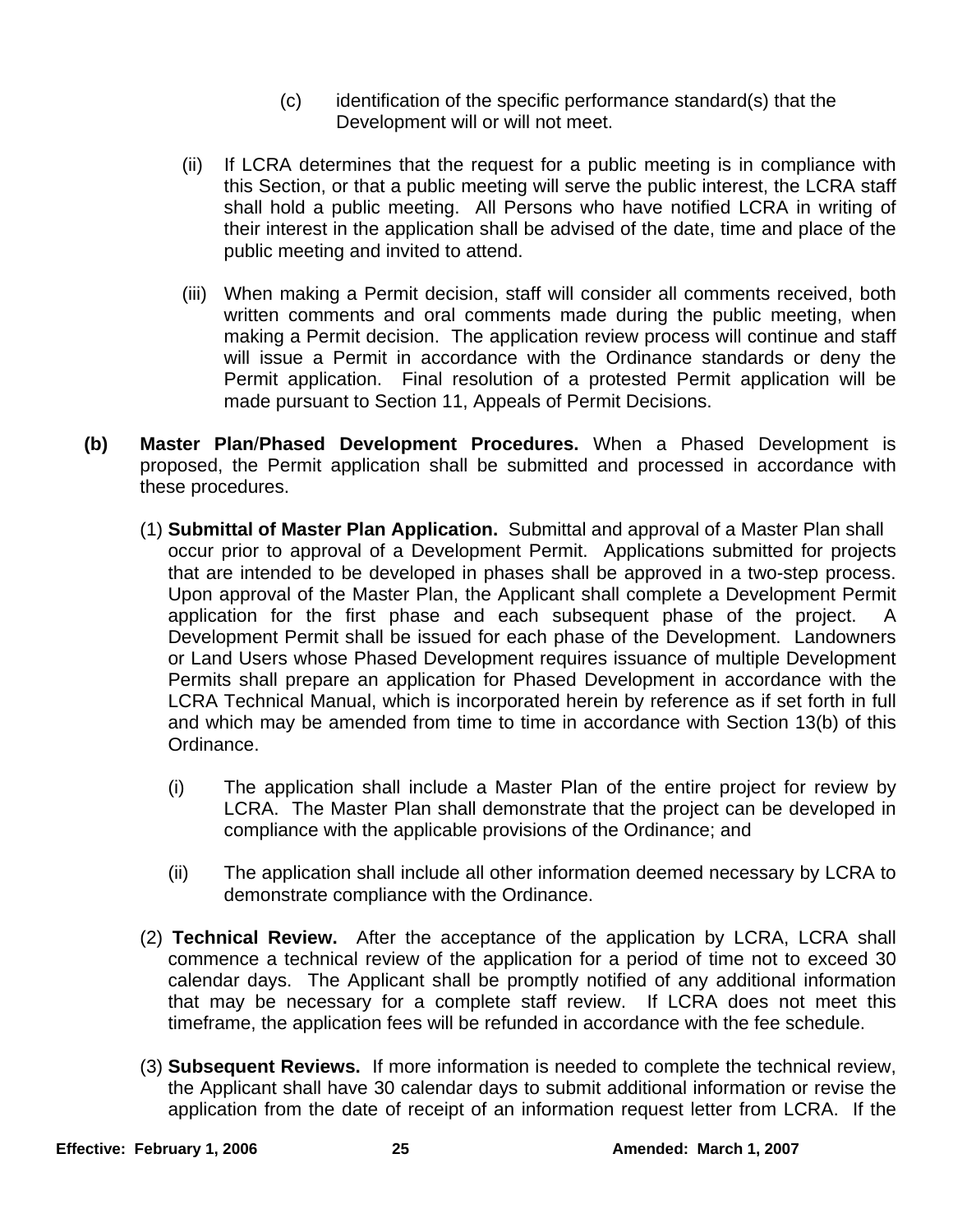Applicant provides the information within the 30 calendar-day period, the technical review shall be extended no more than 15 calendar days. If the Applicant does not provide the additional information within the 30 calendar-day period, the application is considered withdrawn and LCRA may return the application and all or part of the fees to the Applicant. The Applicant must submit a new application with the appropriate fees.

(4) **Master Plan Approval.** Upon approval of the Master Plan, the Applicant shall be entitled to develop the project in accordance with the standards in effect on the date of LCRA's approval and in accordance with applicable state law. However, LCRA's Technical Manual may be revised from time to time, and revisions may reflect changes or alterations in certain BMPs relative to their ability to achieve the standard. Approval of a Master Plan does not exempt a Development from compliance with revisions to the LCRA Technical Manual.

#### (5) **Duration.**

- (i) The Applicant shall have one year from the date of approval of the Master Plan to submit a completed Permit application for the first phase of the project, or the approval of the Master Plan shall become null and void.
- (ii) Should the Development Permit for the first phase of the Development of the project be terminated due to lack of activity as provided in Section 6(a)(10) or if termination occurs pursuant to Section 9(c), the Master Plan approval shall become null and void.
- (iii) The Applicant shall have five years from the date of issuance of the BMP Maintenance Permit in accordance with Section 4(d), or the completion of construction, whichever occurs first, to submit a completed application for each subsequent phase or phases, or approval of the Master Plan relative to such phases shall become null and void.
- (iv) Should a Development Permit for subsequent phases of Development of the project be terminated due to lack of activity provided in Section 6(a)(10), or if termination occurs pursuant to Section 9(c), the Master Plan approval relative to that phase or phases shall become null and void.
- (6) **Notice of the Application for Master Plan.** Notice of the application and the Master Plan shall be posted, published and mailed in accordance with the applicable provisions of Section 6(a)(12).
- (7) **Comments and Public Meetings.** Written comments shall be received and public meetings may be conducted in accordance with the applicable provisions of Section 6(a)(13) and 6(a)(14)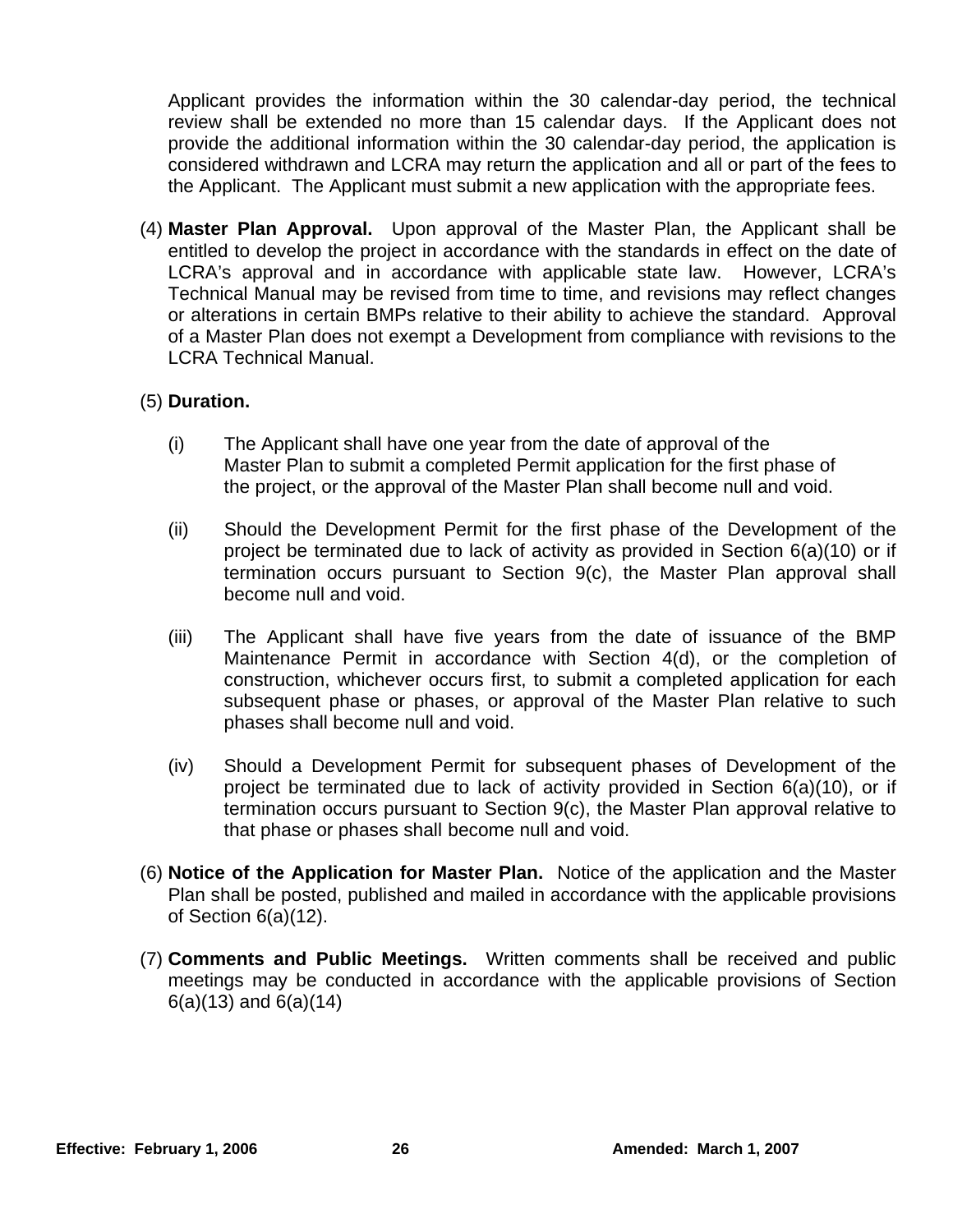## (8) **Notice of Application Completion after Approval of Master Plan**.

- (i) Upon approval of the Master Plan and completion of the application for each phase, notice of the application shall be posted, published and mailed in accordance with Sections 6(a)(12);
- (ii) Upon completion of the Development Permit application for subsequent phases, notice of the application shall be posted, published and mailed in accordance with the provisions of Section 6(a)(12).
- **(c) Permit Issuance.** LCRA staff will consider all public comments and either issue a Development Permit or Quarry/Mine Permit after the Applicant has demonstrated compliance with the requirements of this Ordinance or deny a Permit application if the Applicant is unable to demonstrate compliance with the requirements of this Ordinance.
- **(d) Permit Amendment.** Modifications to an approved Master Plan, Development Permit, Quarry/Mine Permit, and/or a BMP Maintenance Permit shall require an amendment. Applications for amendments shall be made and processed in accordance with the Permit application requirements of this Ordinance and the LCRA Technical Manual regarding Permit applications. The application for amendment shall clearly identify the items sought to be amended and the reasons therefore. No Permit Amendment is required for minor field adjustments of temporary Erosion and Sedimentation controls.

 A modification to an approved Master Plan shall be required if there is a material change in land use or an increase in density or Impervious Cover. Modifications to an approved Master Plan shall be processed in accordance with the performance standards in effect on the date of the application for the area of phase covered by such modification. Modifications to an approved Master Plan, if granted, shall be effective upon the approval of the requested modification by LCRA staff.

## **Subchapter B – Quarry/Mine Certification**

- **(a) Quarry/Mine Certification Processing** 
	- (1) **Pre-Quarry/Mine Planning.** A pre-quarry/mine planning meeting shall occur for all Quarry and Mine projects subject to receiving a Quarry/Mine Certification. For these projects, a Quarry/Mine Certification application can only be submitted after the completion of this task.
	- (2) **Preparation of Application.** Quarry and Mine Owners or Operators who must obtain a Quarry/Mine Certification shall prepare the Permit application in accordance with Section 5 Subchapter B and the LCRA Technical Manual, which is incorporated herein by reference as if set forth in full and which may be amended from time to time in accordance with Section 13(b) of this Ordinance.
	- (3) **Application.** An application for a Quarry/Mine Certification shall be considered to have been filed on the date that it is stamped received by LCRA staff at the LCRA General Office Complex on Lake Austin Boulevard in Austin, Texas. LCRA staff shall not accept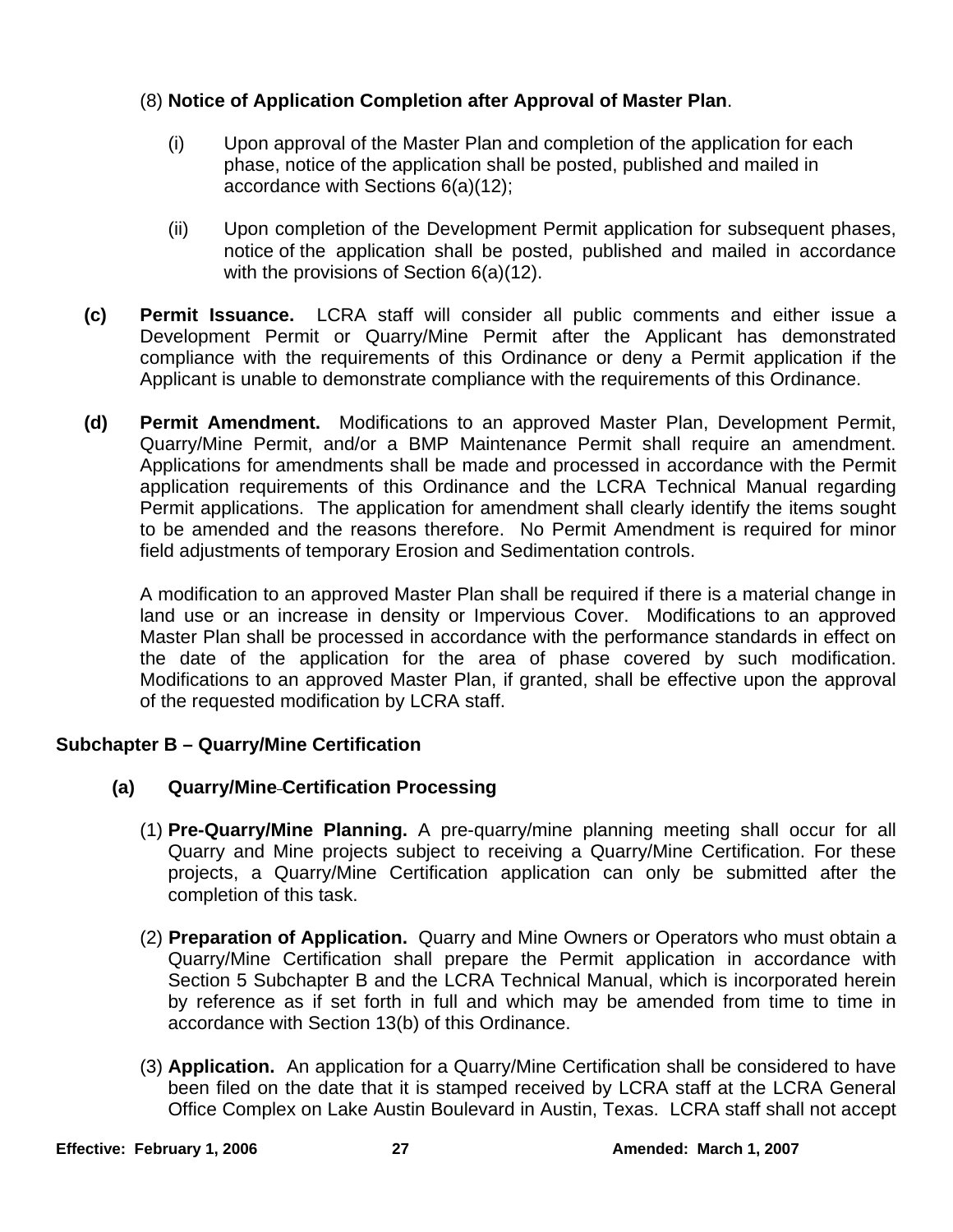for filing any application that has not been signed and accompanied by the appropriate Permit fee and Irrevocable Letter of Credit or before a pre-quarry/mine planning meeting has taken place. Notice per Section 6 Subchapter B (4) shall be posted, published, and mailed on the date of the application submittal.

- (4)**Notice of Quarry/Mine Certification.** At the time of application submittal, the Applicant shall post notice of the application on the Site of the proposed Quarry/Mine in a location where it can be easily viewed by the public with a sign provided by LCRA. The Applicant shall also publish notice in a newspaper of general circulation in the area where the Site is located. In addition, the Applicant shall mail notice, by first class mail, of the application to Adjacent Property Owners to the Site. The names of the Adjacent Property Owners shall be determined by the Applicant based upon records from the appropriate County Tax Appraisal District submitted as part of a complete application. The notice posted in the paper and mailed to adjacent property owners shall state the name and mailing address of the Applicant; the location of the Site; the type of Permit, approval or authorization the Applicant is seeking; project description; and list variances being requested. Applicant shall bear the cost of publishing the required notice, and provide LCRA staff a copy of the published notice with a copy of the publisher's affidavit. Applicants shall also contact via mail officials of the nearby municipalities, county, and if applicable, groundwater conservation district.
- (5) **Application Review.** Upon receipt of an application, LCRA shall conduct an administrative and technical review of the application to determine if the required information has been submitted and is technically correct. If the application is determined to be incomplete, LCRA staff shall notify the Applicant in writing within 15 calendar days of LCRA's receipt of the application. The Applicant shall submit additional information within 30 calendar days after the date of the letter notifying the Applicant of the deficiencies. If the Applicant does not submit the required additional information within 30 calendar days, the application may be returned to the Applicant and is considered withdrawn. The application fees will be refunded in accordance with the fee schedule.
- (6) **Technical Review.** After LCRA determines an application to be administratively and technically complete, LCRA shall commence a technical review of the Notification for a period of time not to exceed 15 calendar days. The LCRA shall promptly notify the Applicant of any additional information that may be necessary for a complete staff review. If LCRA does not meet this timeframe the application fees will be refunded in accordance with the fee schedule.
- (7) **Subsequent Reviews.** If more information is needed to complete the technical review, an Applicant shall have 30 calendar days to submit additional information or revise the application from the date of receipt of an information request letter from LCRA. If the Applicant provides the additional information within the 30 calendar day period, the technical review shall be extended for no more than 15 calendar days. If the Applicant does not provide the additional information within the 30 calendar day period, the application is considered withdrawn and LCRA may return the application and all or part of the fees to the Applicant. The Applicant must resubmit a new application with the appropriate fees.

**Effective: February 1, 2006 28 28 Amended: March 1, 2007**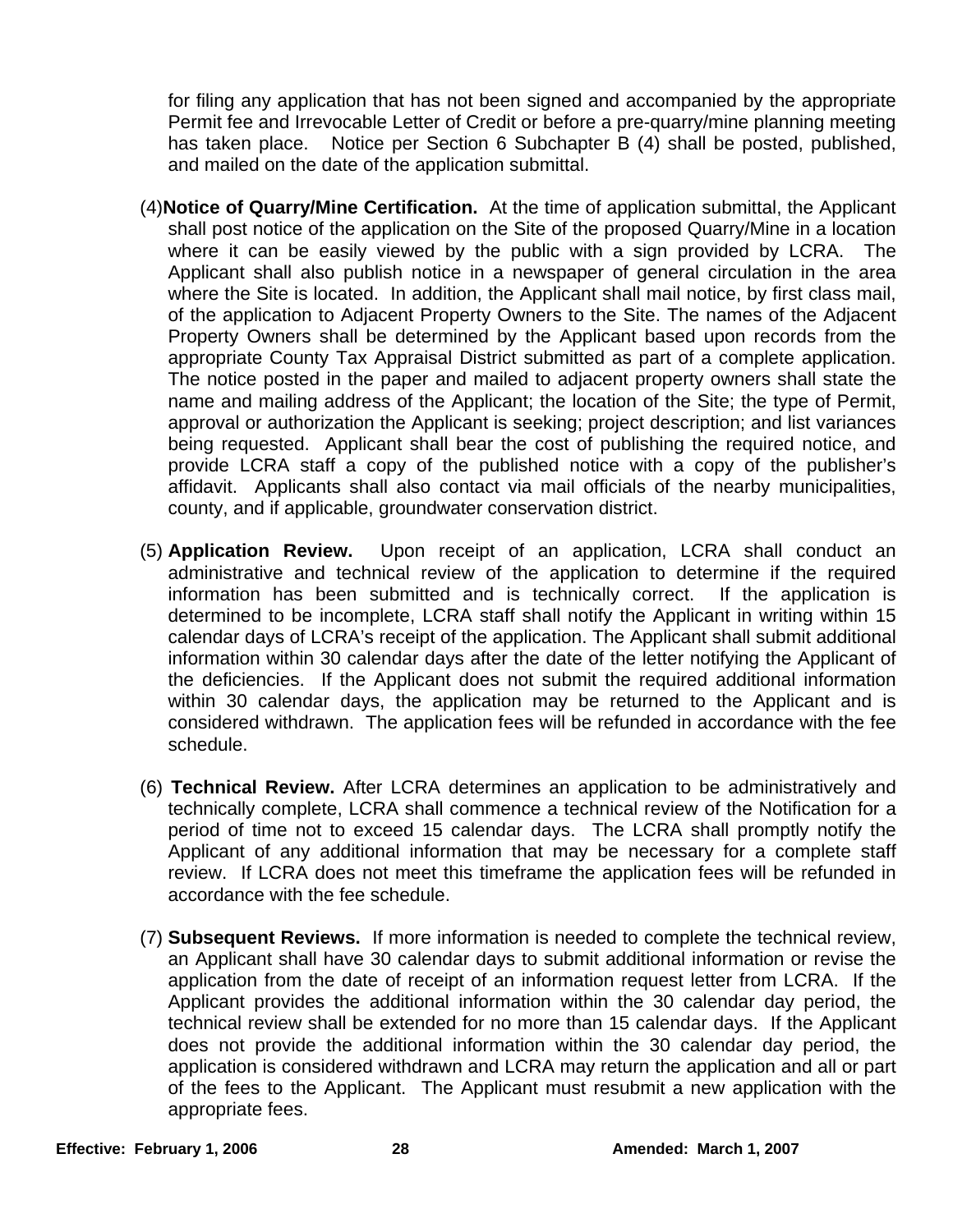(8) **Comments.** Written comments concerning the application may be made by any Person. Such comments will be accepted for 30 days after the date of publication of notice. All Persons who provided written comments will receive a copy of the application, updates, and permit decision subject to the Public Information Act.

#### (9) **Certification Decision.**

(i) Upon satisfactory completion of the technical review per the above procedures and satisfactory consideration of written comments, LCRA staff will issue a Quarry/Mine Certification.

(ii) If the Applicant is unable to demonstrate compliance with the requirements of Section 5 Subchapter B of this Ordinance, LCRA staff will deny a Quarry/Mine Certification.

(iii) LCRA shall notify all Persons who submitted written comments with notice of Quarry/Mine Certification decision and the opportunity to Appeal per Section 11 of this Ordinance.

(iv) Upon receipt of Quarry/Mine Certification, permittee is to notify LCRA at least two (2) calendar days prior to commencing activities.

- (10)**Duration.** A Quarry/Mine Certification, unless terminated pursuant to Section 6(a)(10) or Section 9(c), shall be in effect for the duration of the Quarry or Mine operations. Operations covered by a permit by rule shall be subject to inspection and reporting requirements in Section 5, Subchapter B. An annual report will be prepared each year by a Quarry and Mine operation subject to a Quarry/Mine Certification.
- (11)**Termination.** A Quarry/Mine Certification shall automatically terminate if the Permittee has not commenced Quarry/Mine activities within three years from the date of issuance of the Permit. Pursuant to Section 9(c), a Quarry/Mine Certification may be terminated by revocation upon violation of a condition to the Permit. Upon termination of a Permit, LCRA may call on the Permittee's irrevocable letter of credit or other financial security in order to provide permanent stabilization of the Site.
- (12)**Application Fees.** The application fees shall be as described in the fee schedule approved by the Board. The fee schedule may be amended from time to time by the Board in accordance with Section 13(b) of this Ordinance. The fee schedule is located in the LCRA Technical Manual.
- (13) **Irrevocable Letter of Credit.** Approval of a Quarry/Mine Certification is contingent upon the execution of an irrevocable letter of credit acceptable to LCRA in the amount which provides for the construction of temporary Erosion and Sedimentation controls and Site stabilization (not reclamation), in accordance with the Quarry/Mine Certification and any other provision of this Ordinance. The amount of the irrevocable letter of credit shall not be less than 100 percent of the cost as estimated by the professional engineer who seals the Quarry/Mine Certification application. Cash, checks or money order in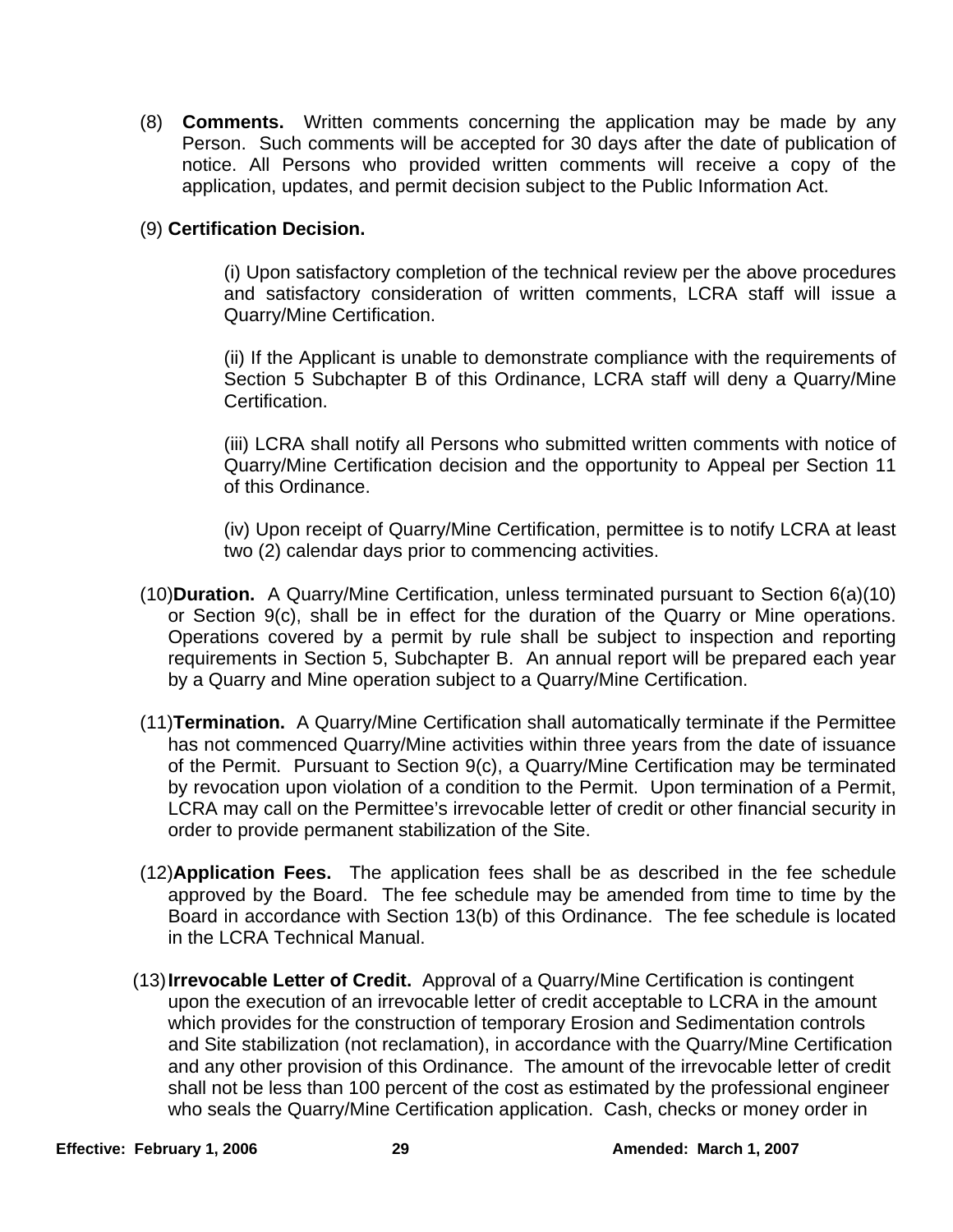lieu of a letter of credit is acceptable. For Quarry/Mine operations, the letter of credit can be released after the Excavation can retain the runoff from the 10-year (24-hour) storm from the contributing drainage area and the permanent BMPs for areas not draining to the quarry are complete and stabilized.

 **(14)Certification Amendment.** Modifications to an approved Quarry/Mine Certification shall require an amendment. Applications for amendments shall be made and processed in accordance with the Permit application requirements of this Ordinance and the LCRA Technical Manual regarding Permit applications. The application for amendment shall clearly identify the items sought to be amended and the reasons therefore. No Permit Amendment is required for minor field adjustments of temporary Erosion and Sedimentation controls.

#### **SECTION 7. PERMITS**

- **(a) Permit Terms and Conditions.** A Permit may contain at a minimum provisions requiring the Permittee to agree to one or more of the following terms and conditions, including the following:
	- (1) Comply with all applicable sections of this Ordinance and conditions of this Permit;
	- (2) Obtain a Permit or Certification before commencement of clearing, grading, Quarrying and Mining and/or construction. However, limited clearing is allowed for Development surveying and testing and Quarry Exploration as described in this Ordinance and the LCRA Technical Manual;
	- (3) Obtain a Permit Amendment from LCRA prior to modifying the approved BMPs. However, no Permit Amendment is required for minor field adjustments of temporary Erosion controls;
	- (4) Install all BMPs as identified in the approved Permit. Contractor and the engineering firm shall be solely responsible for design, planning and construction under this Permit. LCRA is not responsible for any defects resulting from the design or construction under this Permit;
	- (5) Comply with the requirements of the LCRA Technical Manual and specific BMP manufacturer regarding formation of a property owners/maintenance association and any associated maintenance plans;
	- (6) Repair any siltation or Erosion damage resulting from this project;
	- (7) Inspect all temporary Erosion and Sedimentation controls per the LCRA Technical Manual requirements, and make needed repairs;
	- (8) Allow LCRA to enter the Site for the purpose of inspecting compliance with the Permit, or for performing any work necessary to bring the Site into compliance with the Permit;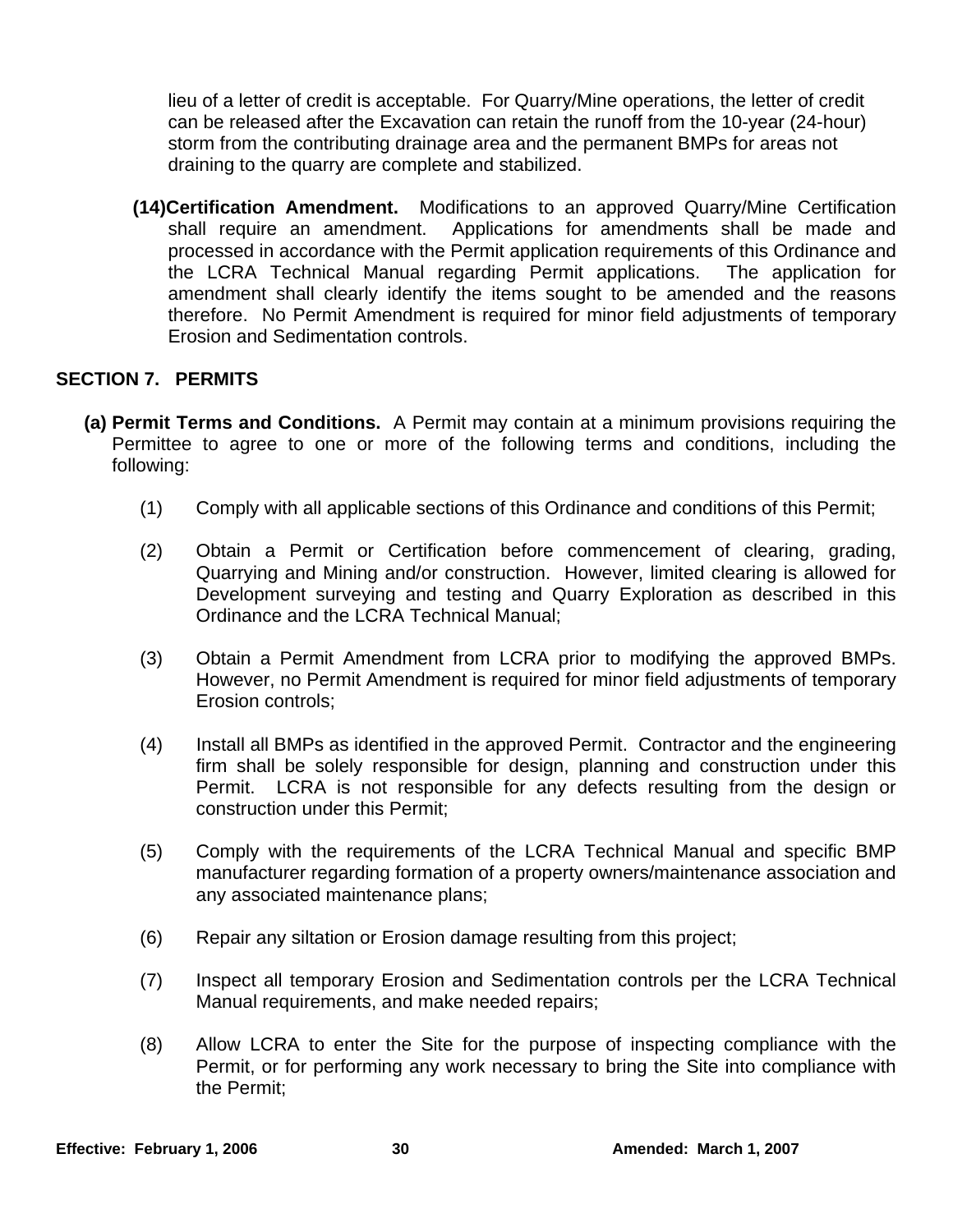- (9) Designate a visible location on the Site for the posting of Permits;
- (10) Keep a copy of the Permit and all plans on the Site;
- (11) Upon completion of the project, provide the LCRA a written certification by the project engineer that the Stormwater Pollution controls are constructed in accordance with the Permit conditions and this Ordinance;
- (12) Promptly notify LCRA in writing of any change in the name, address, or telephone number of the Permittee;
- (13) Permittee, at own risk, may commence Development or Quarry/Mine prior to the expiration of the appeal period as defined in Section 11(b). If an appeal is filed, the Project must cease immediately and shall not continue until the appeal is resolved by successful mediation; has been withdrawn; or has resulted in a Board action as described in Section 11(j).
- (14) If the Permit is not already in the name of the Person responsible for the permanent BMP maintenance, assign the Development Permit and all rights and obligations associated therewith to the Landowner, maintenance, or Property Owner's Association as applicable, upon completion of construction of the Development;
- (15) Perform all activities in accordance with all federal, state, or local laws or Ordinances;
- (16) Indemnify and hold LCRA harmless from any and all claims, demands, damages, actions, costs and charges to which LCRA may become subject and which LCRA may have to pay by reason of injury to any Person or property, or loss of life or property resulting from, or in any way connected with, the Permittee's acts or negligence under this Permit;
- (17) Permittee understands that LCRA has constructed and is operating certain dams across the Colorado River and its tributaries. LCRA reserves the right to use property owned by it or on which it has flowage or inundation easements for any legal purpose that it sees fit in the operation and maintenance of its dams and reservoirs. LCRA makes no guarantee that the level of any lake operated and maintained by it will be retained at any specific lake level for any particular time, it being fully understood by Permittee that lake levels will vary as a result of LCRA's operations of its dams on the Colorado River. LCRA specifically reserves the right and privilege to inundate with water at any time and as many times as LCRA may see fit all or any part of the land covered by this Permit which is subject to a flowage or inundation easement without any liability on the part of LCRA to Permittee for making such use of said property, or any part thereof;
- (18) No work is authorized that is not directly addressed in the Permit application submitted to LCRA;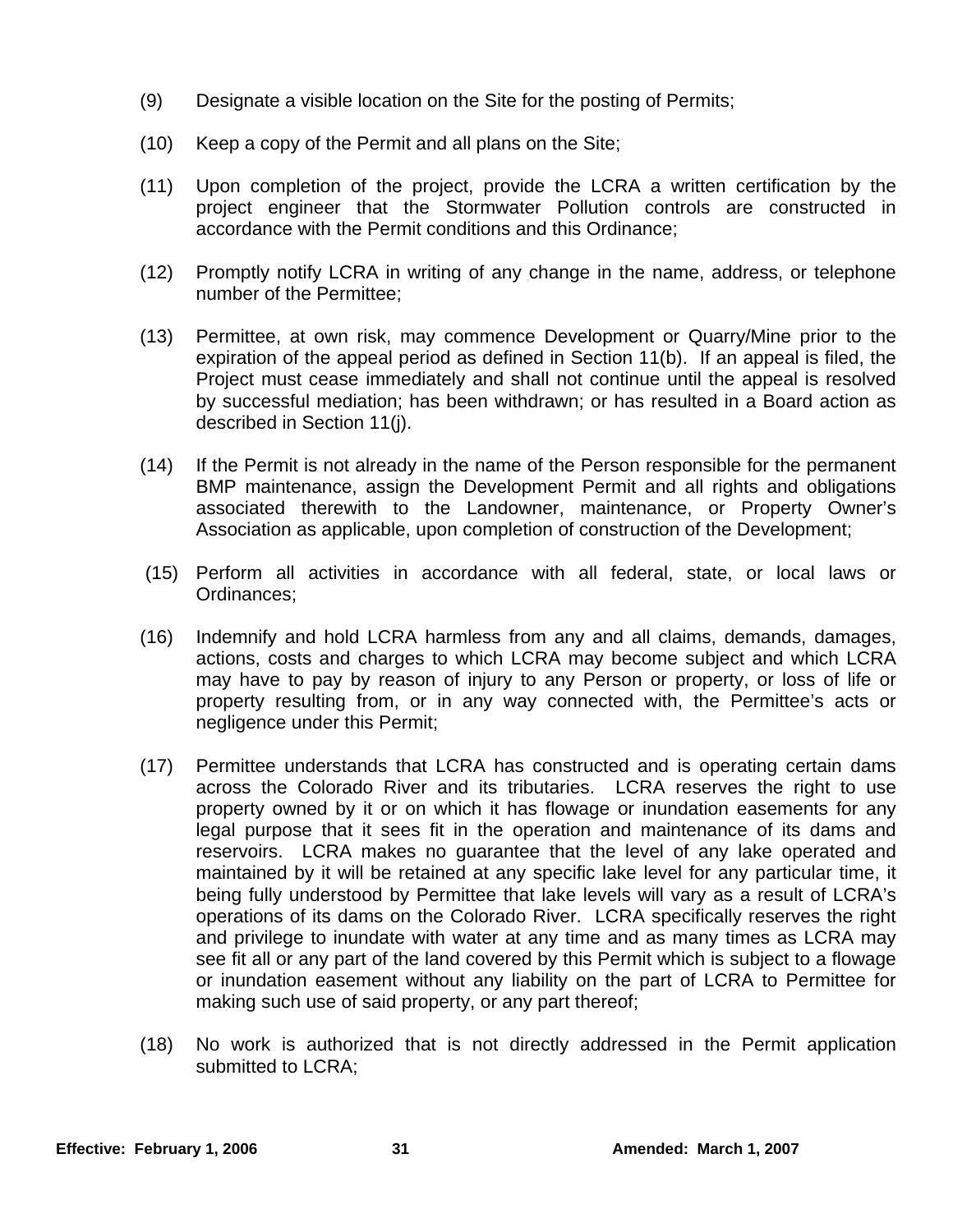- (19) Nothing in this Permit is intended to amend or alter any legal rights or benefits previously granted to or vested in LCRA;
- (20) Any other terms and conditions agreed upon by LCRA and the Applicant.
- (21) Pay all fees associated at the time the application is submitted.
- (22) A Permittee is required to comply with any other applicable federal, state and local laws and regulations.
- **(b) Additional Permit Conditions.** Additional Permit conditions may be required as necessary in order to achieve compliance with the Ordinance.

#### **SECTION 8. RIGHT OF ENTRY AND INSPECTION**

**Right of Entry.** Any Person, or his successors or assigns, who has filed a Permit application, received a Permit under this Ordinance, or is otherwise subject to the provisions of this Ordinance, shall allow entry by LCRA on the Site for the purposes of inspection and monitoring. Employees and agents of LCRA are entitled to enter any public or private property at any reasonable time for the purpose of inspecting and investigating conditions related to water quality and administration of this Ordinance. LCRA will provide 48-hour notice, not to include weekends or holidays, to the Quarry/Mine Permittee prior to entering the site to ensure the safety of the LCRA staff.

#### **SECTION 9. ENFORCEMENT**

- **(a) Violations.** It is unlawful under this Ordinance:
	- (1) for any Landowner or Land User subject to the permitting requirements of this Ordinance to commence or undertake any Development, Quarry/Mine or Redevelopment or to cause, suffer, or allow another to commence or undertake Development or Redevelopment on his or her property under the Landowner or Land User's ownership or control without first obtaining a valid Development/Quarry/Mine Permit or any other valid authorization pursuant to Section 4 from LCRA;
	- (2) for any Landowner or Land User subject to this Ordinance to conduct Development/Quarry/Mine activity after a stop-work order has been issued; or
	- (3) for any Landowner or Land User subject to this Ordinance to fail to maintain the BMPs in accordance with the BMP Maintenance Permit or approved maintenance plan; or
	- (4) for any Landowner or Land User subject to this Ordinance to otherwise commence, construct or engage in Development/Quarry/Mine activity in a manner that violates any provision of this Ordinance.
	- (5) for any Landowner or Land User to fail to comply with any term or condition of an approved Permit;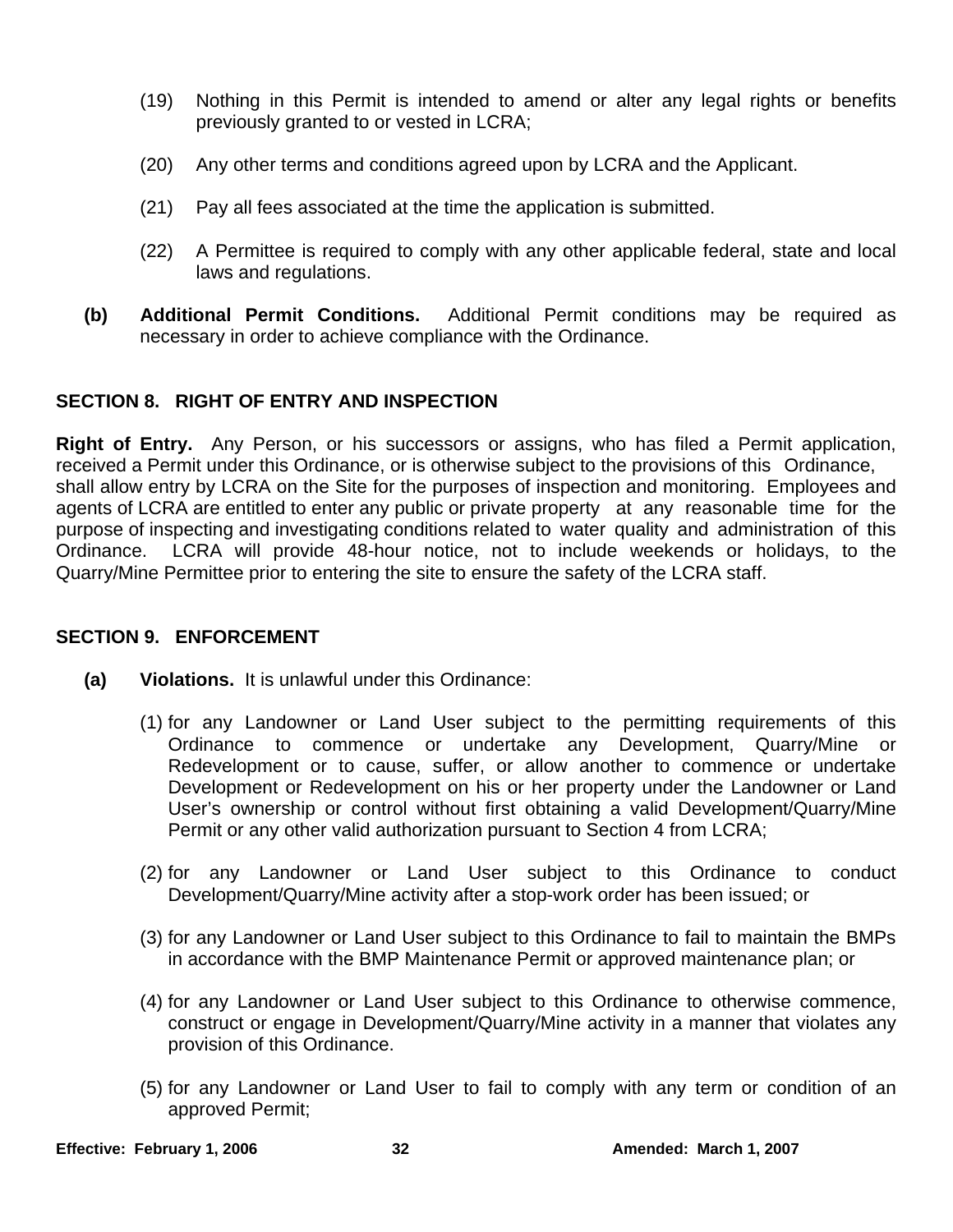- (6) for any Landowner or Land User to fail to comply with the standards provided in the LCRA Technical Manual for a Dredge and Fill or Shoreline Stabilization project subject to this Ordinance.
- **(b) Stop-Work Order.** If, at any time, LCRA determines that Development/Quarry/Mine activities has occurred or is occurring without full compliance with this Ordinance, the LCRA<br>may issue a stop-work order. The stop-work order will direct that no further The stop-work order will direct that no further Development/Quarrying/Mining shall take place until the Landowner or Land User and/or Permittee comes into full and complete compliance with this Ordinance. The stop-work order shall be in writing and, in the case of a permitted Development/Quarry/Mine, shall be posted at the Site in the location designated for posting such notices. The stop-work order will specify the deficiencies that cause the Development/Quarry/Mine to be out of compliance. If the Development/Quarry/Mine is occurring on an unpermitted Site, or if no location has been designated or maintained for the posting of notices, the notice shall be prominently posted at the Site, in a visible location. Immediately upon posting a stop-work order, a Landowner or Land User without a currently valid Permit shall cease all Development/Quarry/Mine activity.
- **(c) Permit Revocation.** A Permittee shall have 10 calendar days from the date that the stopwork order is posted to comply with the terms and conditions of the Development/Quarry/Mine Permit and this Ordinance. If the Permittee has appealed the stop-work order and the General Manager does not decide the appeal in the Permittee's favor, Permittee shall have 10 calendar days from the date of the General Manager's decision to comply with the terms and conditions of the Permit. If a Permittee fails to comply within this period, LCRA may revoke the Permit.
- **(d) Appeal by Permittee**. A Permittee may appeal the issuance of a stop-work order to the LCRA General Manager by submitting in writing a concise statement of any reason or reasons that the stop-work order should not have been issued. An appeal of the stop-work order must be received in the office of the LCRA General Manager within 10 calendar days from the date that the stop-work order is posted. The LCRA General Manager may decide the appeal based upon the reasons stated in the appeal or may request additional information from the staff or appellant.
- **(e) Enforcement of BMPs Maintenance Permits.** If LCRA determines that a Landowner, maintenance association, property owner association, Permittee, or Political Subdivision is not implementing the approved maintenance plan or is not in full and complete compliance with one of the other conditions contained in the BMP Maintenance Permit, the Landowner, maintenance association, property owner association, Permittee, or Political Subdivision may be notified of the deficiency. From the date that the notice is issued, a Landowner, maintenance association, property owner association, Permittee, or Political Subdivision shall have 10 calendar days to prepare a corrective action plan and 45 calendar days from the date that the notice is issued to comply with the corrective action plan, maintenance plan or BMP Maintenance Permit condition. If the Landowner, maintenance association, property owner association, Permittee, or Political Subdivision fails to comply within this period, LCRA may perform the necessary maintenance and assess the maintenance association, property owner association, Permittee or Political Subdivision for the costs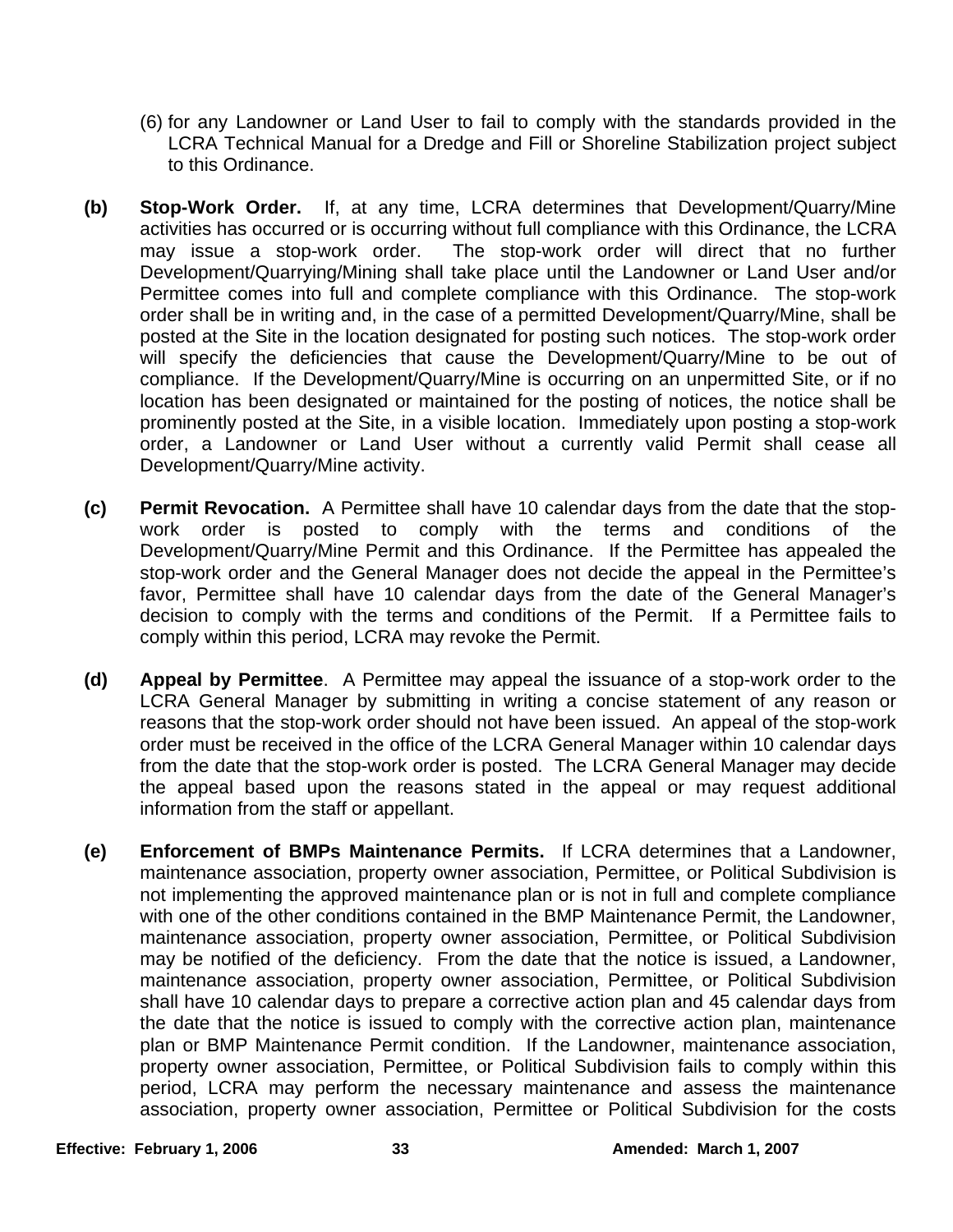associated with the work performed. LCRA may also seek penalties as provided in this section.

- **(f) Penalty.** Any Person violating provisions of this Ordinance shall be subject to a civil penalty of not more than \$5,000 for each violation. Each calendar day a violation exists shall constitute a separate violation.
- **(g) Other Remedies and Injunction.** Compliance with the provisions of this Ordinance may also be enforced through any and all other remedies at law or in equity including enforcement by injunction.

#### **SECTION 10. VARIANCES**

- **(a) Variance.** LCRA staff shall have the discretion to grant a variance to the provisions of this Ordinance on a case-by-case basis. Granting the variance must not adversely impact stormwater quality discharging from the Development/Quarry/Mine, create a significant impact to Adjacent Property Owners, or compromise water quality or public safety. An increase in cost of the project resulting from adherence to one or more of the provisions of the Ordinance shall not be justification for a variance.
- **(b) Requests for Variance.** A request for Variance shall be made prior to public notice commencing and shall be reviewed and processed in accordance with all of the procedures contained in this Ordinance, including those related to application processing, Permit issuance, and appeals. Receipt of a variance request may result in an extension of the Technical Review period.

## **SECTION 11. APPEALS OF PERMIT DECISIONS**

- **(a) Requesting an Appeal.** An Applicant or an Affected Person may appeal a decision by LCRA staff regarding the granting, denial, or revocation of a Development, Quarry/Mine Permit, or Quarry/Mine Certification under this Ordinance in accordance with the requirements of this Section.
- **(b) Filing of Appeal.** An Applicant or Affected Person must file a Request for Appeal within 15 calendar days after the date of the action on the Permit. The request for appeal shall be filed with the LCRA General Counsel in accordance with the procedures outlined in this Section. The request for an appeal must be in writing and contain a concise statement of the reasons for the appeal and cite the specific performance standards that the Development, Quarry/Mine Permit, or Quarry/Mine Certification did or did not meet. If Development or Quarry/Mine activity has commenced and an appeal has been filed, all Development or Quarry/Mine activity must cease immediately and must not continue until the appeal is resolved pursuant to this Section.
- **(c) Notice of Appeal.** Notwithstanding Section 11(g), the LCRA General Counsel shall send written notice of receipt of any request(s) for Appeal to the Board, LCRA staff, the Applicant, and any Persons filing a Request for Appeal, within three business days after the

**Effective: February 1, 2006** 34 **34** Amended: March 1, 2007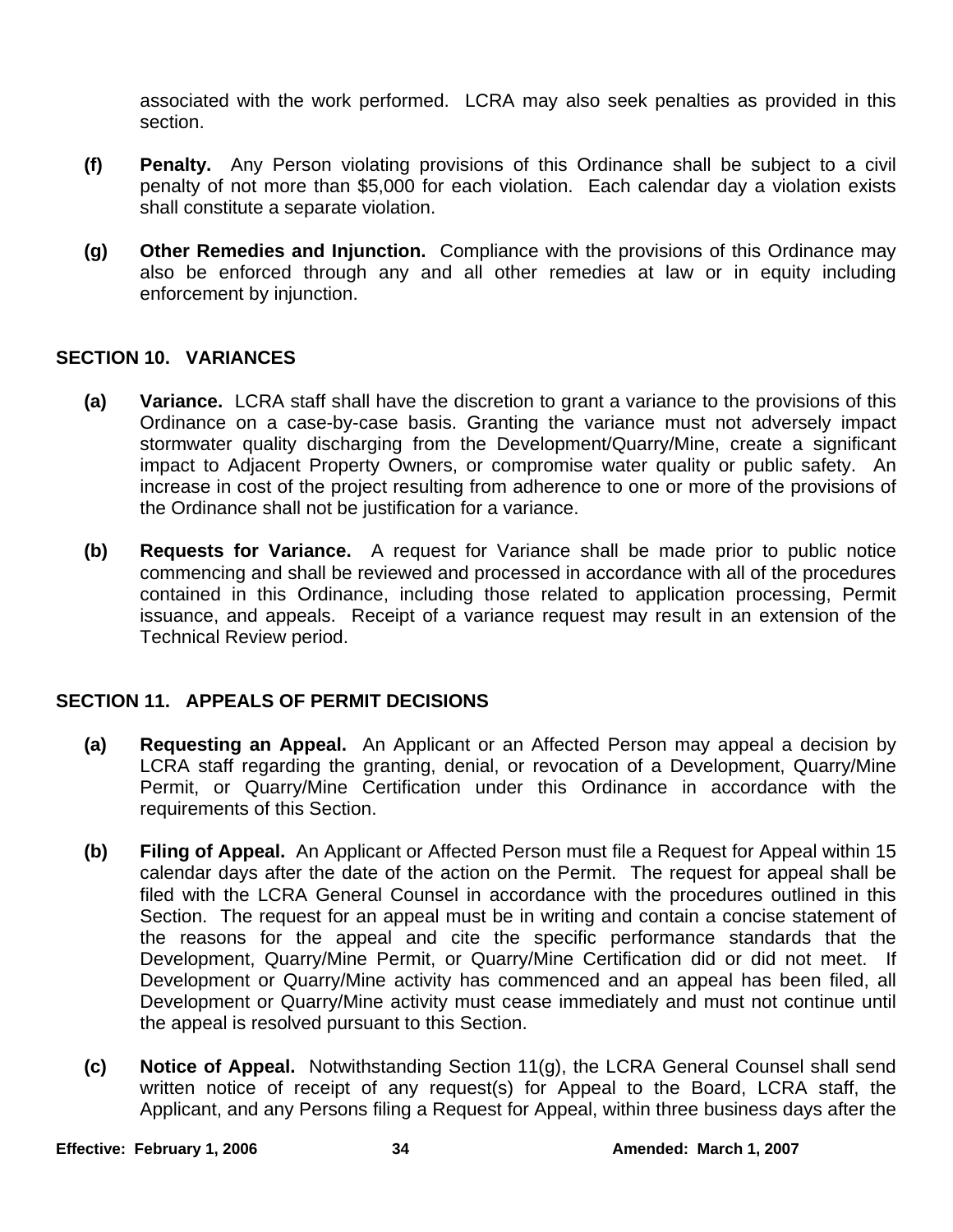expiration of the date for filing Request for Appeals. Such notice shall identify the parties, generally describe and summarize the issues raised by the appeal, and advise the prohibition against ex parte contacts.

 Once an appeal has been filed the LCRA General Counsel shall not participate in any substantive discussions or correspondence regarding the LCRA staff's legal position on the appeal that has been filed. LCRA General Counsel shall advise the Board on matters related to the appeal. Until the appeal has been withdrawn or has resulted in a Board action as described in (j) below, LCRA General Counsel shall designate one or more attorneys in his or her office who shall represent the LCRA staff regarding the appeal.

- **(d) Form of Appeal.** A request for appeal must be in writing, timely filed, submitted as an original and two copies, and shall not exceed 20 pages in length, including exhibits or attachments. The Request for Appeal shall include the following information:
	- (1) Name and address of the Person(s) filing the Request for Appeal;
	- (2) name of the Applicant, if different than subparagraph d (1);
	- (3) a concise statement of how the Person filing the appeal is affected by the issuance or denial of the Permit or by one or more of the terms or conditions of the Permit;
	- (4) if appealing a recommendation for Permit approval, which specific performance standards in Section 5 are not being met; and
	- (5) information required by subparagraph (e)
- **(e) Validity of Appeal.** For an appeal to be valid, the Request for Appeal must meet all of the following criteria:
	- (1) Be filed in accordance with this Section and the LCRA Technical Manual as amended; and
	- (2) Demonstrate that the Applicant or Affected Person requesting the appeal provided written comments to staff in accordance with Section 6. If the Applicant or Affected Person did not provide written comments in accordance with Section 6, the Applicant or Affected Person must provide a compelling reason why their request for appeal should be considered, nevertheless; and
	- (3) only raise matters or issues that were presented in writing pursuant to Section 6 or as part of the Permit application; and
	- (4) for appeals filed by Affected Persons, allege the failure of specific performance standards in Section 4 and 5 or as further required by the Development Permit, Quarry/Mine Permit or Quarry/Mine Certification; and
	- (5) provide credible evidence in support of the allegations raised by the Request for Appeal; and

**Effective: February 1, 2006 35 35 Amended: March 1, 2007**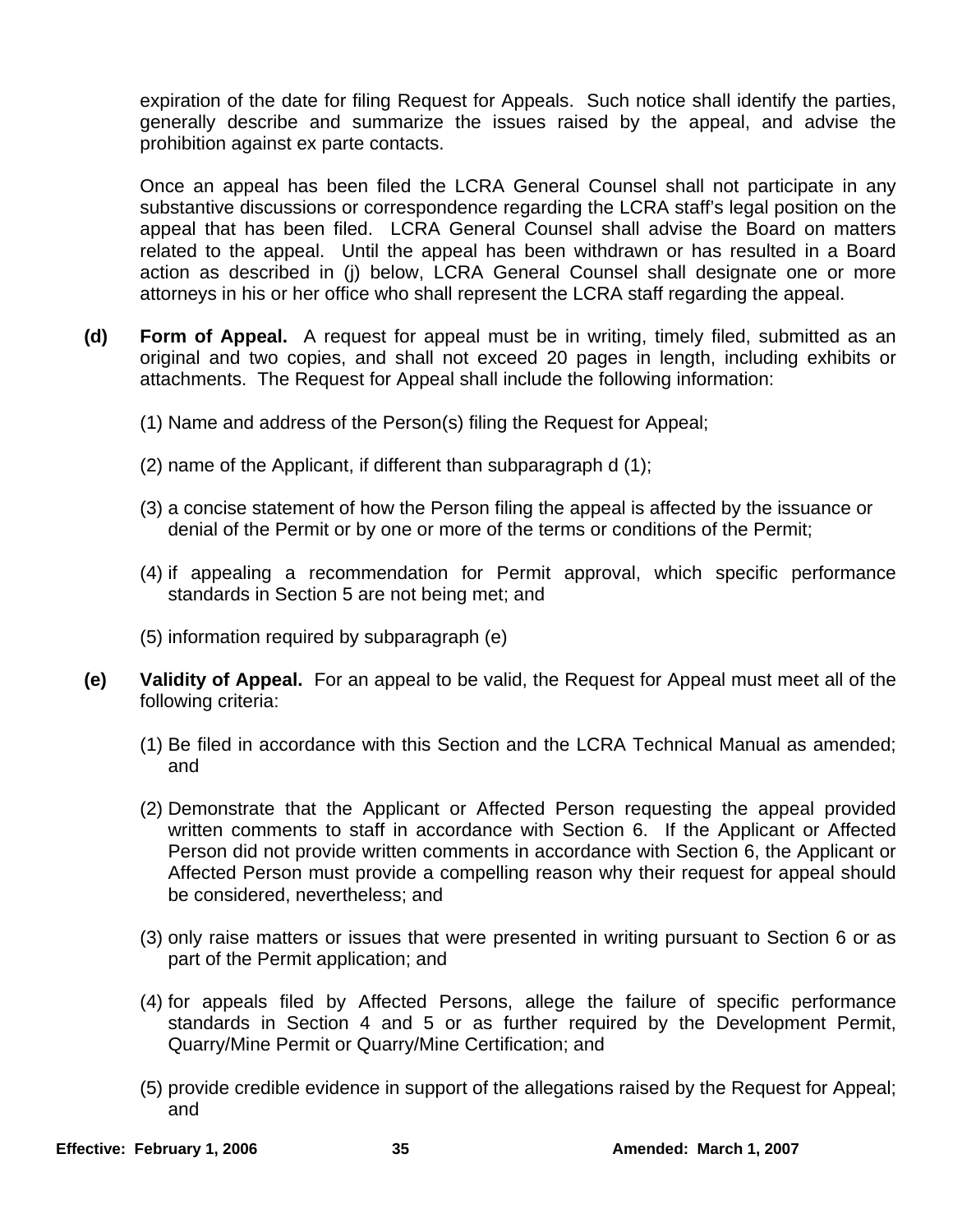- (6) demonstrate how such allegations, if taken as true, would change the terms and conditions of the Permit or would affect the issuance of the Permit; and
- (7) demonstrate that such allegations are related to a matter that LCRA has jurisdiction to consider. For example: the LCRA may not consider increase in vehicle traffic, noise, incompatibility of land uses, or questions of property rights, property ownership or easement rights (if LCRA is in possession of a title opinion from the applicant).

#### **(f) Determination of Validity of Appeal.**

- (1) **Commencement of Permit Activities and Construction.** Once an appeal has been filed, all Development or Quarry/Mine activity must cease until the appeal is resolved.
- (2) **Staff Review.** The LCRA staff shall evaluate the Request for Appeal within 15 calendar days after the expiration of the date for filing Requests for Appeal to determine if such request meets the requirements of Section 11 (a), (b) and (d). If the appeal does not meet the requirements of Section 11 (a), (b) and (d), staff shall return the Request for Appeal and the Staff's Permit decision will become final. If the Request for Appeal meets the requirements of Section 11 (a), (b) and (d), staff shall forward the Development or Quarry/Mine Permit or Quarry/Mine Certification and the application, together with such Requests for Appeal and the staff's statement as to the elements of such Request for Appeal to the LCRA General Manager for consideration of the validity of the Request for Appeal.
- (3) **General Manager Review.** Within 15 calendar days from the referral of the Request for Appeal from LCRA staff pursuant to this Section, the General Manager shall determine the validity or invalidity of the Request for Appeal.
- (4) **General Manager's Decision Final.** The General Manager's determination of the validity or invalidity shall be final. Upon a determination that a Request for Appeal is invalid, the staff's Permit decision shall become final.
- (5) **Effect of Pending Appeal on Permit Expiration.** The expiration date stated in the Permit issued after an appeal shall be based on the date the appeal is resolved.
- (6) **Valid Appeal and Notification.** If the appeal is determined to be valid, the General Manager shall direct the LCRA General Counsel to immediately provide written notice of the General Manager's decision regarding the validity of the appeal to staff and send such notice by first class mail to all Persons filing a Request for Appeal and the Applicant. Any notice regarding valid appeals shall include information regarding the mediation requirements in Section 11(g).
- **(g) Mediation Required Prior to Hearing of Valid Appeal.** Within 30 calendar days of a decision by the General Manager that a valid appeal has been filed, the Person(s) with valid Request for Appeal ("Appellant(s)"), Applicant, and LCRA staff shall complete mediation of the disputed issues. Any party required to participate in mediation that fails to participate within the prescribed time period shall be precluded from further participation as

**Effective: February 1, 2006 2008 2009 36 Amended: March 1, 2007**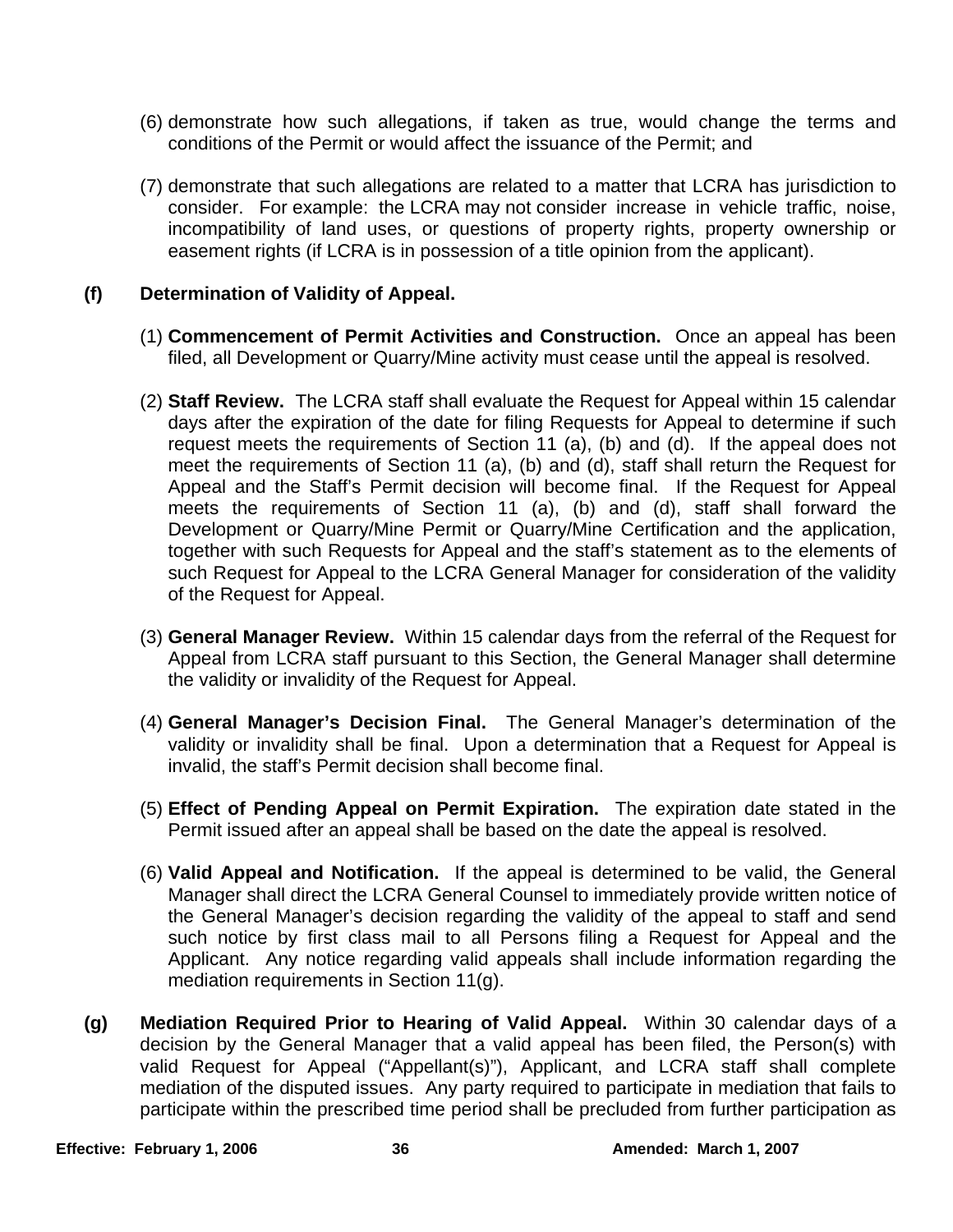a party in any appeal of the staff's Permit decision. Such mediation shall be conducted by a neutral mediator selected by agreement of the parties, or if the parties fail to agree, by a mediator selected by the LCRA General Counsel. Costs of mediation shall be shared equally among all the parties, including LCRA, to the mediation. Any party that fails to pay such costs shall be precluded from further participation as a party in any appeal of the staff's Permit decision. The mediator shall submit a written report, including a recommendation on the alignment of parties, informing the LCRA General Counsel of the result of the mediation within five calendar days after completion of the mediation. If the mediation is completed but does not result in the withdrawal of an appeal, further consideration of any unresolved appeal shall proceed under Section 11(h).

#### **(h) Responses to Valid Appeals.**

- (1) **Staff Response to Valid Appeal.** Absent a successful mediation of the appeal, within 10 calendar days after the receipt of the written report required under Section 11(g), staff shall prepare a written response to the appeal. Any response shall not exceed 20 pages in length including exhibits and attachments, and shall be submitted to the LCRA General Counsel and mailed by certified mail, return-receipt requested, to the Applicant and all Appellants.
- (2) **Applicant Response to Valid Appeal.** Absent a mediation that results in the withdrawal of an appeal, within 10 calendar days after the receipt of the written report required under Section 11(g), the Applicant, if not the Appellant, may submit a written response to the appeal to the LCRA General Counsel. Any response shall not exceed 20 pages including exhibits and attachments, and shall be mailed by certified mail, return-receipt requested, to all Appellants.
- (3) **Appellant Response to Valid Appeal.** Absent a mediation that results in the withdrawal of the appeal, within 20 calendar days after the receipt of the written report required under Section 11(g), the Appellant(s) may submit a written response to the appeal to the LCRA General Counsel. If the Appellant(s) wish to propose party alignment pursuant to Section 11(i)(6), Appellant(s) shall submit the proposed alignment within 20 calendar days after the receipt of the written report required Section 11(g). Any response to the Applicant and to LCRA staff shall not exceed 20 pages including exhibits and attachments and shall be mailed by certified mail, return-receipt requested.
- (4) **Valid Appeal Forwarded to Water Operations Committee Chair.** Upon expiration of the deadline for the Applicant to submit a response pursuant to subparagraph (h)(2) above, the LCRA General Counsel shall forward to the Chair of the Water Operations Committee a copy of the Permit, all valid appeals, the staff response and Applicant's response, if any.

#### **(i) Water Operations Committee Consideration of Valid Appeal.**

(1) **Forum.** Taking into consideration the complexity of the issues, the number of appellants, and the need to develop an adequate evidentiary record, the Chair of the Water Operations Committee shall determine the most appropriate forum for consideration of an appeal.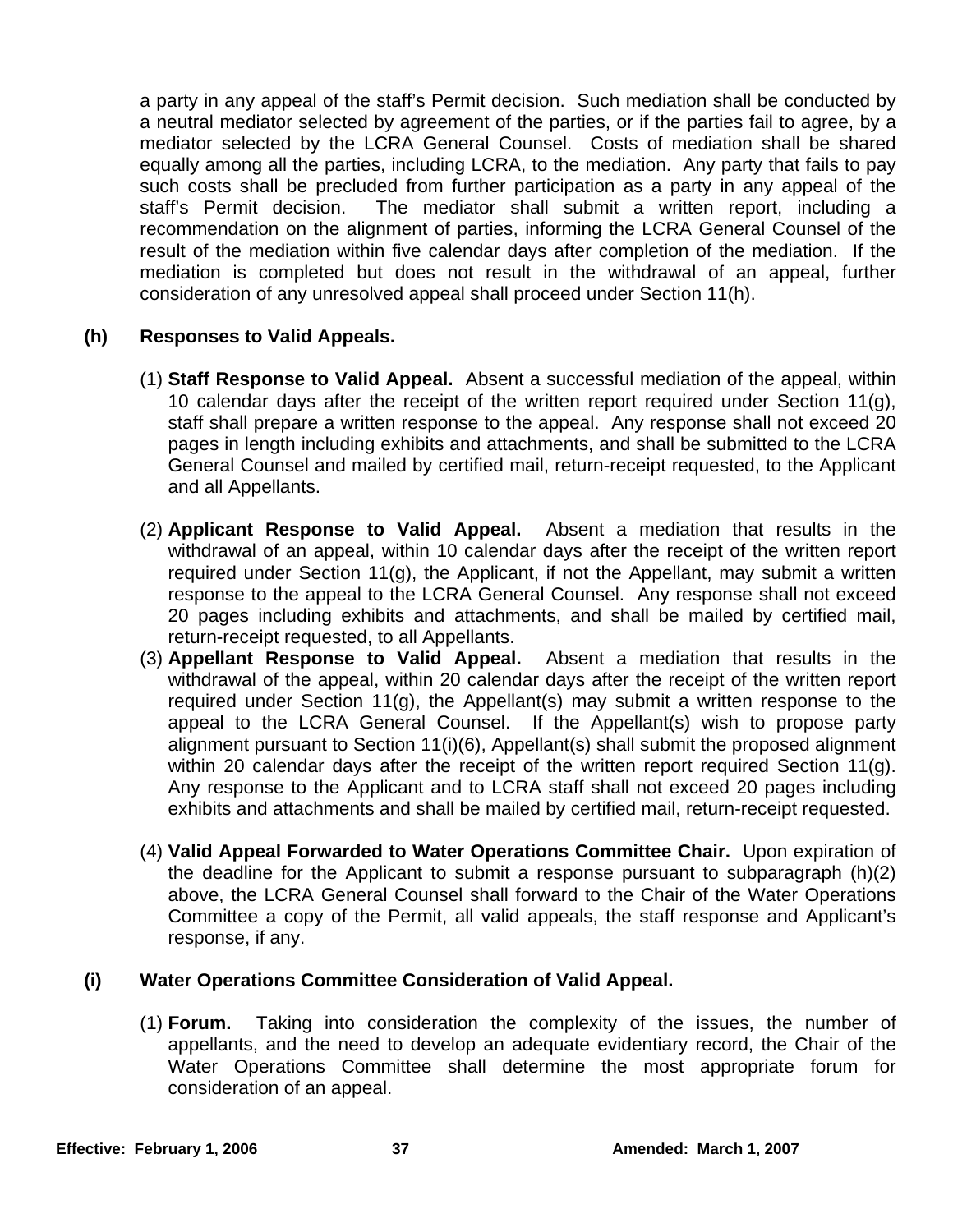The Chair of the Water Operations Committee may:

- (a) consider all of the written information forwarded by the LCRA General Counsel and direct staff to issue the Permit;
- (b) forward the appeal to the Water Operations Committee with a recommendation that the Committee consider all of the written information submitted and allow each party to the proceeding an allotment of time to present oral arguments;
- (c) forward the appeal to the Water Operations Committee with a recommendation that they consider the appeal using another method agreed to by all of the parties.
- (2) **Scheduling of Hearing.** Upon the direction of the Water Operations Committee Chair, as specified in Section 11(i)(1), a hearing before the Water Operations Committee may be held to consider a valid appeal. Such hearing should be scheduled no later than 45 calendar days after receipt of the required mediation report or the next meeting of the Water Operations Committee, whichever occurs later.
- (3) **Written Information Provided.** No later than 15 calendar days prior to the date scheduled for the hearing, the LCRA General Counsel shall forward to the members of the Committee the following materials:
	- (i) All written information received from Appellants relative to a valid appeal and in accordance with this entire Section;
	- (ii) the staff's response prepared in accordance with this Section;
	- (iii) the Applicant's response submitted pursuant to this Section, if any.

(iv) the Appellants response to the staff's and Applicant's responses.

- (4) **Open Hearing.** The hearing shall be open to the public.
- (5) **Participants.** Only the Applicant/Permittee, LCRA staff, the Appellant(s), or any of their designated representatives, shall be entitled to participate in the hearing.
- (6) **Alignment of Parties.** Subject to the approval of the LCRA General Counsel, the parties shall establish their own alignments. In cases where parties fail to establish alignments, the LCRA General Counsel shall align parties (other than staff) according to their positions in support of, or opposed to, staff's Permit decision. Except for an Applicant appealing a condition in a Permit, those Appellants opposed only to specific parts of the staff's Permit decision shall be aligned with those Appellants generally opposed to the staff's Permit decision. An Applicant appealing a condition in a Permit shall be separately aligned from other Appellants, if any, opposed to the staff's Permit decision. Each of the aligned parties shall designate a spokesperson to speak on their behalf. If any of the aligned parties cannot agree to a spokesperson, the LCRA General Counsel shall designate a Person.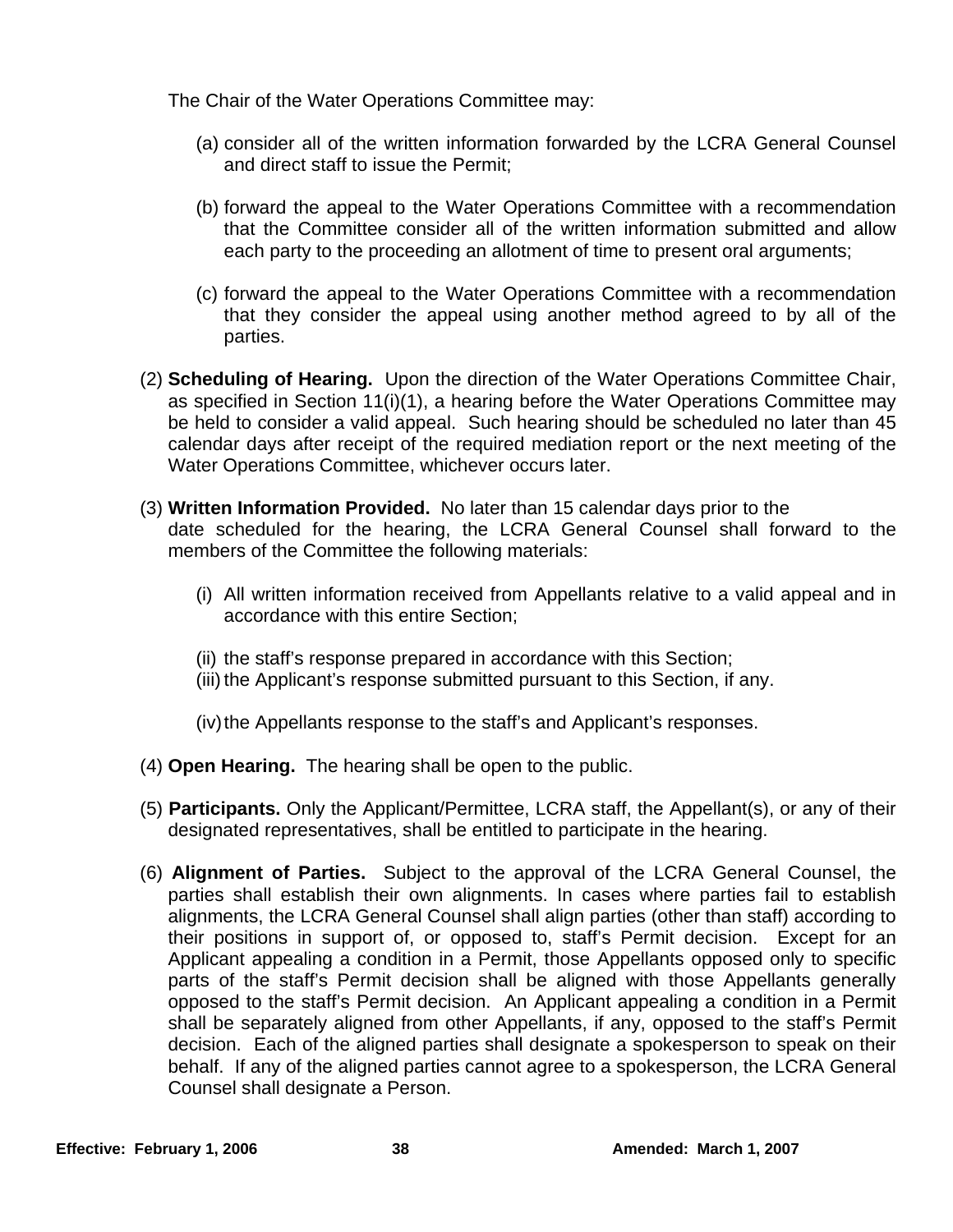- (7) **Procedure**. The hearing process is as follows:
	- (i) **Staff Summary**. The Water Operations Committee shall convene in open session and shall receive a presentation by staff not to exceed 15 minutes which summarizes the position of each party to the appeal, including the staff's position. The staff summary shall be based upon all written information validly received from Appellants, in accordance with this Section, the Application and the information contained in the Applicant's or Permittee's file.
	- (ii) **Oral Argument**. If oral arguments are requested by the Water Operations Committee Chair pursuant to subparagraph (i)(1):
		- (a) The parties in opposition to the staff's Permit decision, as aligned by the LCRA General Counsel, will follow and will be collectively allowed a total of 20 minutes to make their argument(s).
		- (b) The parties in support of the staff's Permit decision, as aligned by LCRA General Counsel, will follow and will collectively have a total of 20 minutes to make their argument(s).
		- (c) Staff shall be given 15 minutes to rebut the presentation of the parties aligned in opposition to the staff's Permit decision.
		- (d) Each group of aligned parties, shall have five minutes to summarize their respective positions.
	- (iii) **Presentation of Additional Evidence**. If approved by the Water Operations Committee Chair any party may offer as part of their presentation additional evidence in the form of written information or documentation, if the information has been provided to all other parties at least seven calendar days in advance of the hearing date.
	- (iv) The Committee shall have the discretion to alter the hearing process as needed for full presentation of all relevant information. The Committee may ask questions of any party or Person that has registered with the LCRA General Counsel and is a member or representative of a valid party to the appeal at anytime during the proceeding.
- (8) **Water Operations Committee Deliberation.** The Water Operations Committee shall deliberate in open session taking into consideration the presentations of staff and the parties, if any, and all written materials submitted to the Water Operations Committee as a valid part of the appeal process. Notwithstanding the foregoing, the Water Operations Committee may confer with the LCRA General Counsel in Executive Session for the purpose of receiving legal advice concerning the appeal.
- (9) **Water Operations Committee Recommendation.** The Water Operations Committee shall make a recommendation based on written information provided to the Water Operations Committee prior to the hearing, documents contained in the Application file,

**Effective: February 1, 2006 39 Amended: March 1, 2007**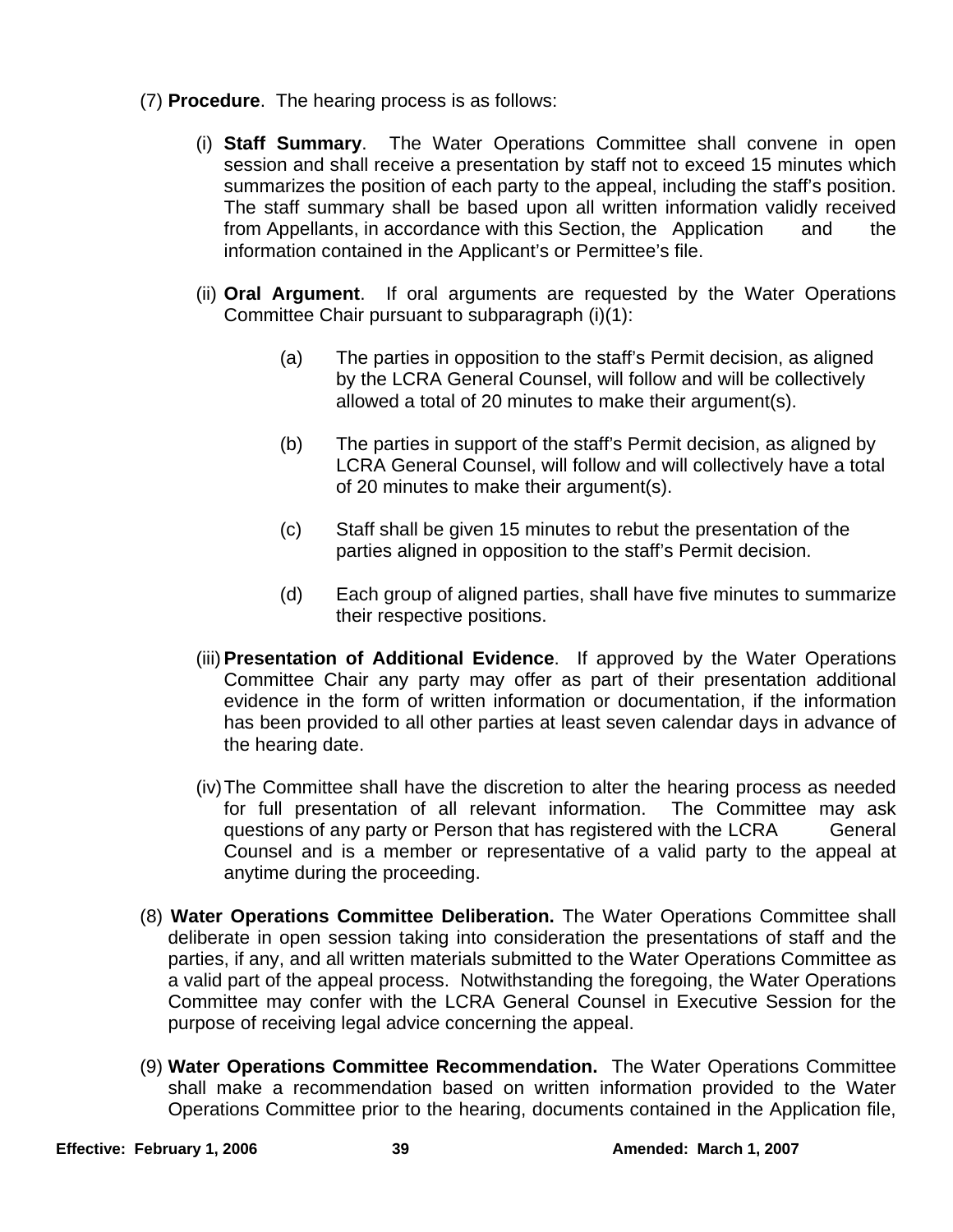and any other evidence or information submitted at the hearing, if recommended by the Chair to be considered by the Water Operations Committee.

The Water Operations Committee may recommend:

- (a) Issuance of the Permit;
- (b) Denial of the Permit; or
- (c) Modification of the Permit.
- (10)**Procedures May Be Altered as Justice Requires.** The Water Operations Committee may alter the procedures set forth in this Section and the LCRA Technical Manual, if necessary, to develop an adequate record, to afford full opportunity for the public participation or comment by the Applicant or staff, or if in the public interest.
- **(j) Board Consideration of Water Operations Committee Recommendation:** The Water Operations Committee's recommendation shall be forwarded to the full LCRA Board for consideration within 45 calendar days of the Water Operations Committee's recommendation. The Board shall consider the Water Operations Committee's recommendation and may, at its discretion, ask questions of the parties. Parties may not make additional arguments or comments to the Board without the permission of the Board. The Board may take the following action:
	- (1) affirm the Water Operations Committee's recommendation;
	- (2) reject the Water Operations Committee's recommendation; or
	- (3) modify the Water Operations Committee's decision.

## **(k) Ex Parte Communications.**

- (1) **Prohibition.** Any communication by an Applicant/Permittee, party requesting an appeal or their representatives, or LCRA staff member with Committee or other member(s) of the LCRA Board on the merits of any pending appeal or decision affecting a Permit or Permit Amendment from the date of the Permit or Permit Amendment is issued by staff until the date the appeal is decided in accordance with this Section, other than at a hearing or in a public meeting of the Committee or the Board is strictly prohibited. Notwithstanding the foregoing, the LCRA General Counsel may consult with the Board or any of its Directors regarding the appeal.
- (2) **Effect of Violation.** Any Person who violates this provision may be subject to sanctions, which may include:
	- (i) Return of the application if the violation is from the Applicant or his/her representative;
	- (ii) return all or a portion of the application fee if the violation is from LCRA staff; or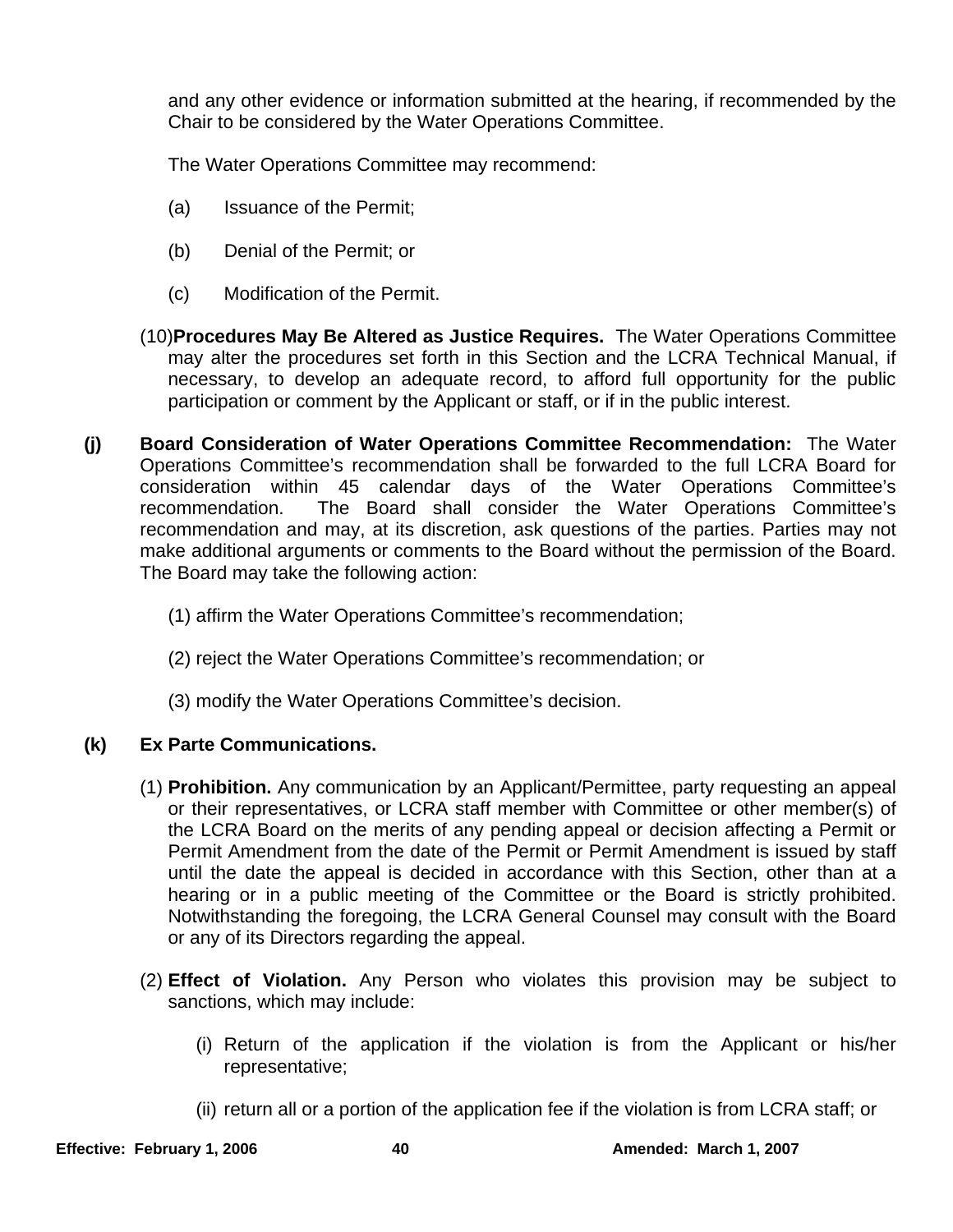(iii) automatic rejection of the appeal if the violation is from a Person requesting an appeal or a Person otherwise opposed to the application.

## **SECTION 12. COORDINATION WITH OTHER GOVERNMENTAL ENTITIES AND AGENCIES AND LCRA ORDINANCES**

- **(a) Municipalities without a Water Quality Protection Ordinance.** Those municipalities within the jurisdiction and scope of this Ordinance that do not have a water quality protection Ordinance that is at least as stringent as this Ordinance are encouraged to enter into an Interlocal Agreement or Memorandum of Understanding with LCRA stating that they will adopt and administer a water quality protection Ordinance for new Development within their jurisdiction consistent with this Ordinance.
- **(b) Agreements.** LCRA may pursue Memoranda of Understanding or Interlocal Agreements with municipalities and other Political Subdivisions or governmental entities within the jurisdiction of this Ordinance to develop and implement stormwater controls for activities within their jurisdiction that may cause Pollution from stormwater.
- **(c) Highland Lakes Marina Ordinance.** Any owner or operator of a marina, or support facility, that is constructed or modified after the effective date of this Ordinance and which is subject to the requirements of LCRA's Highland Lakes Marina Ordinance, must also comply with applicable provisions of this Ordinance.
- **(d) On-Site Sewage Facilities.** Any owner or operator of private septic system generating 5,000 gallons of wastewater or less per day that is installed or modified after the effective date of this Ordinance, and which requires a private sewage facility license from LCRA must also comply, provide, and maintain temporary Erosion controls during construction until the Site has been permanently stabilized.

## **SECTION 13. SAVINGS CLAUSE; AMENDMENT; EFFECTIVE DATE; REVIEW**

- **(a) Savings Clause.** If any word, clause, sentence, process or provision of this Ordinance or the application thereof to any Person or circumstance shall be held to be invalid, the remainder of the Ordinance to that Person or circumstance and the application of such provision to other Persons or circumstances, shall not be affected thereby.
- **(b) Amendment of the Ordinance, LCRA Technical Manual, or Fee Schedule.** This Ordinance may be amended by the Board from time to time after notice and reasonable opportunity for public review. The LCRA Technical Manual may be amended by LCRA's General Manager from time to time after notice and reasonable opportunity for public review. The General Manager will notify the LCRA Board of Directors of any amendments to the LCRA Technical Manual. The fee schedule may be amended from time to time by the Board after notice and reasonable opportunity for public review.
- **(c) Effective Date.** This Ordinance is a merger and combination of amendments to the Lake Travis NPS Ordinance and the Upper Highland Lakes NPS Ordinance (the Ordinances). The Ordinances are combined and renamed the Highland Lakes Watershed Ordinance. The Lake

**Effective: February 1, 2006 41** 41 **Amended: March 1, 2007**